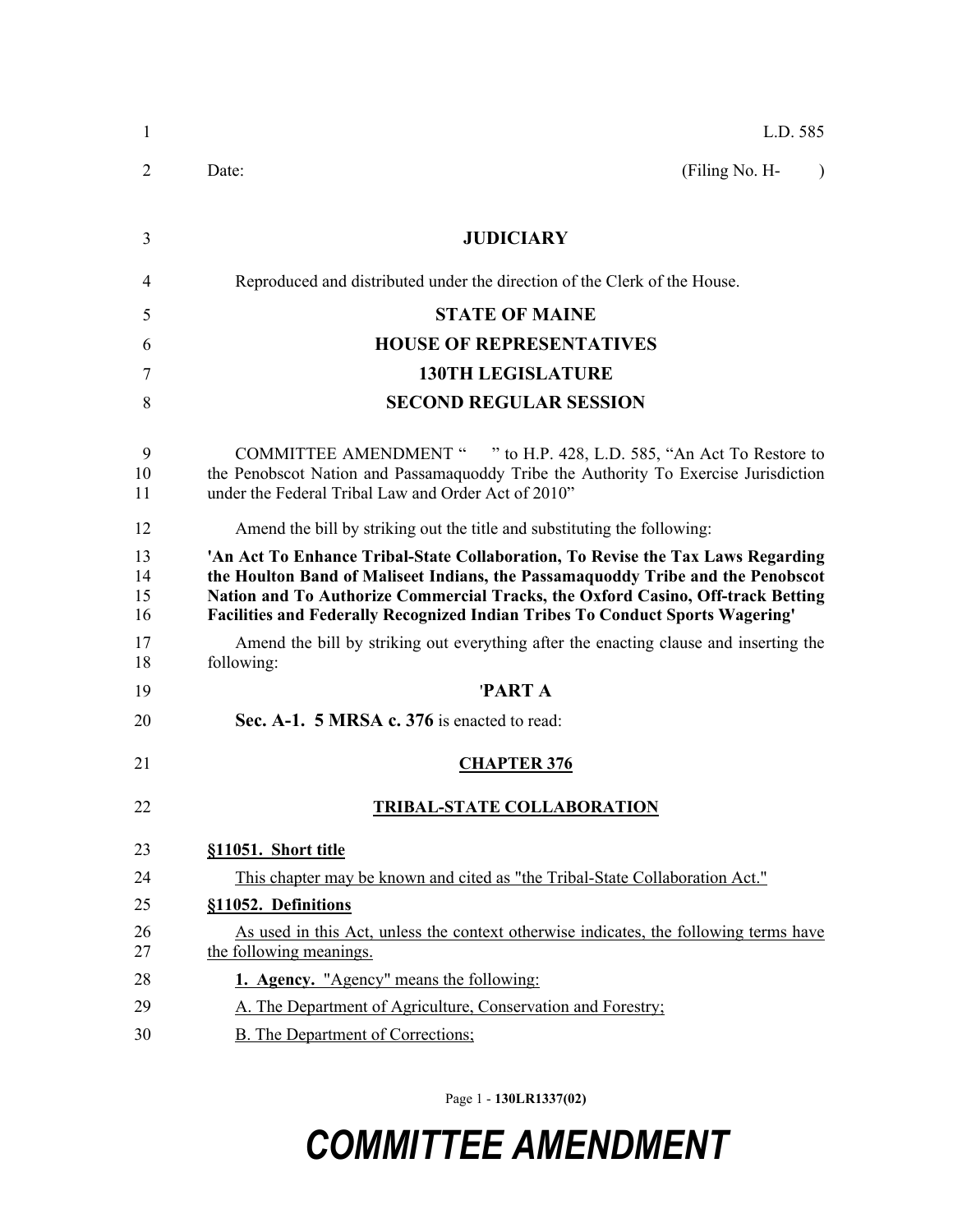| 1                                | C. The Department of Economic and Community Development;                                                                                                                                                                                                                                                                                                                                                                                                                                                           |
|----------------------------------|--------------------------------------------------------------------------------------------------------------------------------------------------------------------------------------------------------------------------------------------------------------------------------------------------------------------------------------------------------------------------------------------------------------------------------------------------------------------------------------------------------------------|
| 2                                | D. The Department of Education;                                                                                                                                                                                                                                                                                                                                                                                                                                                                                    |
| 3                                | E. The Department of Environmental Protection;                                                                                                                                                                                                                                                                                                                                                                                                                                                                     |
| 4                                | F. The Department of Health and Human Services;                                                                                                                                                                                                                                                                                                                                                                                                                                                                    |
| 5                                | G. The Department of Inland Fisheries and Wildlife;                                                                                                                                                                                                                                                                                                                                                                                                                                                                |
| 6                                | H. The Department of Labor;                                                                                                                                                                                                                                                                                                                                                                                                                                                                                        |
| 7                                | I. The Department of Public Safety;                                                                                                                                                                                                                                                                                                                                                                                                                                                                                |
| 8                                | J. The Department of Administrative and Financial Services;                                                                                                                                                                                                                                                                                                                                                                                                                                                        |
| 9                                | K. The Department of Professional and Financial Regulation;                                                                                                                                                                                                                                                                                                                                                                                                                                                        |
| 10                               | L. The Department of Defense, Veterans and Emergency Management;                                                                                                                                                                                                                                                                                                                                                                                                                                                   |
| 11                               | M. The Department of Marine Resources;                                                                                                                                                                                                                                                                                                                                                                                                                                                                             |
| 12                               | N. The Department of Transportation;                                                                                                                                                                                                                                                                                                                                                                                                                                                                               |
| 13                               | O. The Office of the Public Advocate; and                                                                                                                                                                                                                                                                                                                                                                                                                                                                          |
| 14                               | P. The Public Utilities Commission.                                                                                                                                                                                                                                                                                                                                                                                                                                                                                |
| 15                               | 2. Indian tribe. "Indian tribe" means a federally recognized Indian tribe within the                                                                                                                                                                                                                                                                                                                                                                                                                               |
| 16                               | State of Maine.                                                                                                                                                                                                                                                                                                                                                                                                                                                                                                    |
| 17                               | §11053. Collaboration between agencies and Indian tribes                                                                                                                                                                                                                                                                                                                                                                                                                                                           |
| 18                               | <b>1. Required policies.</b> An agency shall develop and implement a policy that:                                                                                                                                                                                                                                                                                                                                                                                                                                  |
| 19<br>20                         | A. Promotes effective communication and collaboration between the agency and the<br>Indian tribes;                                                                                                                                                                                                                                                                                                                                                                                                                 |
| 21<br>22                         | B. Promotes positive government-to-government relations between the State and the<br>Indian tribes:                                                                                                                                                                                                                                                                                                                                                                                                                |
| 23<br>24                         | C. Promotes cultural competency in the agency's interactions with the Indian tribes<br>and tribal members;                                                                                                                                                                                                                                                                                                                                                                                                         |
| 25<br>26<br>27<br>28<br>29<br>30 | D. Establishes a process for collaboration between the agency and the Indian tribes<br>regarding the agency's programs, rules and services that substantially and uniquely<br>affect the Indian tribes or tribal members. In the context of emergency rulemaking<br>pursuant to section 8054, the policy must require notice and collaboration to the extent<br>practicable. Collaboration under this paragraph must be in addition to any process<br>available to members of the general public and must include: |
| 31<br>32                         | (1) Providing the Indian tribes reasonable written notice of the contemplated<br>program, rule or service;                                                                                                                                                                                                                                                                                                                                                                                                         |
| 33<br>34                         | (2) Allowing the Indian tribes a reasonable opportunity to provide information,<br>advice and opinions on the contemplated program, rule or service;                                                                                                                                                                                                                                                                                                                                                               |
| 35<br>36                         | (3) Requiring the agency to consider the information, advice and opinions it<br>receives from the Indian tribes under subparagraph (2); and                                                                                                                                                                                                                                                                                                                                                                        |
| 37<br>38                         | (4) Requiring the agency to make reasonable efforts to complete the collaboration<br>process before taking final action on the contemplated program or service or, in                                                                                                                                                                                                                                                                                                                                              |

Page 2 - **130LR1337(02)**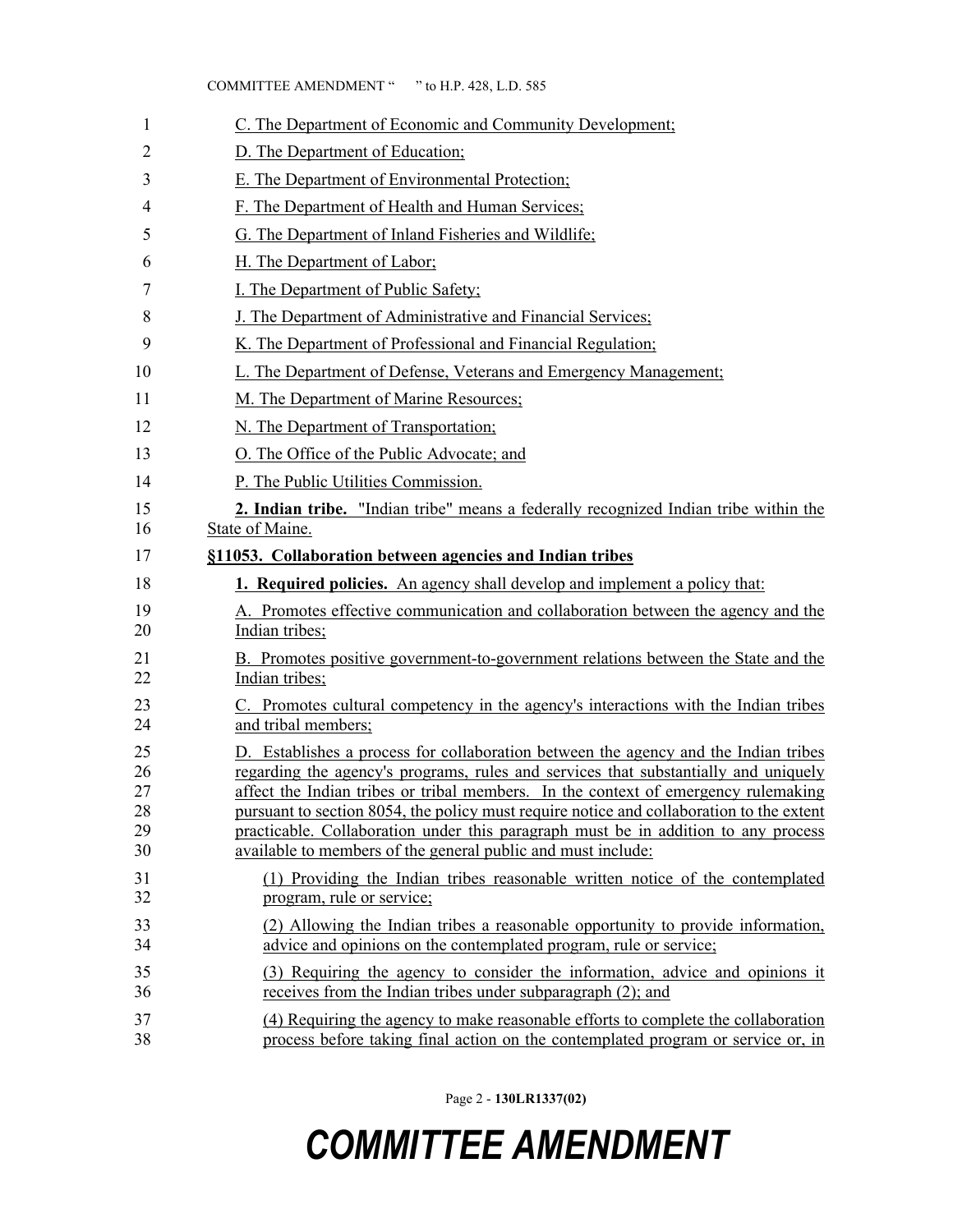|    | the case of a rule, before publication of the proposed rule pursuant to section 8053,<br>subsection 5; and                                                                                                                                                                                                                                                                          |
|----|-------------------------------------------------------------------------------------------------------------------------------------------------------------------------------------------------------------------------------------------------------------------------------------------------------------------------------------------------------------------------------------|
|    | E. Establishes a method for informing employees of the agency of the provisions of<br>this Act and the policy that the agency adopts pursuant to this section.                                                                                                                                                                                                                      |
|    | 2. Consultation in policy development. An agency shall request comments from<br>each Indian tribe and the Maine Indian Tribal-State Commission, and consider each<br>comment received, before adopting a policy under subsection 1.                                                                                                                                                 |
|    | 3. Tribal liaison. An agency shall designate an individual who reports directly to the<br>head of the agency to serve as the agency's tribal liaison. The tribal liaison shall:                                                                                                                                                                                                     |
|    | A. Assist with developing and ensuring the implementation of the policy required by<br>subsection 1;                                                                                                                                                                                                                                                                                |
|    | B. Serve as a contact person responsible for facilitating effective communication<br>between the agency and the Indian tribes; and                                                                                                                                                                                                                                                  |
|    | C. Coordinate the training of agency employees as provided in section 11054.                                                                                                                                                                                                                                                                                                        |
|    | §11054. Mandatory training                                                                                                                                                                                                                                                                                                                                                          |
|    | An agency shall ensure that the tribal liaison designated pursuant to section 11053,<br>subsection 3, other employees responsible for tribal collaboration under this Act and other<br>employees whose work substantially and uniquely affects Indian tribes or tribal members<br>receive training designed to promote:                                                             |
|    | 1. Communication and collaboration. Effective communication and collaboration<br>between the agency and the Indian tribes;                                                                                                                                                                                                                                                          |
| 2. | Government-to-government relations.<br>Positive government-to-government<br>relations between the State and Indian tribes; and                                                                                                                                                                                                                                                      |
|    | <b>3. Cultural competency.</b> Cultural competency in tribal issues.                                                                                                                                                                                                                                                                                                                |
|    | §11055. Tribal-State Summit; reports by agencies and Indian tribes                                                                                                                                                                                                                                                                                                                  |
|    | 1. Annual Tribal-State Summit. The Governor shall meet at least annually with the<br>leaders of Indian tribes in a Tribal-State Summit to address issues of mutual concern, which<br>may include:                                                                                                                                                                                   |
|    | A. Implementation of the Maine Native American study provisions of Title 20-A,<br>section $4706$ ;                                                                                                                                                                                                                                                                                  |
|    | B. Implementation of the provisions of this Act; and                                                                                                                                                                                                                                                                                                                                |
|    | C. Improving communication between the State and the Indian tribes.                                                                                                                                                                                                                                                                                                                 |
|    | 2. Biennial agency reports. Beginning January 10, 2023 and biennially by January<br>10th thereafter, an agency shall file a report with the joint standing committee or<br>committees of the Legislature having jurisdiction over the agency and with the Maine<br>Indian Tribal-State Commission on the activities of the agency pursuant to this Act. The<br>report must include: |
|    | A. A copy of the current policy adopted under section 11053, subsection 1 and a<br>description of any changes that have been made to that policy since the filing of the                                                                                                                                                                                                            |

COMMITTEE AMENDMENT " " to H.P. 428, L.D. 585

40 previous report. If the agency has not yet adopted a policy under section 11053,

Page 3 - **130LR1337(02)**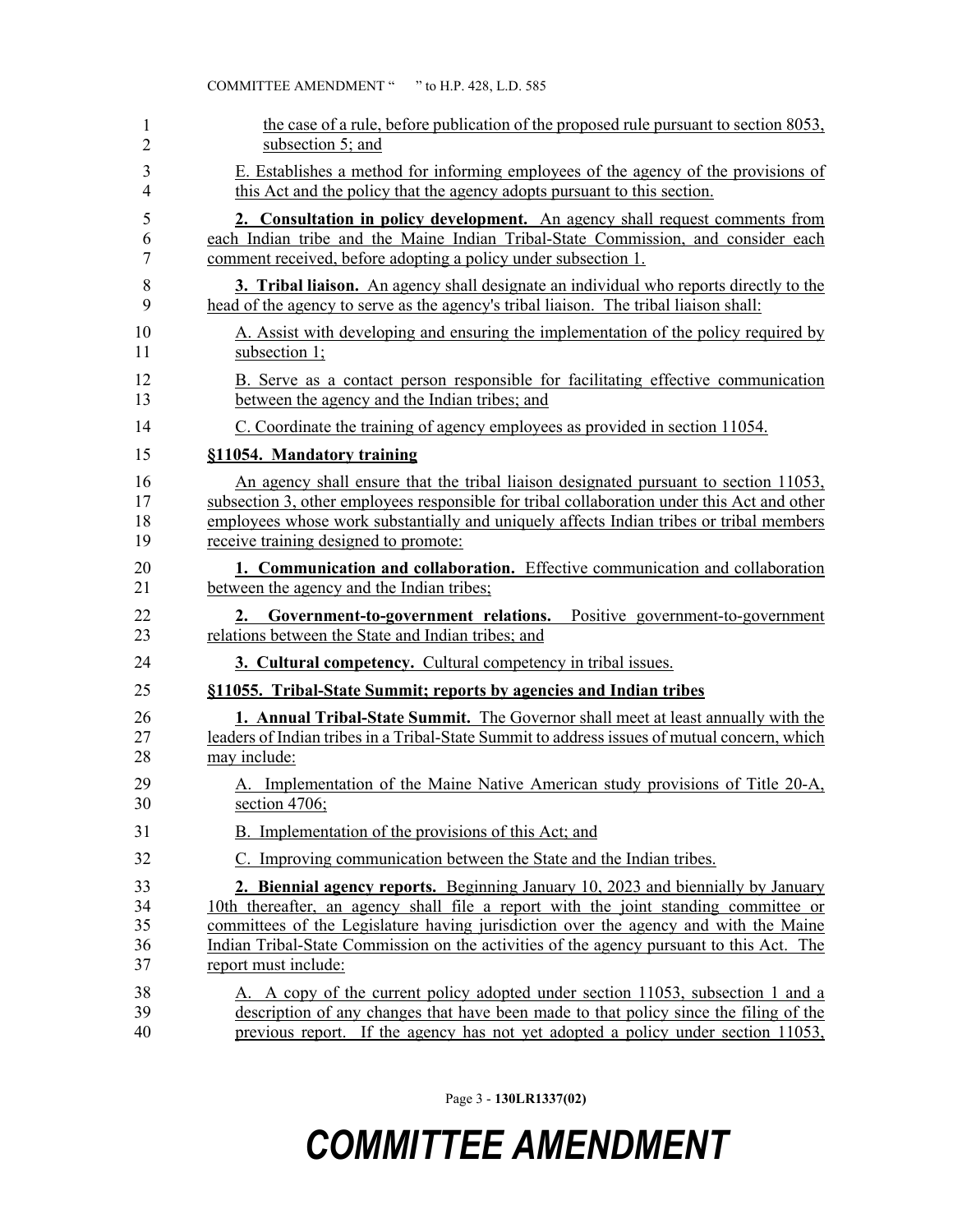| 1  | subsection 1, the agency must describe the steps the agency has taken to adopt such a       |
|----|---------------------------------------------------------------------------------------------|
| 2  | policy;                                                                                     |
| 3  | B. The name and contact information of the tribal liaison designated by the agency          |
| 4  | under section 11053, subsection 3;                                                          |
| 5  | $C.$ A description of training provided pursuant to section 11054;                          |
| 6  | D. A statement of programs, rules or services, to the extent known at the time of the       |
| 7  | report, that the agency intends to adopt, amend or provide in the coming reporting          |
| 8  | period that substantially and uniquely affect Indian tribes or tribal members; and          |
| 9  | E. A summary of tribal collaboration activities the agency has engaged in under the         |
| 10 | provisions of this Act during the prior biennium and any recommendations for                |
| 11 | improving the effectiveness of this Act, including recommendations regarding other          |
| 12 | agency actions for which it may be appropriate to require collaboration under this Act.     |
| 13 | 3. Reports by Indian tribes. Beginning January 10, 2023 and biennially by January           |
| 14 | 10th thereafter, an Indian tribe may file a report with the joint standing committee of the |
| 15 | Legislature having jurisdiction over judiciary matters and the Maine Indian Tribal-State    |
| 16 | Commission that includes a summary of the collaboration between the Indian tribe and        |
| 17 | agencies under this Act during the prior biennium and any recommendations for improving     |
| 18 | the effectiveness of this Act, including recommendations regarding other agency actions     |
| 19 | for which it may be appropriate to require collaboration under this Act.                    |
| 20 | §11056. Cause of action and right of review not conferred; savings clause                   |
| 21 | <b>1. Cause of action and right of review not conferred.</b> An agency's failure to comply  |
| 22 | with the requirements of this Act does not:                                                 |
| 23 | A. Create a cause of action or a right of judicial review of any action by an agency;       |
| 24 | B. Constitute grounds for a court to invalidate an agency rule under section 8058; or       |
| 25 | C. Constitute grounds for a court to reverse or modify an agency action under section       |
| 26 | 11007, subsection 4, paragraph C or to direct an agency to engage in any further action     |
| 27 | under section 11007, subsection 4, paragraph B.                                             |
| 28 | 2. Federal funding requirements. Nothing in this Act affects, modifies or replaces          |
| 29 | any tribal collaboration or consultation requirement imposed on or assumed by an agency     |
| 30 | as a condition of the acceptance of federal funding.                                        |
| 31 | Sec. A-2. 30-A MRSA §2202, sub-§2, as enacted by PL 2009, c. 636, Pt. D, §2, is             |
| 32 | amended to read:                                                                            |
| 33 | 2. Party. "Party" means a public agency or the following federally recognized Indian        |
| 34 | tribes or their political subdivisions:                                                     |
| 35 | A. The Passamaquoddy Tribe; and                                                             |
| 36 | B. The Penobscot Nation-; and                                                               |
| 37 | C. The Houlton Band of Maliseet Indians.                                                    |
| 38 | <b>PART B</b>                                                                               |
| 39 | Sec. B-1. Legislative findings and purpose. The Legislature finds and declares              |
| 40 | that the changes to the State's tax laws that appear in Parts C to H of this Act will:      |

Page 4 - **130LR1337(02)**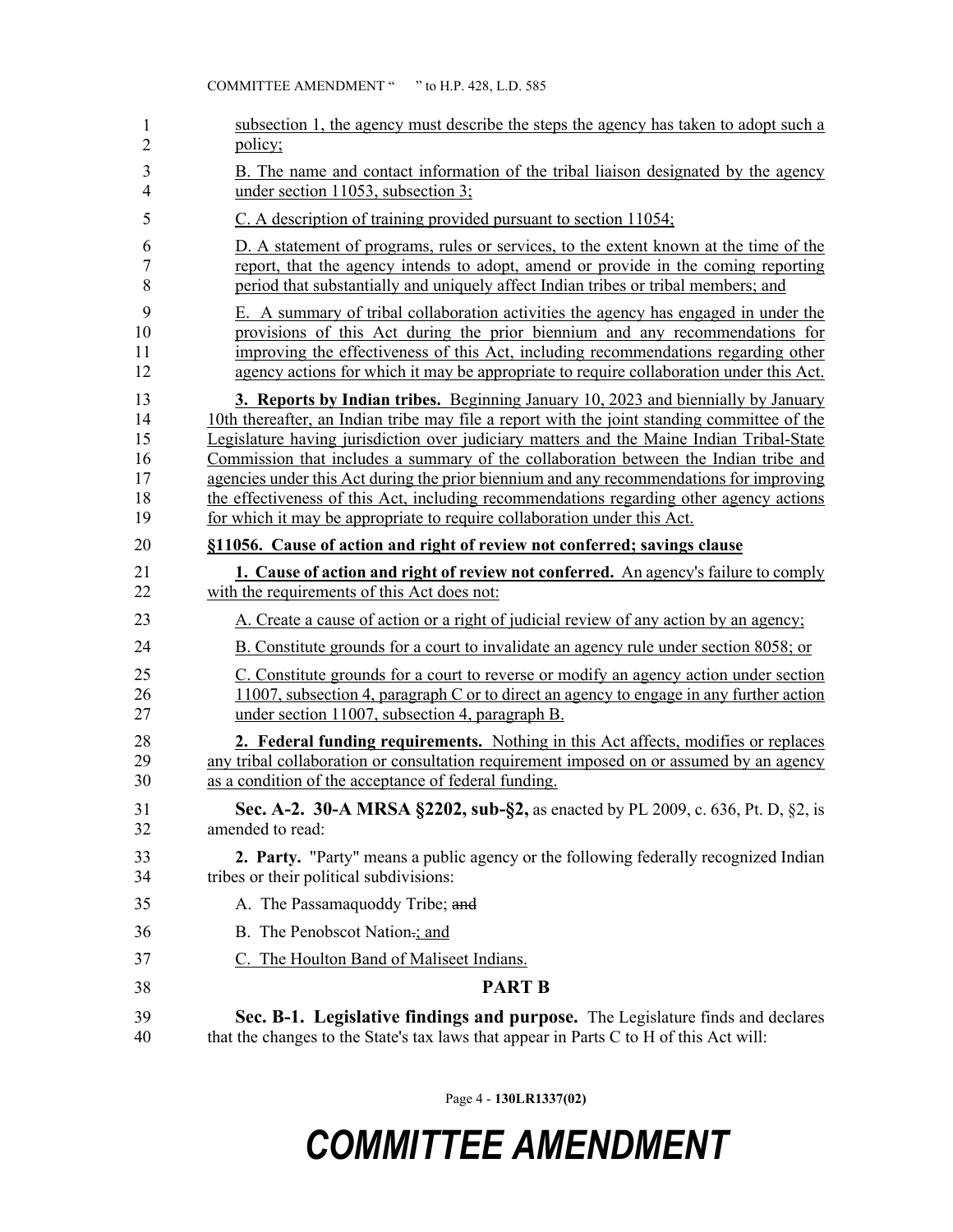| 1  | 1. Improve the economic opportunities available to and welfare of the Penobscot               |
|----|-----------------------------------------------------------------------------------------------|
| 2  | Nation, the Passamaguoddy Tribe and the Houlton Band of Maliseet Indians and their tribal     |
| 3  | members;                                                                                      |
| 4  | 2. Encourage economic development within the tribal lands of the Penobscot Nation,            |
| 5  | the Passamaquoddy Tribe and the Houlton Band of Maliseet Indians, the benefits of which       |
| 6  | will accrue not only to the tribes and their tribal members but also to surrounding           |
| 7  | communities and the State; and                                                                |
| 8  | 3. Clarify and simplify the application of the State's tax laws to the Penobscot Nation,      |
| 9  | the Passamaquoddy Tribe and the Houlton Band of Maliseet Indians as well as to their          |
| 10 | tribal lands and tribal members, in order to reduce the costs of tax compliance to the tribes |
| 11 | and their members and to reduce the cost to the State of administering its tax laws.          |
| 12 | <b>PART C</b>                                                                                 |
| 13 | Sec. C-1. 36 MRSA §111, sub-§1-D is enacted to read:                                          |
| 14 | 1-D. Houlton Band of Maliseet Indians. "Houlton Band of Maliseet Indians" has                 |
| 15 | the same meaning as in Title 30, section 6203, subsection 2.                                  |
| 16 | Sec. C-2. 36 MRSA §111, sub-§1-E is enacted to read:                                          |
| 17 | <b>1-E. Houlton Band Trust Land.</b> "Houlton Band Trust Land" has the same meaning           |
| 18 | as in the federal Houlton Band of Maliseet Indians Supplementary Claims Settlement Act        |
| 19 | of 1986, Public Law 99-566, Section 2(2).                                                     |
| 20 | Sec. C-3. 36 MRSA §111, sub-§2-A is enacted to read:                                          |
| 21 | 2-A. Passamaquoddy Indian territory. "Passamaquoddy Indian territory" has the                 |
| 22 | same meaning as in Title 30, section 6203, subsection 6.                                      |
| 23 | Sec. C-4. 36 MRSA §111, sub-§2-B is enacted to read:                                          |
| 24 | 2-B. Passamaquoddy Tribe. "Passamaquoddy Tribe" has the same meaning as in                    |
| 25 | Title 30, section 6203, subsection 7.                                                         |
| 26 | Sec. C-5. 36 MRSA §111, sub-§2-C is enacted to read:                                          |
| 27 | 2-C. Penobscot Indian territory. "Penobscot Indian territory" has the same meaning            |
| 28 | as in Title 30, section 6203, subsection 9.                                                   |
| 29 | Sec. C-6. 36 MRSA §111, sub-§2-D is enacted to read:                                          |
| 30 | 2-D. Penobscot Nation. "Penobscot Nation" has the same meaning as in Title 30,                |
| 31 | section 6203, subsection 10.                                                                  |
| 32 | Sec. C-7. 36 MRSA §111, sub-§8 is enacted to read:                                            |
| 33 | <b>8. Tribal entity.</b> "Tribal entity" means a business entity:                             |
| 34 | A. Wholly owned by the Houlton Band of Maliseet Indians, the Passamaguoddy Tribe,             |
| 35 | the Penobscot Nation, a tribal member or tribal members or some combination thereof.          |
| 36 | For purposes of determining ownership of an entity, a married couple including at least       |
| 37 | one tribal member is treated as one tribal member, regardless of which spouse owns            |

COMMITTEE AMENDMENT " " to H.P. 428, L.D. 585

38 the entity; or

Page 5 - **130LR1337(02)**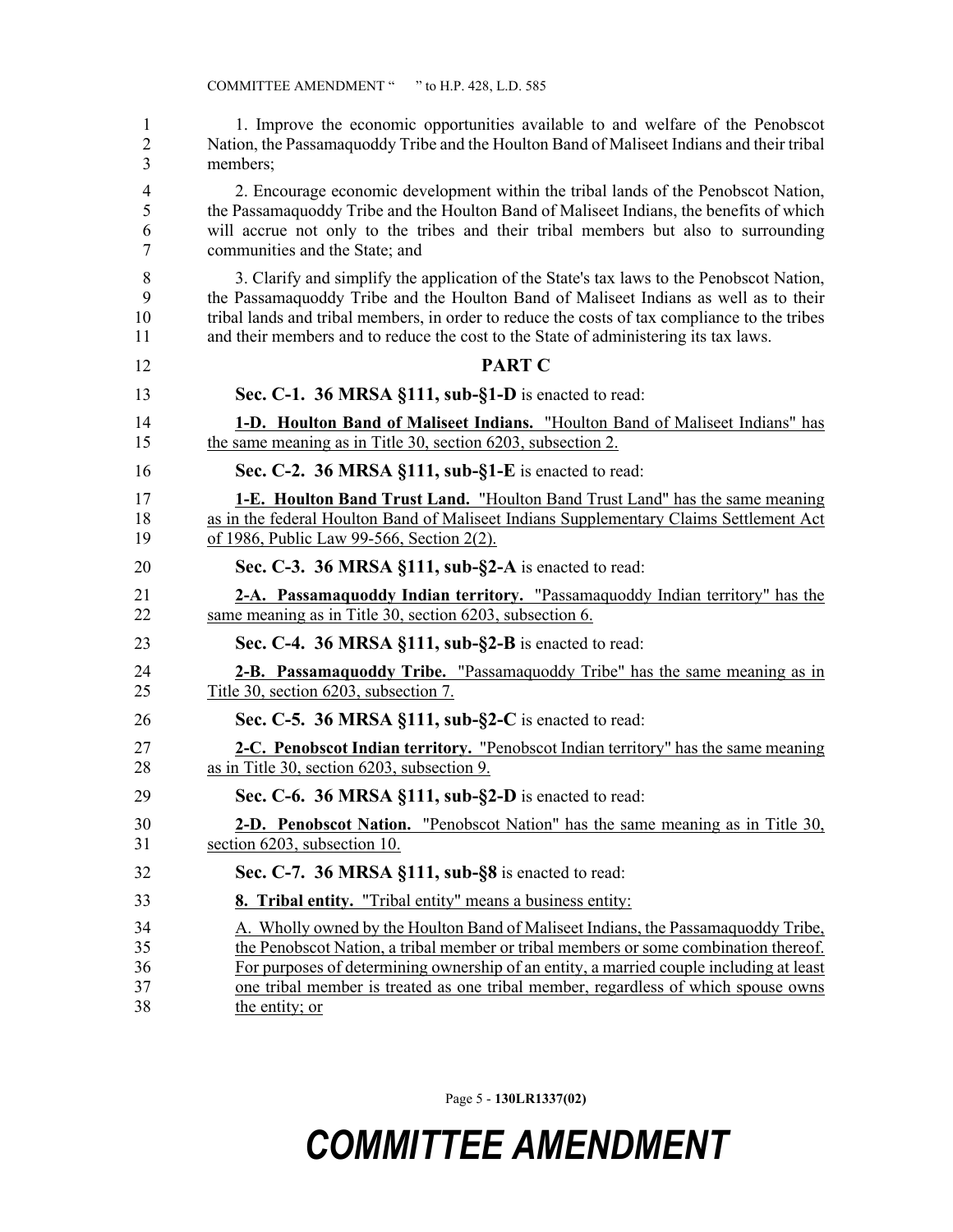| 1              | B. Where 75% of the ownership interests are held in aggregate by the Houlton Band                |
|----------------|--------------------------------------------------------------------------------------------------|
| $\overline{c}$ | of Maliseet Indians, the Passamaguoddy Tribe or the Penobscot Nation and the entity              |
| $\overline{3}$ | is controlled and managed by the Houlton Band of Maliseet Indians, the                           |
| $\overline{4}$ | Passamaquoddy Tribe or the Penobscot Nation, consistent with the requirements of 13              |
| 5              | Code of Federal Regulations, Section $124.109(c)(4)$ ; as determined by the federal              |
| 6              | Small Business Administration or the assessor as consistent with 13 Code of Federal              |
| $\overline{7}$ | Regulations, Section $124.109(c)(4)(i)(A)$ ; or as determined by the federal Small               |
| 8              | Business Administration as consistent with 13 Code of Federal Regulations, Section               |
| 9              | $124.109(c)(4)(i)(B)$ .                                                                          |
| 10             | A tribal entity must be a separate and distinct legal entity organized or chartered by federal,  |
| 11             | state or tribal authorities.                                                                     |
| 12             | Sec. C-8. 36 MRSA §111, sub-§9 is enacted to read:                                               |
| 13             | <b>9. Tribal land.</b> "Tribal land" means land within the Houlton Band Trust Land, the          |
| 14             | Passamaquoddy Indian territory or the Penobscot Indian territory.                                |
| 15             | Sec. C-9. 36 MRSA §111, sub-§10 is enacted to read:                                              |
| 16             | 10. Tribal member. "Tribal member" means an enrolled member of the Houlton                       |
| 17             | Band of Maliseet Indians, the Passamaguoddy Tribe or the Penobscot Nation.                       |
| 18             | Sec. C-10. 36 MRSA §194-E is enacted to read:                                                    |
| 19             | §194-E. Tribes deemed as acting in a governmental capacity                                       |
| 20             | For purposes of Parts 3 and 8 of this Title, the Passamaguoddy Tribe and the Penobscot           |
| 21             | Nation are deemed to act in a governmental capacity as described in Title 30, section 6208,      |
| 22             | subsection 3 and not in a business capacity. For purposes of Parts 3 and 8 of this Title, the    |
| 23             | Houlton Band of Maliseet Indians is deemed to act in a governmental capacity and not in          |
| 24             | a business capacity.                                                                             |
| 25             | <b>PART D</b>                                                                                    |
| 26             | Sec. D-1. 36 MRSA §1760, sub-§112 is enacted to read:                                            |
| 27             | 112. Tribes. Sales to the Houlton Band of Maliseet Indians, the Passamaguoddy Tribe              |
| 28             | or the Penobscot Nation. For purposes of section 1760-C, sales to the tribes identified in       |
| 29             | this subsection for any purpose are exempt.                                                      |
| 30             | Sec. D-2. 36 MRSA §1760, sub-§113 is enacted to read:                                            |
| 31             | 113. Tribal members. Sales to a tribal member that are sales sourced to tribal land,             |
| 32             | except that, if the property or service is used by the purchaser, including any lessee,          |
| 33             | primarily outside of tribal land, the purchaser is liable for use tax based on the original sale |
| 34             | price, unless otherwise exempt under this Part.                                                  |
| 35             | For purposes of this subsection:                                                                 |
| 36             | A. "Primarily" means more than 50% of that period of time that begins on the date on             |
| 37             | which the property or service is first placed in service by the purchaser and ends one           |
| 38             | year from that date or at the time that the property or service is sold, scrapped,               |
| 39             | destroyed or otherwise permanently removed from service, whichever occurs first; and             |
| 40             | B. "Sales sourced to tribal land" means sales sourced pursuant to section 1819 to a              |
| 41             | location on tribal land.                                                                         |

Page 6 - **130LR1337(02)**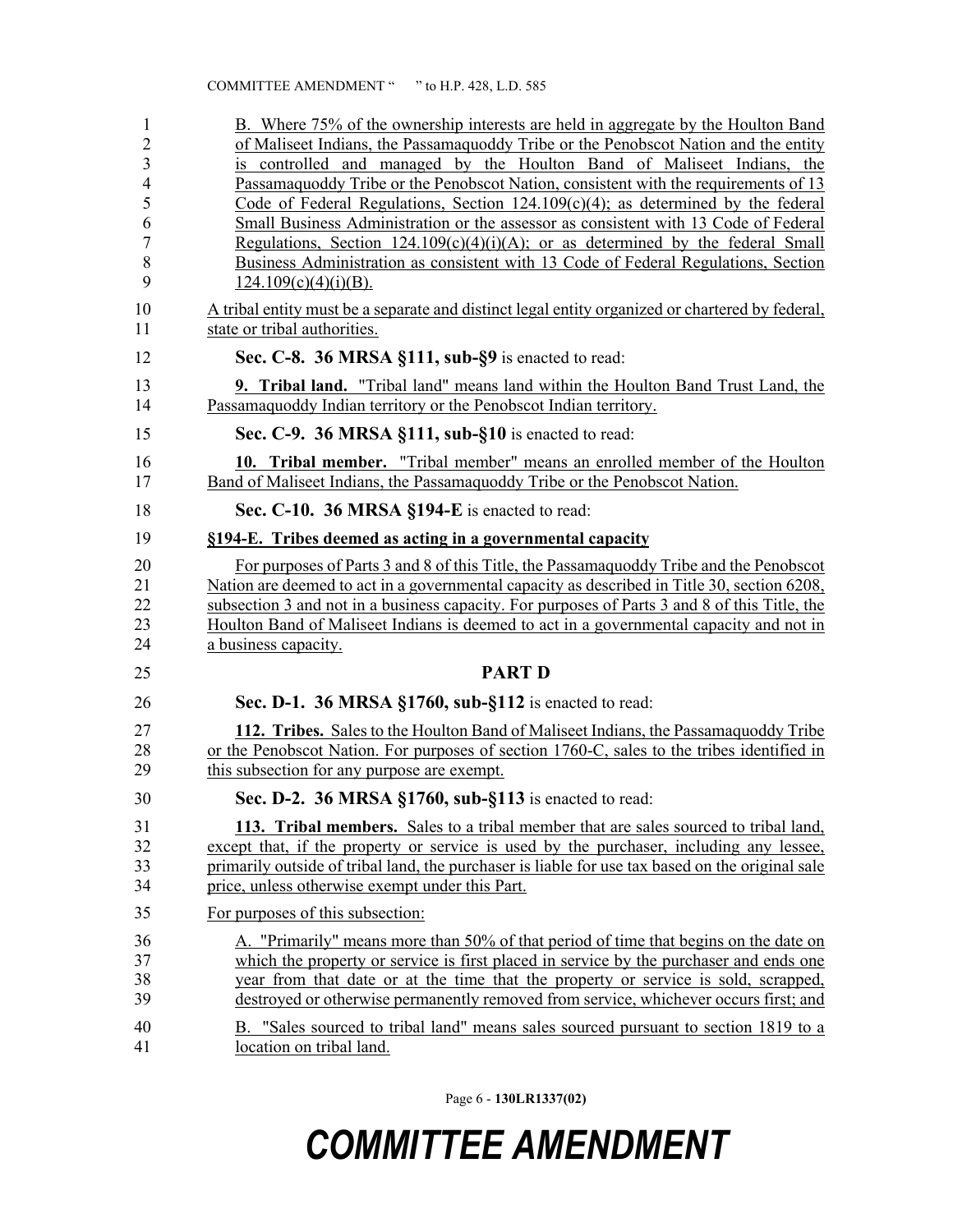| 1  | Sec. D-3. 36 MRSA §1760, sub-§114 is enacted to read:                                         |
|----|-----------------------------------------------------------------------------------------------|
| 2  | 114. Tribal entities. Sales to a tribal entity that are sales sourced to tribal land, except  |
| 3  | that, if the property or service is used by the purchaser, including any lessee, primarily    |
| 4  | outside of tribal land, the purchaser is liable for use tax based on the original sale price, |
| 5  | unless otherwise exempt under this Part.                                                      |
| 6  | For purposes of this subsection:                                                              |
| 7  | A. "Primarily" means more than 50% of that period of time that begins on the date on          |
| 8  | which the property or service is first placed in service by the purchaser and ends one        |
| 9  | year from that date or at the time that the property or service is sold, scrapped,            |
| 10 | destroyed or otherwise permanently removed from service, whichever occurs first; and          |
| 11 | B. "Sales sourced to tribal land" means sales sourced pursuant to section 1819 to a           |
| 12 | location on tribal land.                                                                      |
| 13 | Sec. D-4. Application. This Part applies to sales occurring on or after January 1,            |
| 14 | 2023.                                                                                         |
| 15 | <b>PARTE</b>                                                                                  |
| 16 | Sec. E-1. 36 MRSA §191, sub-§2, ¶QQQ is enacted to read:                                      |
| 17 | QQQ. The disclosure of information to the Houlton Band of Maliseet Indians, the               |
| 18 | Passamaguoddy Tribe or the Penobscot Nation necessary for the administration of sales         |
| 19 | tax revenue transfers under section 1815.                                                     |
| 20 | <b>Sec. E-2. 36 MRSA §1815,</b> as enacted by PL 1999, c. 477, §1, is amended to read:        |
| 21 | §1815. Tax from sales occurring on Passamaquoddy reservation tribal land                      |
| 22 | 1. Passamaquoddy Sales Tax Fund. The Passamaquoddy Sales Tax Fund, referred                   |
| 23 | to in this section as "the "Passamaguoddy fund," is established as a dedicated account to be  |
| 24 | administered by the Treasurer of State for the purpose of returning sales tax revenue to the  |
| 25 | Passamaquoddy Tribe pursuant to subsections 2 and 3.                                          |
| 26 | 1-A. Penobscot Sales Tax Fund. The Penobscot Sales Tax Fund, referred to in this              |
| 27 | section as "the Penobscot fund," is established as a dedicated account to be administered     |
| 28 | by the Treasurer of State for the purpose of returning sales tax revenue to the Penobscot     |
| 29 | Nation pursuant to subsections 2 and 3.                                                       |
| 30 | 1-B. Maliseet Sales Tax Fund. The Maliseet Sales Tax Fund, referred to in this                |
| 31 | section as "the Maliseet fund," is established as a dedicated account to be administered by   |
| 32 | the Treasurer of State for the purpose of returning sales tax revenue to the Houlton Band     |
| 33 | of Maliseet Indians pursuant to subsections 2 and 3.                                          |
| 34 | 2. Monthly transfer. By the 20th day of each month, the assessor shall notify the             |
| 35 | State Controller and the Treasurer of State of the amount of revenue attributable to the tax  |
| 36 | collected under this Part chapter in the previous month on sales occurring on the             |
| 37 | Passamaquoddy reservation at either Pleasant Point or Indian Township Indian territory,       |
| 38 | the Penobscot Indian territory and the Houlton Band Trust Land, respectively, reduced by      |
| 39 | the transfer to the Local Government Fund required by Title 30-A, section 5681. When          |
| 40 | notified by the assessor, the State Controller shall transfer that amount those amounts to    |
| 41 | the Passamaquoddy Sales Tax Fund fund, the Penobscot fund and the Maliseet fund,              |
| 42 | respectively.                                                                                 |

Page 7 - **130LR1337(02)**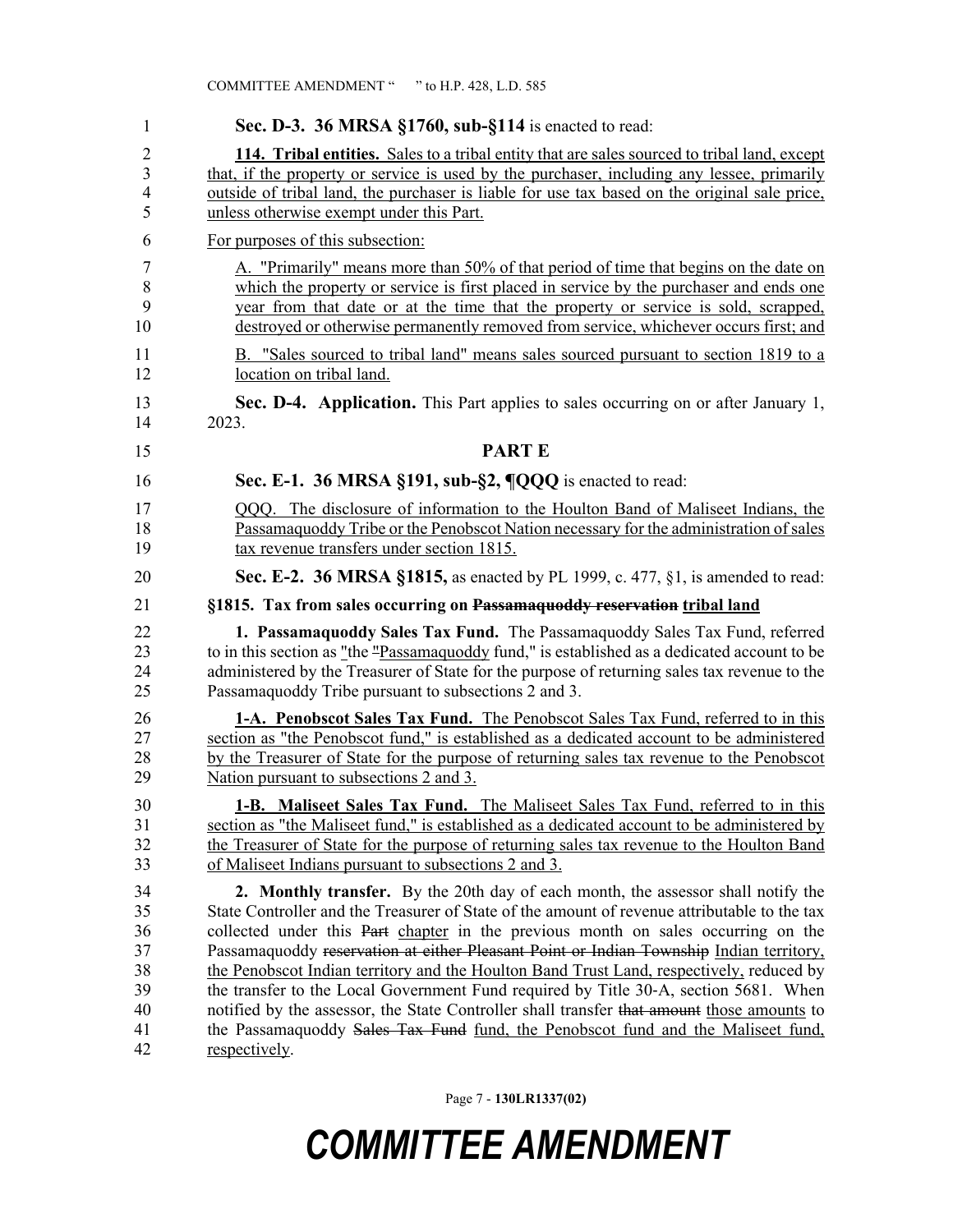1 For purposes of this subsection, a sale occurs on the Passamaquoddy Indian territory, the 2 Penobscot Indian territory or the Houlton Band Trust Land if:

- 3 A. The business location of the seller from which the purchase is made is on 4 Passamaquoddy Indian territory, Penobscot Indian territory or Houlton Band Trust 5 Land, respectively; and
- 6 B. The tangible personal property or taxable service is received by the purchaser also 7 on Passamaquoddy Indian territory, Penobscot Indian territory or Houlton Band Trust 8 Land, respectively. For purposes of this paragraph, "received" has the same meaning 9 as in section 1819.

10 **3. Monthly payment.** By the end of each month, the Treasurer of State shall make 11 payments to the Passamaquoddy Tribe from the Passamaquoddy Sales Tax Fund fund, to 12 the Penobscot Nation from the Penobscot fund and to the Houlton Band of Maliseet Indians 13 from the Maliseet fund equal to the amounts transferred into the respective fund.

14 **4. Quarterly reconciliation.** The monthly payments due under this section must be 15 adjusted by any credit or debit necessary for a quarterly reconciliation of payments and 16 transfers made under this section for any erroneous payment or transfers and any erroneous 17 collection and corresponding refund and by any subsequent assessment, remittance or 18 refund of sales tax to or by the State.

19 **Sec. E-3. Application.** This Part applies to sales occurring on or after January 1, 20 2023.

#### 21 **PART F**

22 **Sec. F-1. 36 MRSA §2724, sub-§2,** as amended by PL 1993, c. 452, §15, is further 23 amended to read:

24 **2. Commercial forest land.** "Commercial forest land" means land that is classified 25 or that is eligible for classification as forest land pursuant to the Maine Tree Growth Tax 26 Law, chapter 105, subchapter H-A 2-A, except that "commercial forest land" does not 27 include land described in section 573, subsection 3, paragraph B or C when all commercial 28 harvesting of forest products is prohibited. In determining whether land not classified 29 under the Maine Tree Growth Tax Law is eligible for classification under that law, all facts 30 and circumstances must be considered, including whether the landowner is engaged in the 31 forest products business and the land is being used in that business or there is a forest 32 management plan for commercial use of the land or a particular parcel of land has been 33 harvested for commercial purposes within the preceding 5 years. "Commercial forest land" 34 does not include tribal land.

35 **Sec. F-2. 36 MRSA §4303, first ¶,** as amended by PL 2019, c. 222, §1 and affected 36 by §7, is further amended to read:

37 There Except as provided in section 4303-B, there is levied and imposed a tax at the 38 rate of 1 1/2¢ per pound on all wild blueberries processed in the State and on all 39 unprocessed wild blueberries shipped to a destination outside the State. All wild 40 blueberries harvested in the State that are to be shipped outside the State for processing 41 must be weighed on a state-certified scale in the State prior to being shipped outside the 42 State. The tax is computed on the gross weight of the wild blueberries as delivered prior 43 to any processing or shipping. The processor that first receives unprocessed wild

Page 8 - **130LR1337(02)**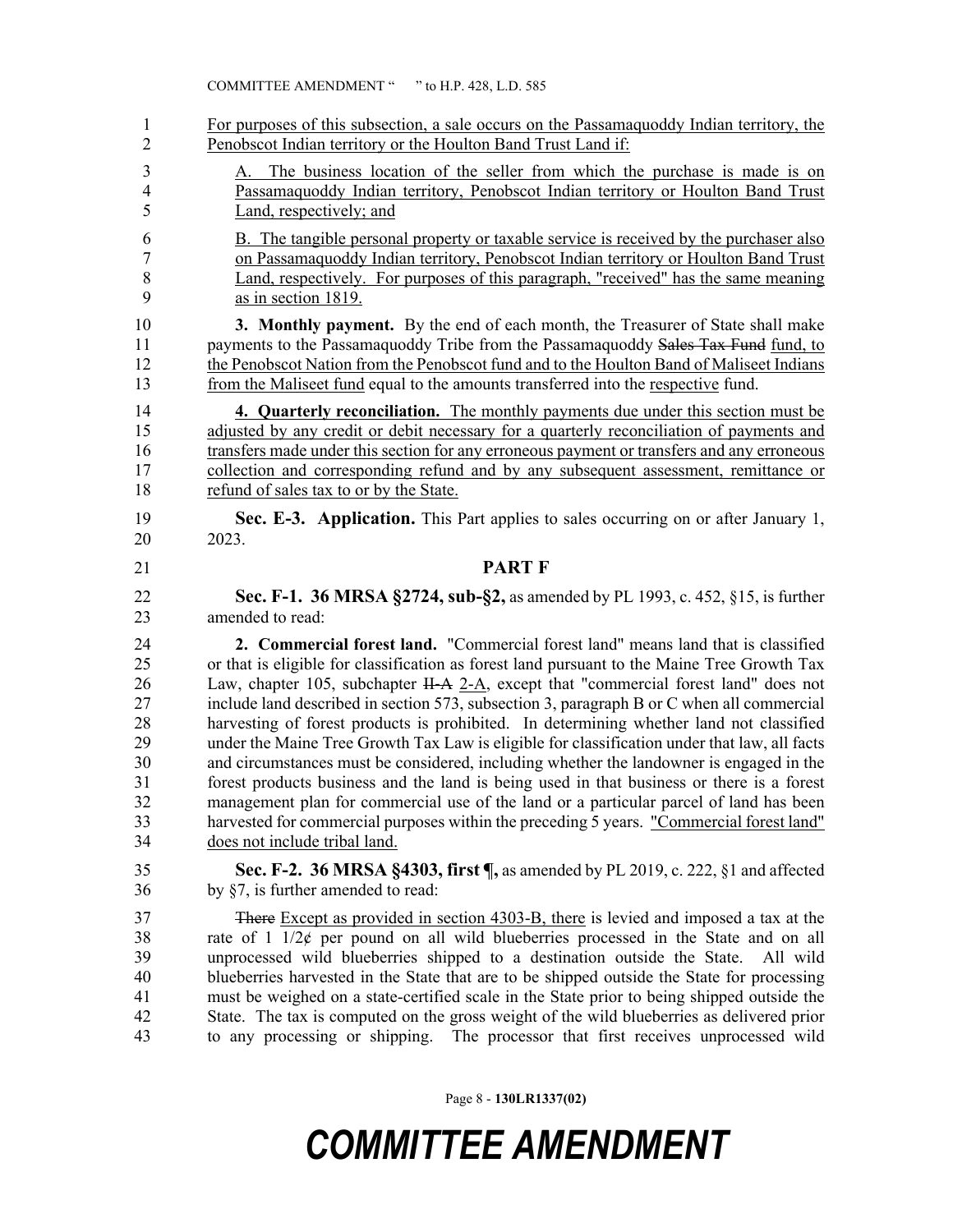| 1<br>$\overline{2}$                          | blueberries in the State, or the shipper that transports unprocessed wild blueberries to a<br>destination outside the State, is responsible for reporting and paying the tax.                                                                                                                                                                                                                                                                                                                                                                                                                                                                                                                                |
|----------------------------------------------|--------------------------------------------------------------------------------------------------------------------------------------------------------------------------------------------------------------------------------------------------------------------------------------------------------------------------------------------------------------------------------------------------------------------------------------------------------------------------------------------------------------------------------------------------------------------------------------------------------------------------------------------------------------------------------------------------------------|
| 3                                            | Sec. F-3. 36 MRSA §4303-B is enacted to read:                                                                                                                                                                                                                                                                                                                                                                                                                                                                                                                                                                                                                                                                |
| 4                                            | §4303-B. Exemption for wild blueberries grown on tribal land                                                                                                                                                                                                                                                                                                                                                                                                                                                                                                                                                                                                                                                 |
| 5<br>6                                       | The tax imposed by section 4303 does not apply to wild blueberries grown on tribal<br>land.                                                                                                                                                                                                                                                                                                                                                                                                                                                                                                                                                                                                                  |
| 7<br>8                                       | Sec. F-4. 36 MRSA §4605, sub-§1, as amended by PL 2011, c. 7, §4, is further<br>amended to read:                                                                                                                                                                                                                                                                                                                                                                                                                                                                                                                                                                                                             |
| 9<br>10<br>11<br>12<br>13<br>14              | 1. Rate. A Except as provided in subsection 1-A, a tax is levied and imposed at the<br>rate of \$.06 per hundredweight, effective September 1, 2011, on all potatoes grown in this<br>State, except that no tax may be imposed on any potatoes that are retained by the grower<br>to be used by the grower for seed purposes or for home consumption and no tax may be<br>imposed on any potatoes received by a processor that are certified as unmerchantable by a<br>federal state inspector.                                                                                                                                                                                                              |
| 15                                           | Sec. F-5. 36 MRSA §4605, sub-§1-A is enacted to read:                                                                                                                                                                                                                                                                                                                                                                                                                                                                                                                                                                                                                                                        |
| 16                                           | <b>1-A. Exemptions.</b> The tax imposed by this section does not apply to:                                                                                                                                                                                                                                                                                                                                                                                                                                                                                                                                                                                                                                   |
| 17<br>18                                     | A. Any potatoes that are retained by the grower to be used by the grower for seed<br>purposes or for home consumption;                                                                                                                                                                                                                                                                                                                                                                                                                                                                                                                                                                                       |
| 19<br>20                                     | B. Any potatoes received by a processor that are certified as unmerchantable by a<br>federal state inspector; or                                                                                                                                                                                                                                                                                                                                                                                                                                                                                                                                                                                             |
| 21                                           | C. Any potatoes grown on tribal land.                                                                                                                                                                                                                                                                                                                                                                                                                                                                                                                                                                                                                                                                        |
| 22<br>23<br>24<br>25<br>26<br>27<br>28<br>29 | Sec. F-6. Application. That section of this Part that amends the Maine Revised<br>Statutes, Title 36, section 2724, subsection 2 applies to commercial forestry excise tax due<br>on or after January 1, 2023. Those sections of this Part that amend Title 36, section 4303,<br>first paragraph and enact Title 36, section 4303-B apply to unprocessed wild blueberries<br>received in this State for processing, or transported to a destination outside the State, on or<br>after January 1, 2023. That portion of this Part that enacts Title 36, section 4605, subsection<br>1-A, paragraph C applies to potatoes received, sold or shipped by a shipper in this State on<br>or after January 1, 2023. |
| 30                                           | <b>PART G</b>                                                                                                                                                                                                                                                                                                                                                                                                                                                                                                                                                                                                                                                                                                |
| 31                                           | Sec. G-1. 36 MRSA §5102, sub-§5-A is enacted to read:                                                                                                                                                                                                                                                                                                                                                                                                                                                                                                                                                                                                                                                        |
| 32<br>33                                     | <b>5-A.</b> Tribal member residing on tribal land. "Tribal member residing on tribal land"<br>means an individual who is a tribal member and:                                                                                                                                                                                                                                                                                                                                                                                                                                                                                                                                                                |
| 34                                           | A. Who is domiciled on tribal land, unless:                                                                                                                                                                                                                                                                                                                                                                                                                                                                                                                                                                                                                                                                  |
| 35<br>36<br>37                               | (1) The tribal member does not maintain a permanent place of abode on tribal land,<br>maintains a permanent place of abode off of tribal land and spends in the aggregate<br>not more than 30 days of the taxable year on tribal land; or                                                                                                                                                                                                                                                                                                                                                                                                                                                                    |
| 38                                           | (2) Within any period of 548 consecutive days, the tribal member:                                                                                                                                                                                                                                                                                                                                                                                                                                                                                                                                                                                                                                            |
| 39                                           | (a) Is present in a foreign country or countries for at least 450 days;                                                                                                                                                                                                                                                                                                                                                                                                                                                                                                                                                                                                                                      |

Page 9 - **130LR1337(02)**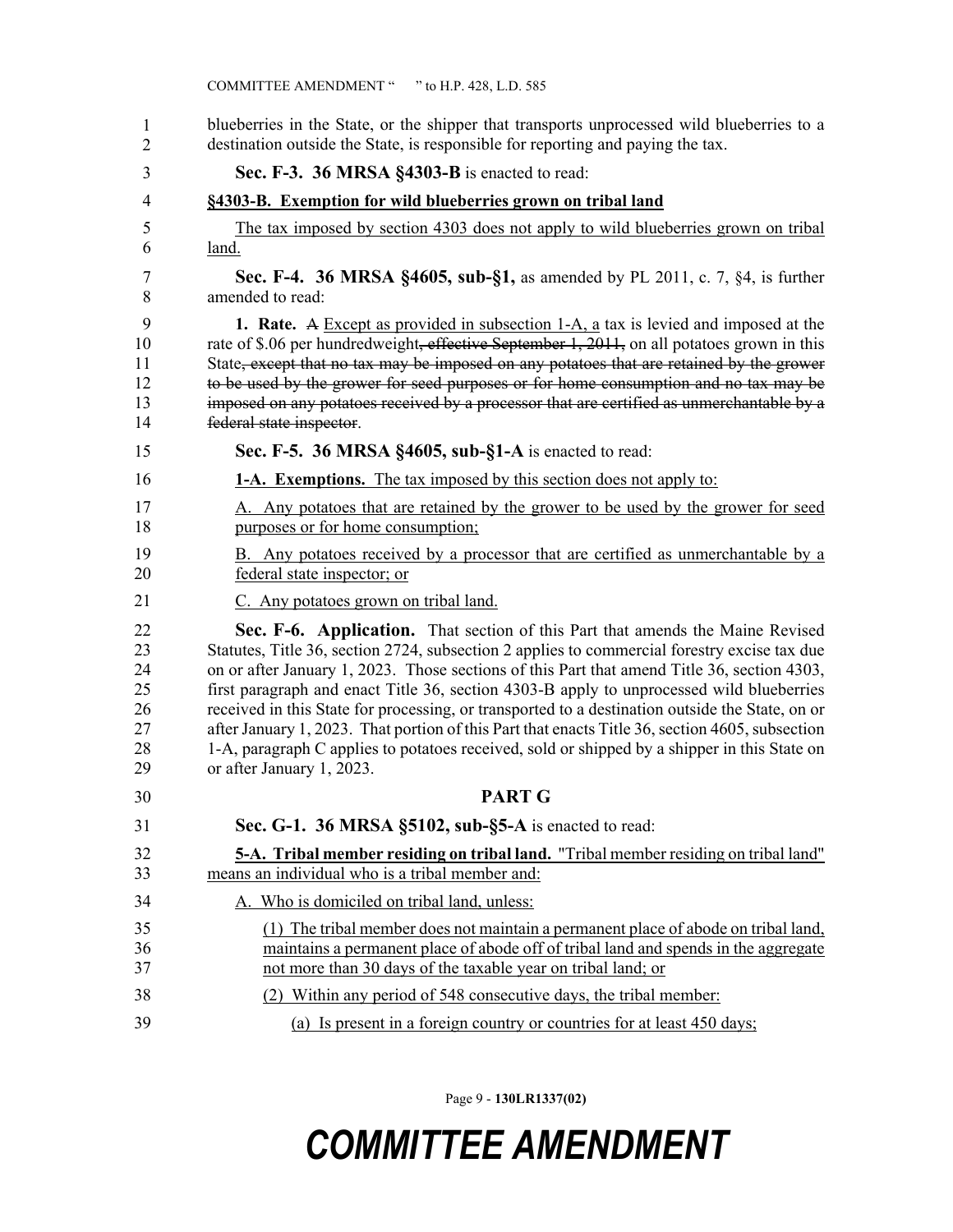#### COMMITTEE AMENDMENT " " to H.P. 428, L.D. 585

| 1              | (b) Is not present on tribal land for more than 90 days;                                     |
|----------------|----------------------------------------------------------------------------------------------|
| $\overline{2}$ | (c) Does not maintain a permanent place of abode on tribal land at which a                   |
| 3              | minor child of the tribal member or the tribal member's spouse is present for                |
| $\overline{4}$ | more than 90 days, unless the tribal member and the tribal member's spouse                   |
| 5              | are legally separated; and                                                                   |
| 6              | (d) During the nonresident portion of the taxable year with which, or within                 |
| $\overline{7}$ | which, such period of 548 consecutive days begins and the nonresident portion                |
| 8              | of the taxable year with which, or within which, such period ends, is present                |
| 9              | on tribal land for a number of days that does not exceed an amount that bears                |
| 10             | the same ratio to 90 as the number of days contained in such portion of the                  |
| 11             | taxable year bears to 548; or                                                                |
| 12             | B. Who is not domiciled on tribal land, but maintains a permanent place of abode on          |
| 13             | tribal land and spends in the aggregate more than 183 days of the taxable year on tribal     |
| 14             | land, unless the tribal member is in the Armed Forces of the United States.                  |
| 15             | The geographic location of a political organization or political candidate that receives one |
| 16             | or more contributions from the tribal member is not in and of itself determinative on the    |
| 17             | question of whether the tribal member is domiciled on tribal land. The geographic location   |
| 18             | of a professional advisor retained by a tribal member or the geographic location of a        |
| 19             | financial institution with an active account or loan of a tribal member may not be used to   |
| 20             | determine whether or not a tribal member is domiciled on tribal land. For purposes of this   |
| 21             | subsection, "professional advisor" includes, but is not limited to, a person that renders    |
| 22             | medical, financial, legal, accounting, insurance, fiduciary or investment services.          |
| 23             | Charitable contributions may not be used to determine whether or not a tribal member is      |
| 24             | domiciled on tribal land.                                                                    |
| 25             | Sec. G-2. 36 MRSA §5102, sub-§6, as amended by PL 2007, c. 240, Pt. KKKK,                    |
| 26             | §6 and affected by §7, is further amended by enacting a new last blocked paragraph to read:  |
| 27             | "Corporation" does not include the Passamaguoddy Tribe, the Penobscot Nation, the            |
| 28             | Houlton Band of Maliseet Indians or a corporation organized by the Passamaguoddy Tribe,      |
| 29             | the Penobscot Nation or the Houlton Band of Maliseet Indians under Section 17 of the         |
| 30             | federal Indian Reorganization Act, 25 United States Code, Section 5124.                      |
| 31             | Sec. G-3. 36 MRSA §5122, sub-§1, ¶PP is enacted to read:                                     |
| 32             | PP. For a tribal member residing on tribal land and for an estate of a decedent who at       |
| 33             | the time of death was a tribal member residing on tribal land, the absolute value of the     |
| 34             | Maine adjusted gross income derived from or connected with sources on tribal land as         |
| 35             | determined under section 5132 if the net amount is less than zero.                           |
| 36             | Sec. G-4. 36 MRSA §5122, sub-§2, ¶XX is enacted to read:                                     |
| 37             | XX. For a tribal member residing on tribal land and for an estate of a decedent who at       |
| 38             | the time of death was a tribal member residing on tribal land, the Maine adjusted gross      |
| 39             | income derived from or connected with sources on tribal land as determined under             |
| 40             | section 5132 if the net amount is greater than zero.                                         |
| 41             | Sec. G-5. 36 MRSA §5132 is enacted to read:                                                  |
| 42             | §5132. Income or loss from sources on tribal land                                            |

Page 10 - **130LR1337(02)**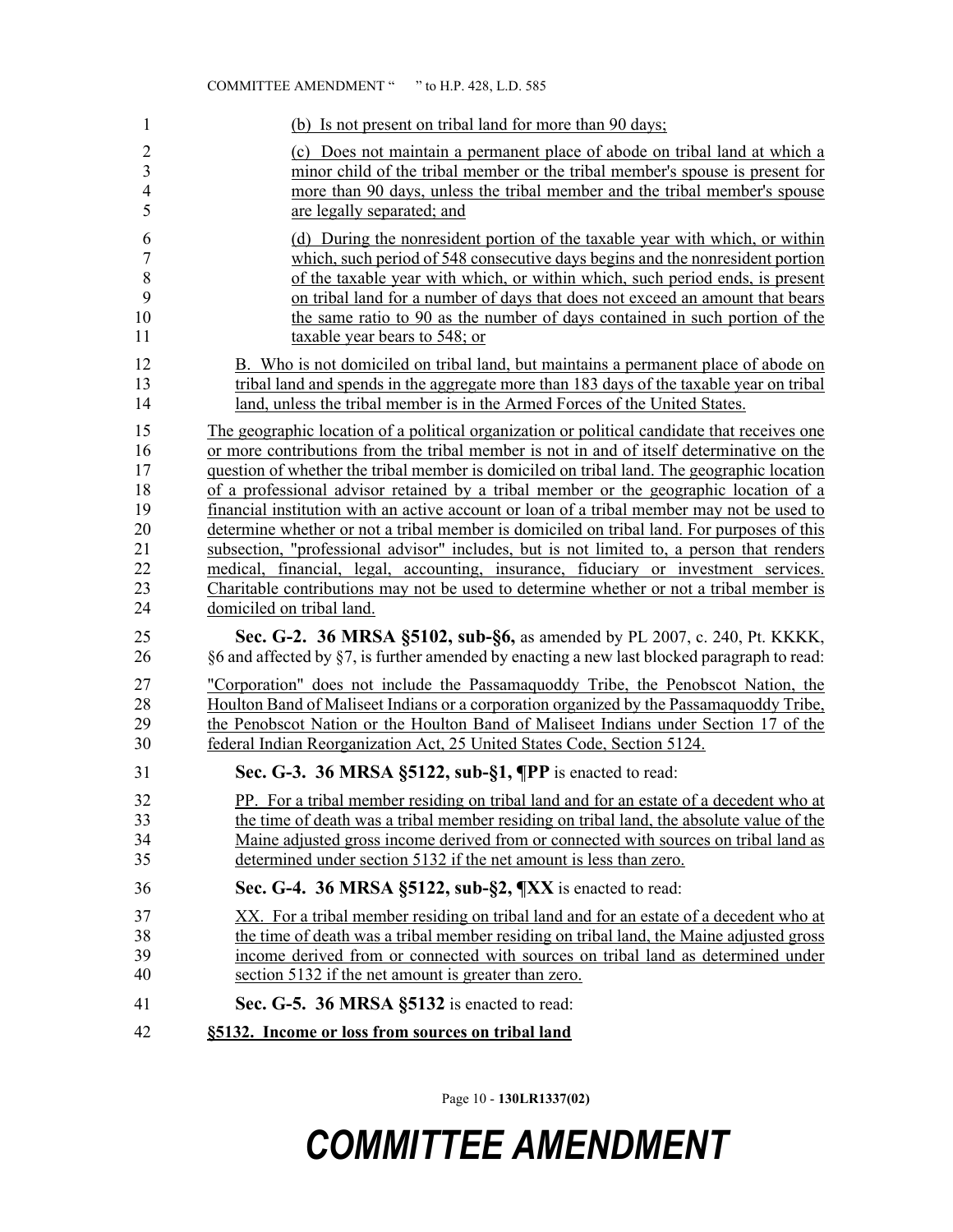| 1              | <b>1. General.</b> The Maine adjusted gross income of a tribal member derived from or           |
|----------------|-------------------------------------------------------------------------------------------------|
| $\overline{2}$ | connected with sources on tribal land is the sum of the following amounts:                      |
| 3              | A. The net amount of items of income, gain, loss and deduction entering into the tribal         |
| $\overline{4}$ | member's federal adjusted gross income that are derived from or connected with                  |
| 5              | sources on tribal land including:                                                               |
| 6              | (1) The tribal member's distributive share of partnership or limited liability                  |
| $\sqrt{ }$     | company income and deductions derived from or connected with sources on tribal                  |
| 8              | land determined following the methods for sourcing income to this State under                   |
| 9              | section 5192, except that subsections 2 to 6 of this section and not section 5142               |
| 10             | apply under section 5192, subsection 1;                                                         |
| 11             | (2) The tribal member's share of estate or trust income and deductions derived from             |
| 12             | or connected with sources on tribal land determined following the methods for                   |
| 13             | sourcing income to this State under section 5176, except that subsections 2 to 6 of             |
| 14             | this section and not section 5142 apply under section 5176, subsection 1; and                   |
| 15             | (3) The tribal member's pro rata share of the income of an S corporation derived                |
| 16             | from or connected with sources on tribal land; and                                              |
| 17             | B. The portion of the modifications described in section 5122, subsections 1 and 2 that         |
| 18             | relates to income derived from or connected with sources on tribal land, including any          |
| 19             | modifications attributable to the tribal member as a partner of a partnership,                  |
| 20             | shareholder of an S corporation, member of a limited liability company or beneficiary           |
| 21             | of an estate or trust.                                                                          |
| 22             | <b>2. Attribution.</b> Items of income, gain, loss and deduction derived from or connected      |
| 23             | with sources within tribal land are those items attributable to:                                |
| 24             | A. The ownership or disposition of any interest in real or tangible personal property           |
| 25             | on tribal land;                                                                                 |
| 26             | B. A business, trade, profession or occupation carried on within tribal land; and               |
| 27             | C. Proceeds from any gambling activity conducted on tribal land or lottery tickets              |
| 28             | purchased on tribal land, including payments received from a 3rd party for the transfer         |
| 29             | of the rights to future proceeds related to any such gambling activity or lottery tickets,      |
| 30             | except that proceeds from Maine State Lottery tickets, including payments received              |
| 31             | from a 3rd party for the transfer of the rights to future proceeds related to the lottery       |
| 32             | tickets, are not derived from or connected with sources on tribal land.                         |
| 33             | 3. Intangibles. Income from intangible personal property including annuities,                   |
| 34             | dividends, interest and gains from the disposition of intangible personal property              |
| 35             | constitutes income derived from sources within tribal land only to the extent that such         |
| 36             | income is from property employed in a business, trade, profession or occupation carried on      |
| 37             | within tribal land.                                                                             |
| 38             | 4. Gain or loss on sale of partnership interest. Notwithstanding subsection 3, the              |
| 39             | gain or loss on the sale of a partnership interest is sourced to tribal land in an amount equal |
| 40             | to the gain or loss multiplied by the ratio obtained by dividing the original cost of           |
| 41             | partnership tangible property located on tribal land by the original cost of partnership        |
| 42             | tangible property everywhere, determined at the time of the sale. Tangible property             |
| 43             | includes property owned or rented and is valued in accordance with section 5211,                |

Page 11 - **130LR1337(02)**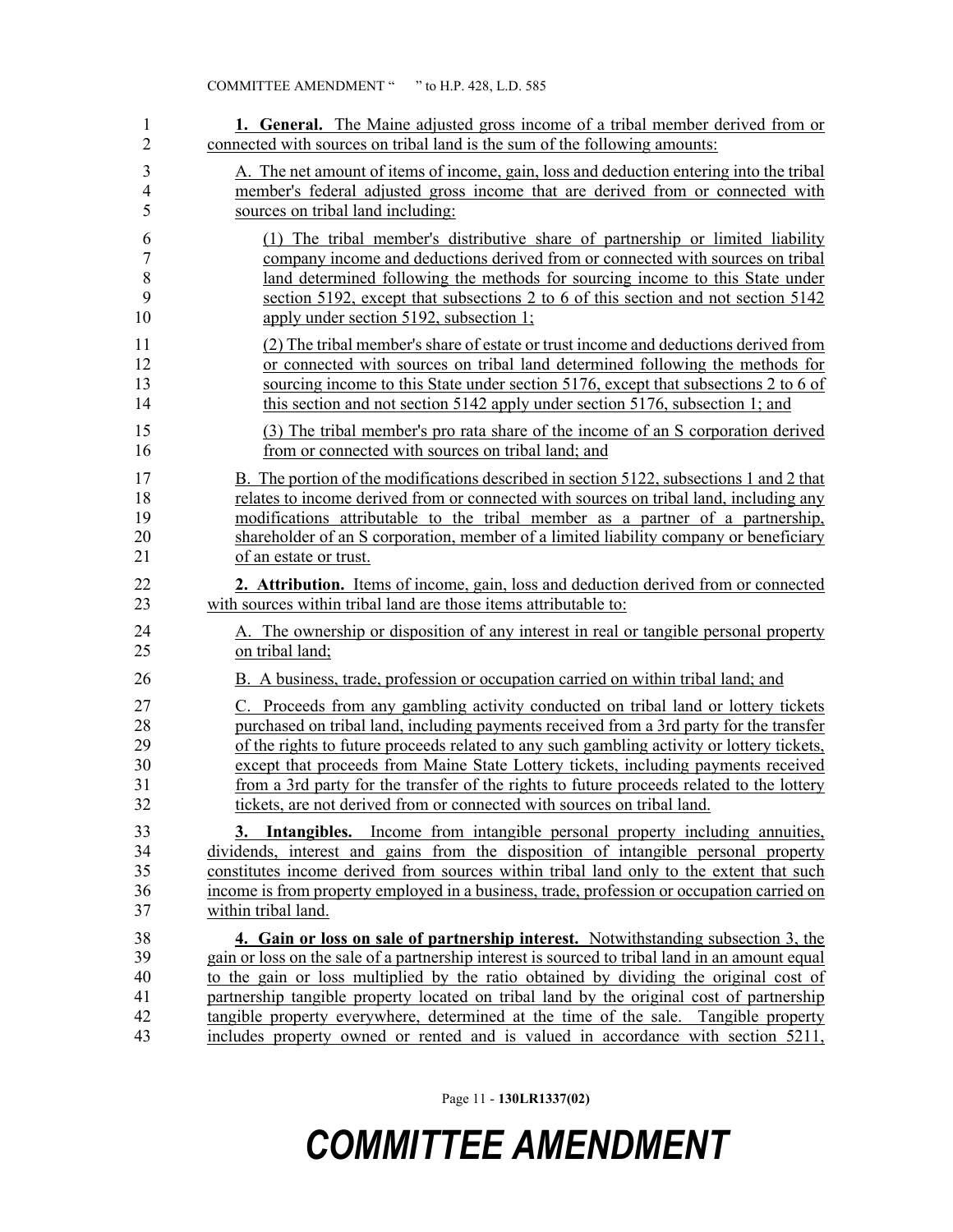subsection 10. If more than 50% of the value of the partnership's assets consists of intangible property, gain or loss from the sale of the partnership interest is sourced to tribal land in accordance with the property and payroll factors of the partnership for its first full tax period immediately preceding the tax period of the partnership during which the partnership interest was sold. For purposes of this subsection, the property and payroll factors of a partnership are determined in accordance with chapter 821. This subsection 50 does not apply to the sale of a limited partner's interest in an investment partnership where more than 80% of the value of the partnership's total assets consists of intangible personal property held for investment, except that such property cannot include an interest in a partnership unless that partnership is itself an investment partnership. 11 If the apportionment provisions of this subsection do not fairly represent the extent of the 12 partnership's business activity on tribal land, the taxpayer may petition for, or the State Tax 13 Assessor may require, in respect to all or any part of the partnership's business activity the 14 employment of any other method to effectuate an equitable apportionment to tribal land of 15 the partner's income from the sale of the partnership interest. 16 **5. Deductions for losses.** Deductions with respect to capital losses, net long-term 17 capital gains and net operating losses must be based solely on income, gains, losses and 18 deductions derived from or connected with sources on tribal land, under regulations to be 19 prescribed by the assessor, but otherwise must be determined in the same manner as the 20 corresponding federal deductions. 21 **6. Apportionment.** If a business, trade, profession or occupation is carried on partly 22 within and partly without tribal land, the items of income and deduction derived from or 23 connected with sources within tribal land must be determined as apportioned to tribal land<br>24 ccording to the following methods: according to the following methods: 25 A. Except as provided in paragraph B, according to the methods for apportioning 26 income to this State under chapter 821, except that instead of apportioning income to 27 tribal land using the sales factor pursuant to section 5211, subsection 8, income is 28 apportioned to tribal land by multiplying the income by a fraction, the numerator of 29 which is the property factor plus the payroll factor and the denominator of which is 2; 30 or 31 B. In the case of the rendering of purely personal services by a tribal member, 32 according to the methods established in regulations to be prescribed by the assessor. 33 **Sec. G-6. Application.** This Part applies to tax years beginning on or after January 34 1, 2023. 35 **PART H** 36 **Sec. H-1. Rulemaking.** The Department of Administrative and Financial Services, 37 Bureau of Revenue Services may adopt rules to implement Parts C, D, E, F and G of this 38 Act. Rules adopted under this section may include, but are not limited to, rules specifying 39 reporting requirements and the maintenance by the Passamaquoddy Tribe, the Penobscot 40 Nation and the Houlton Band of Maliseet Indians and provision to the bureau of lists of 41 each tribe's respective tribal land, tribal members, tribal entities and corporations organized 42 under Section 17 of the federal Indian Reorganization Act, 25 United States Code, Section 43 5124. Rules adopted pursuant to this section are routine technical rules as defined in the 44 Maine Revised Statutes, Title 5, chapter 375, subchapter 2-A. 1 2 3 4 5 6 7 8 9 10

Page 12 - **130LR1337(02)**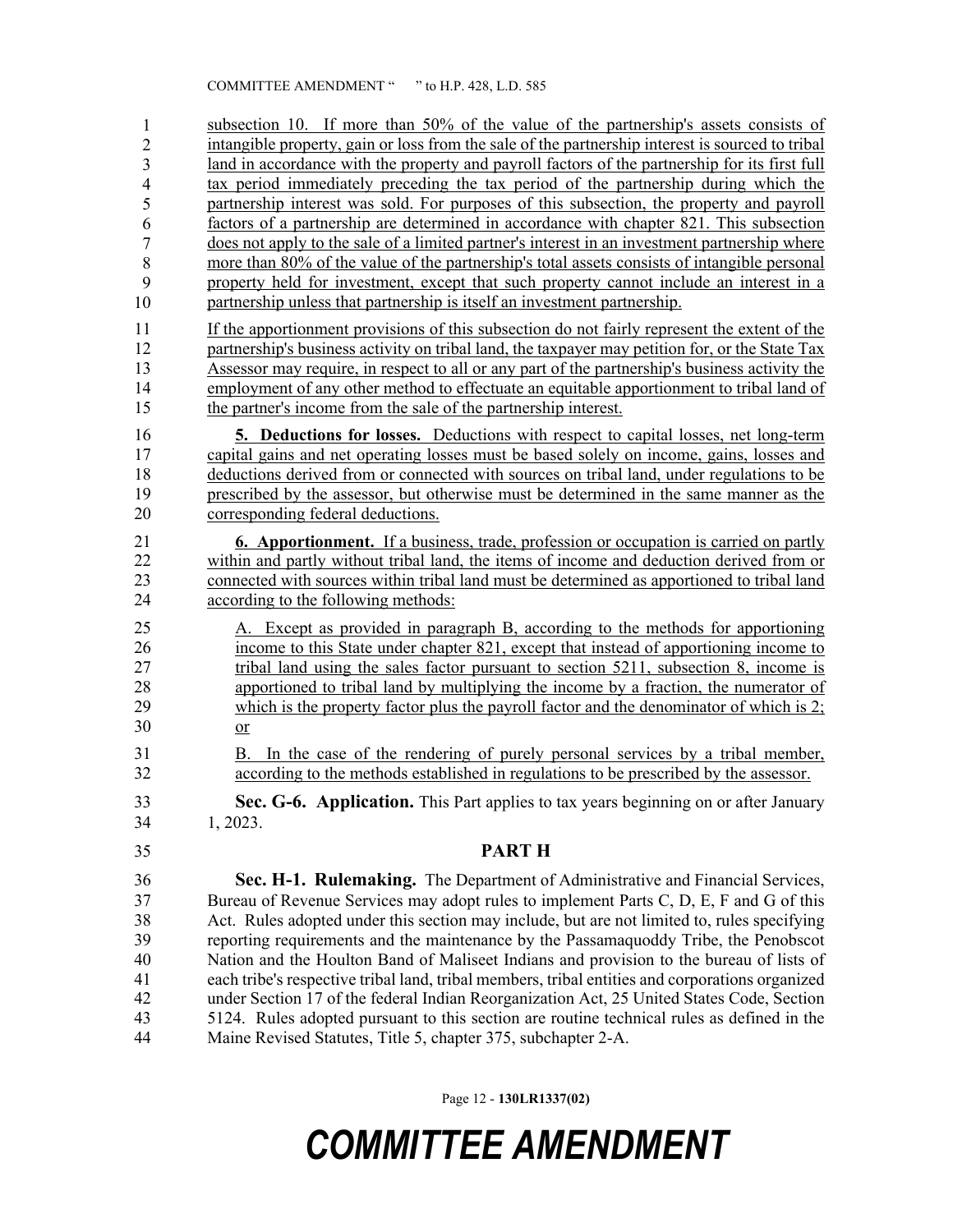1 **PART I** 2 **Sec. I-1. Legislative findings and purpose.** The Legislature finds and declares, 3 with respect to the regulatory structure established for sports wagering in Part J of this Act, 4 that: 5 1. If conducted by federally recognized Indian tribes in the State, mobile sports 6 wagering will serve as an effective economic development tool for tribal governments and 7 tribal members and provide economic stimulus to rural areas of the State; 8 2. Authorizing the federally recognized Indian tribes in the State to conduct mobile 9 sports wagering is fair and equitable because those Indian tribes previously have been 10 excluded from conducting most forms of gaming in the State; 11 3. If conducted by licensed off-track betting facilities, commercial tracks and casinos, 12 facility-based sports wagering will support the harness racing industry and agricultural 13 interests that support the harness racing industry; and 14 4. Off-track betting facilities, commercial tracks and casinos are well suited to conduct 15 facility-based sports wagering because of their infrastructure and experience with the 16 conduct of wagering in the State. 17 **PART J** 18 **Sec. J-1. 7 MRSA §86, sub-§8,** as enacted by PL 2005, c. 563, §3, is amended to 19 read: 20 **8. Maximum allowed distribution from Stipend Fund.** A licensee may not receive 21 a stipend from the Stipend Fund greater than the amount actually raised and spent by the 22 licensee on premiums and gratuities in the classes provided in subsection 5. A licensee 23 may not receive a stipend from the Stipend Fund in excess of \$10,000, except that this 24 limitation does not apply to any additional stipend provided for by Title 8, section 287 or 25 to funds distributed from the Fair Fund or in accordance with section 85, the Agricultural 26 Fair Support Fund in accordance with section 91 or the Agricultural Fair Promotion Fund 27 in accordance with section 103. 28 **Sec. J-2. 7 MRSA §103** is enacted to read: 29 **§103. Agricultural Fair Promotion Fund** 30 **1. Eligible nonprofit organization defined.** As used in this section, "eligible 31 nonprofit organization" means a nonprofit organization that is exempt from federal income 32 taxation under Section 501(a) of the United States Internal Revenue Code of 1986 as an 33 organization described by Section 501(c) and that has had, for at least the preceding 25 34 years, a sole or primary purpose of promoting agricultural fairs in the State. 35 **2. Identification of eligible nonprofit organizations.** On January 1st and July 1st of 36 each year, the commissioner shall send a list of all eligible nonprofit organizations to the 37 Treasurer of State. 38 **3. Fund created.** The Treasurer of State shall establish an account to be known as 39 "the Agricultural Fair Promotion Fund" and shall credit to it all money received under Title 40 8, section 1218, subsection 1, paragraph E. The fund is a dedicated, nonlapsing fund. All 41 revenues deposited in the fund must be disbursed in accordance with this section.

Page 13 - **130LR1337(02)**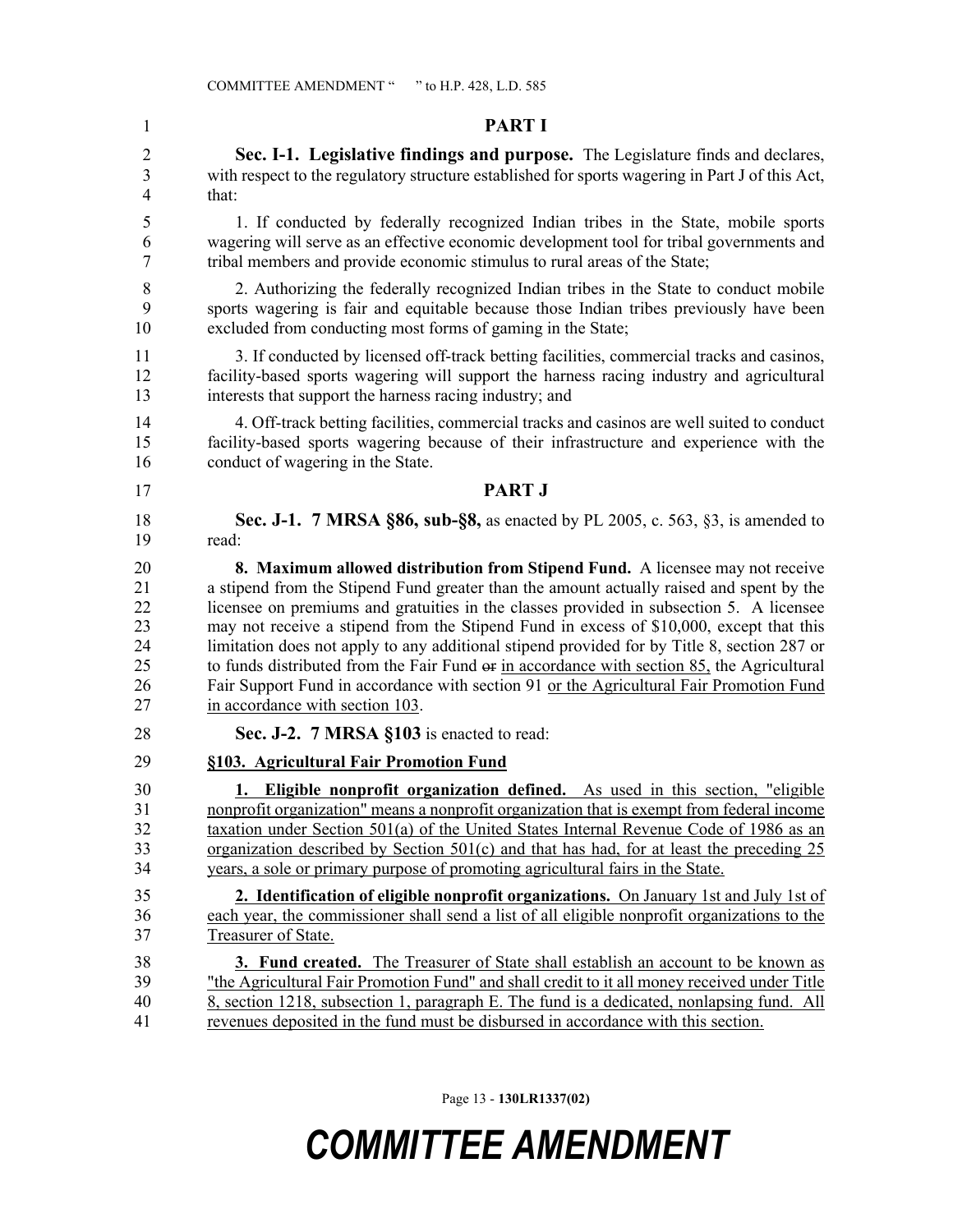1 **4. Distribution.** On January 31st and July 31st of each year, all amounts credited to 2 the fund established pursuant to this section as of the last day of the preceding month and 3 not distributed before that day must be distributed by the Treasurer of State in equal shares 4 to each organization in the State that has been identified by the commissioner as an eligible 5 nonprofit organization under subsection 2. 6 **Sec. J-3. 8 MRSA §290,** as enacted by PL 1997, c. 528, §46, is amended to read: 7 **§290. Purse supplement** 8 **1. Payment.** Amounts received pursuant to section 1218, subsection 1, paragraph C 9 and amounts calculated as purse supplement share under section 286 must be paid to the 10 commission for distribution as provided in subsection 2. 11 **2. Distribution.** On May 30th, September 30th and January 30th, payments made 12 amounts received under this subsection and subsection 1 for distribution in accordance with 13 this subsection must be divided among the licensees conducting live racing in the State. 14 The amount of the payment made to a licensee is calculated by dividing multiplying the 15 amount of money available for distribution by a fraction, the numerator of which is the 16 number of race dates on which that licensee conducted live racing in any calendar year by 17 and the denominator of which is the total number of race dates on which all licensees 18 conducted live racing in that year. Beginning January 30, 1997, the January 30th payment 19 must be adjusted to reflect the dates when live racing was actually conducted during the 20 previous year, not the dates granted. 21 **Sec. J-4. 8 MRSA §1003, sub-§5,** as repealed and replaced by PL 2017, c. 475, Pt. 22 A, §11, is amended to read: 23 **5. Additional duties of the director.** The director also serves as the director of the 24 Gambling Control Unit, established as a bureau within the Department of Public Safety 25 under Title 25, section 2902, subsection 12. As director of the unit, the director shall 26 administer and enforce the laws governing fantasy contests under chapter 33, sports 27 wagering under chapter 35 and beano and games of chance under Title 17, chapters 13‑A 28 and 62, respectively. 29 **Sec. J-5. 8 MRSA §1104, sub-§2,** as enacted by PL 2017, c. 303, §2, is amended 30 to read: 31 **2. Certain leagues and contests prohibited.** A fantasy contest operator may not offer 32 a fantasy contest based on the performances of participants in collegiate or high school 33 athletic events or other athletic events involving participants under 18 years of age. 34 **Sec. J-6. 8 MRSA c. 35** is enacted to read: 35 **CHAPTER 35** 36 **REGULATION OF SPORTS WAGERING** 37 **§1201. Authorization of sports wagering; license required** 38 Notwithstanding any provision of law to the contrary, the operation of sports wagering 39 and ancillary activities are lawful when conducted in accordance with the provisions of this 40 chapter and the rules adopted under this chapter.

Page 14 - **130LR1337(02)**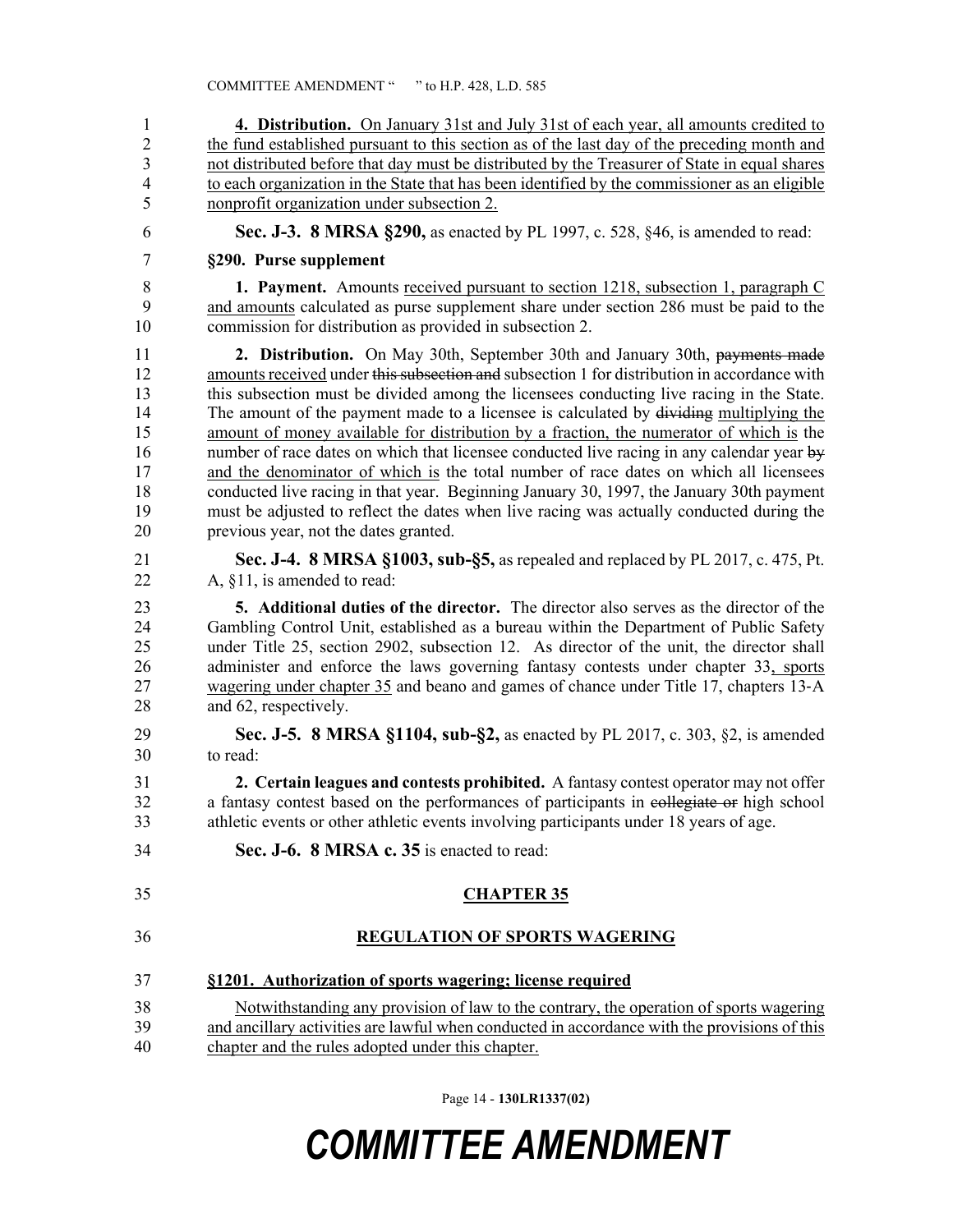| $\mathbf{1}$   | A person or entity may not engage in any activities in this State that require a license    |
|----------------|---------------------------------------------------------------------------------------------|
| $\overline{2}$ | under this chapter unless all necessary licenses have been obtained in accordance with this |
| 3              | chapter and rules adopted under this chapter.                                               |
| $\overline{4}$ | §1202. Definitions                                                                          |
| 5              | As used in this chapter, unless the context otherwise indicates, the following terms        |
| 6              | have the following meanings.                                                                |
| 7              | 1. Adjusted gross sports wagering receipts. "Adjusted gross sports wagering                 |
| 8              | receipts" means an operator's gross receipts from sports wagering less the total of all     |
| 9              | winnings paid to patrons, which includes the cash equivalent of any merchandise or thing    |
| 10             | of value awarded as a prize, and less excise tax payments remitted to the Federal           |
| 11             | Government.                                                                                 |
| 12             | 2. Collegiate sports or athletic event. "Collegiate sports or athletic event" means a       |
| 13             | sports or athletic event offered or sponsored by, or played in connection with, a public or |
| 14             | private institution that offers postsecondary educational services.                         |
| 15             | 3. Commissioner. "Commissioner" means the Commissioner of Public Safety.                    |
| 16             | 4. Department. "Department" means the Department of Public Safety.                          |
| 17             | <b>5. Director.</b> "Director" means the director of the Gambling Control Unit within the   |
| 18             | department.                                                                                 |
| 19             | 6. Facility operator. "Facility operator" means a facility sports wagering licensee         |
| 20             | under subsection 7, paragraph A.                                                            |
| 21             | 7. License. "License" means any license applied for or issued by the director under         |
| 22             | this chapter, including, but not limited to:                                                |
| 23             | A. A facility sports wagering license under section 1206 to conduct sports wagering         |
| 24             | in which wagers are placed within a physical location in this State;                        |
| 25             | B. A mobile sports wagering license under section 1207 to permit a mobile operator          |
| 26             | to operate sports wagering through an approved mobile application or other digital          |
| 27             | platform that involves, at least in part, the use of the Internet;                          |
| 28             | C. A supplier license under section 1208 to sell goods and services to be used in           |
| 29             | connection with sports wagering, but not to directly accept wagers;                         |
| 30             | D. A management services license under section 1209 to manage sports wagering on            |
| 31             | behalf of a facility sports wagering licensee or a mobile sports wagering licensee; and     |
| 32             | E. An occupational license under section 1210 to be employed by a facility sports           |
| 33             | wagering licensee or a mobile sports wagering licensee to operate sports wagering           |
| 34             | when the employee performs duties in furtherance of or associated with the operation        |
| 35             | of sports wagering.                                                                         |
| 36             | <b>8. Mobile operator.</b> "Mobile operator" means a mobile sports wagering licensee        |
| 37             | under subsection 7, paragraph B.                                                            |
| 38             | <b>9. Operator.</b> "Operator" includes a facility operator and a mobile operator.          |
| 39             | 10. Professional sports or athletic event. "Professional sports or athletic event"          |
| 40             | means an event at which 2 or more persons participate in sports or athletic contests and    |
| 41             | receive compensation in excess of actual expenses for their participation in the event.     |

Page 15 - **130LR1337(02)**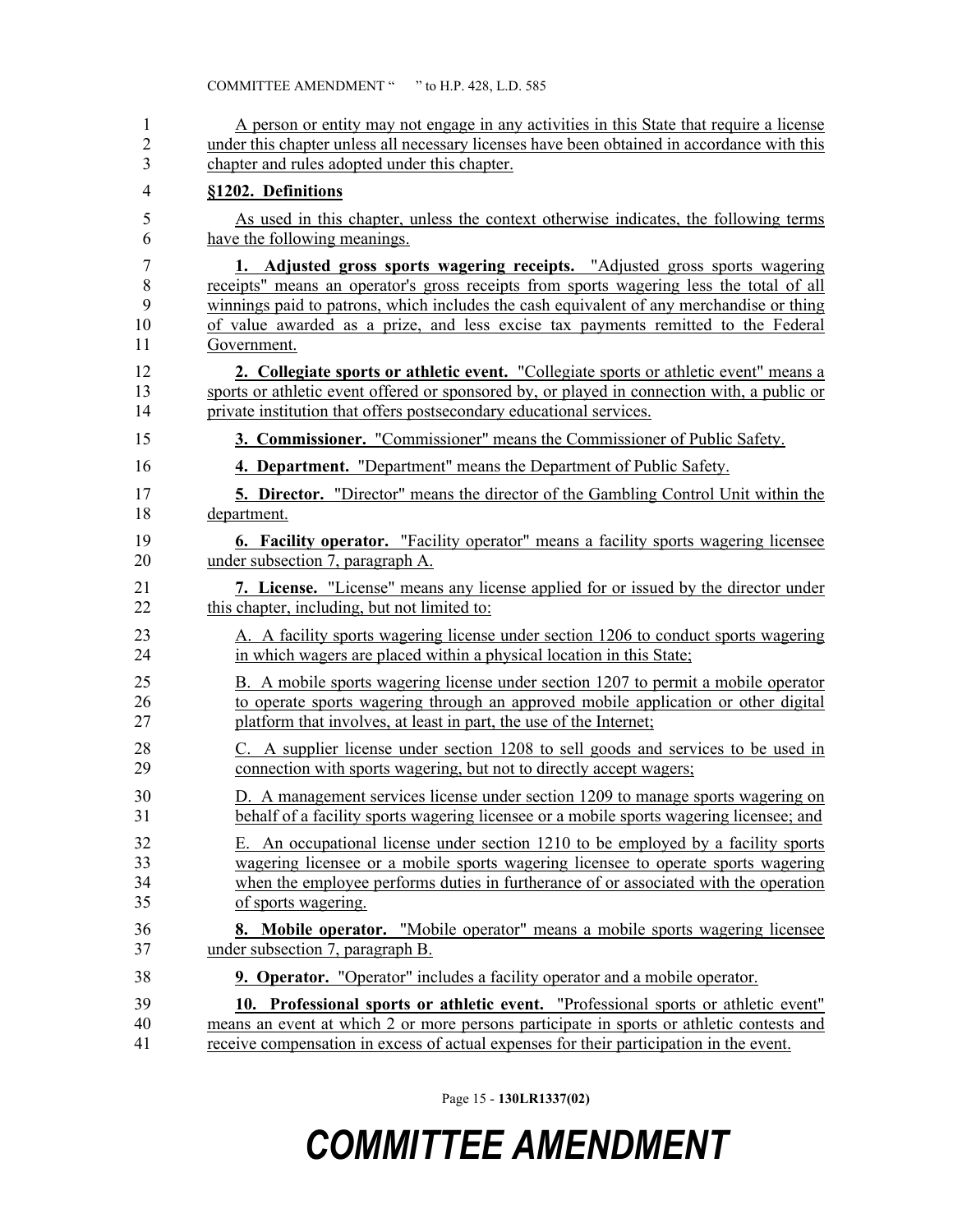| $\mathbf{1}$            | 11. Prohibited sports event. "Prohibited sports event" means a high school sports or                                                                                                     |
|-------------------------|------------------------------------------------------------------------------------------------------------------------------------------------------------------------------------------|
| $\overline{2}$          | athletic event, any other event in which a majority of the participants are under 18 years of                                                                                            |
| $\overline{\mathbf{3}}$ | age or a collegiate sports or athletic event in which any Maine collegiate sports team                                                                                                   |
| $\overline{4}$          | participates, regardless of where the event takes place. "Prohibited sports event" does not                                                                                              |
| 5                       | include any game or match that is part of a tournament in which a Maine collegiate sports                                                                                                |
| 6                       | team participates, as long as a Maine collegiate sports team does not participate in that                                                                                                |
| $\overline{7}$          | particular game or match.                                                                                                                                                                |
| 8<br>9                  | 12. Sports event. "Sports event" means any professional sports or athletic event,<br>collegiate sports or athletic event or amateur sports or athletic event, including but not          |
| 10                      | limited to an Olympic or international sports or athletic event, a motor vehicle race or an                                                                                              |
| 11                      | electronic sports event, commonly referred to as "e-sports."                                                                                                                             |
| 12                      | 13. Sports governing body. "Sports governing body" means an organization that is                                                                                                         |
| 13<br>14                | headquartered in the United States and prescribes final rules and enforces codes of conduct<br>with respect to a sports event and participants in the sports event.                      |
|                         |                                                                                                                                                                                          |
| 15<br>16                | 14. Sports wagering. "Sports wagering" means the business of accepting wagers on<br>sports events or portions of sports events, the individual performance statistics of athletes        |
| 17                      | in a sports event or a combination of any of the same by any system or method of wagering                                                                                                |
| 18                      | approved by the director, including, but not limited to, in person on the property of a facility                                                                                         |
| 19                      | operator or via a mobile operator's mobile applications and digital platforms that use                                                                                                   |
| 20                      | communications technology to accept wagers. "Sports wagering" does not include the sale                                                                                                  |
| 21                      | of pari-mutuel pools authorized under chapter 11 or the operation of fantasy contests as                                                                                                 |
| 22                      | defined in section 1101, subsection 4.                                                                                                                                                   |
|                         |                                                                                                                                                                                          |
| 23<br>24                | 15. Wager. "Wager" means a sum of money or thing of value risked on an uncertain<br>occurrence.                                                                                          |
| 25                      | §1203. Powers and duties of director                                                                                                                                                     |
| 26                      | 1. Powers and duties. In administering and enforcing this chapter, the director:                                                                                                         |
| 27                      | A. Has the power to regulate the conduct of sports wagering;                                                                                                                             |
| 28<br>29                | B. Shall determine the eligibility of a person to hold or continue to hold a license, shall<br>issue all licenses and shall maintain a record of all licenses issued under this chapter; |
| 30                      | C. Shall levy and collect all fees, civil penalties and tax on adjusted gross sports                                                                                                     |
| 31                      | wagering receipts imposed by this chapter, except as otherwise provided under this                                                                                                       |
| 32                      | chapter;                                                                                                                                                                                 |
| 33                      | D. May sue to enforce any provision of this chapter or any rule of the director by civil                                                                                                 |
| 34                      | action or petition for injunctive relief;                                                                                                                                                |
| 35<br>36                | E. May hold hearings, administer oaths and issue subpoenas or subpoenas duces tecum<br>in the manner provided by applicable law; and                                                     |
| 37                      |                                                                                                                                                                                          |
|                         |                                                                                                                                                                                          |
| 38                      | F. May exercise any other powers necessary to effectuate the provisions of this chapter<br>and the rules of the director.                                                                |
| 39                      |                                                                                                                                                                                          |
| 40                      | 2. Rules. The director shall adopt rules governing the conduct of sports wagering in<br>the State, which must, at a minimum, include the following:                                      |
| 41                      | A. Additional qualifications and procedures for obtaining a facility sports wagering                                                                                                     |

Page 16 - **130LR1337(02)**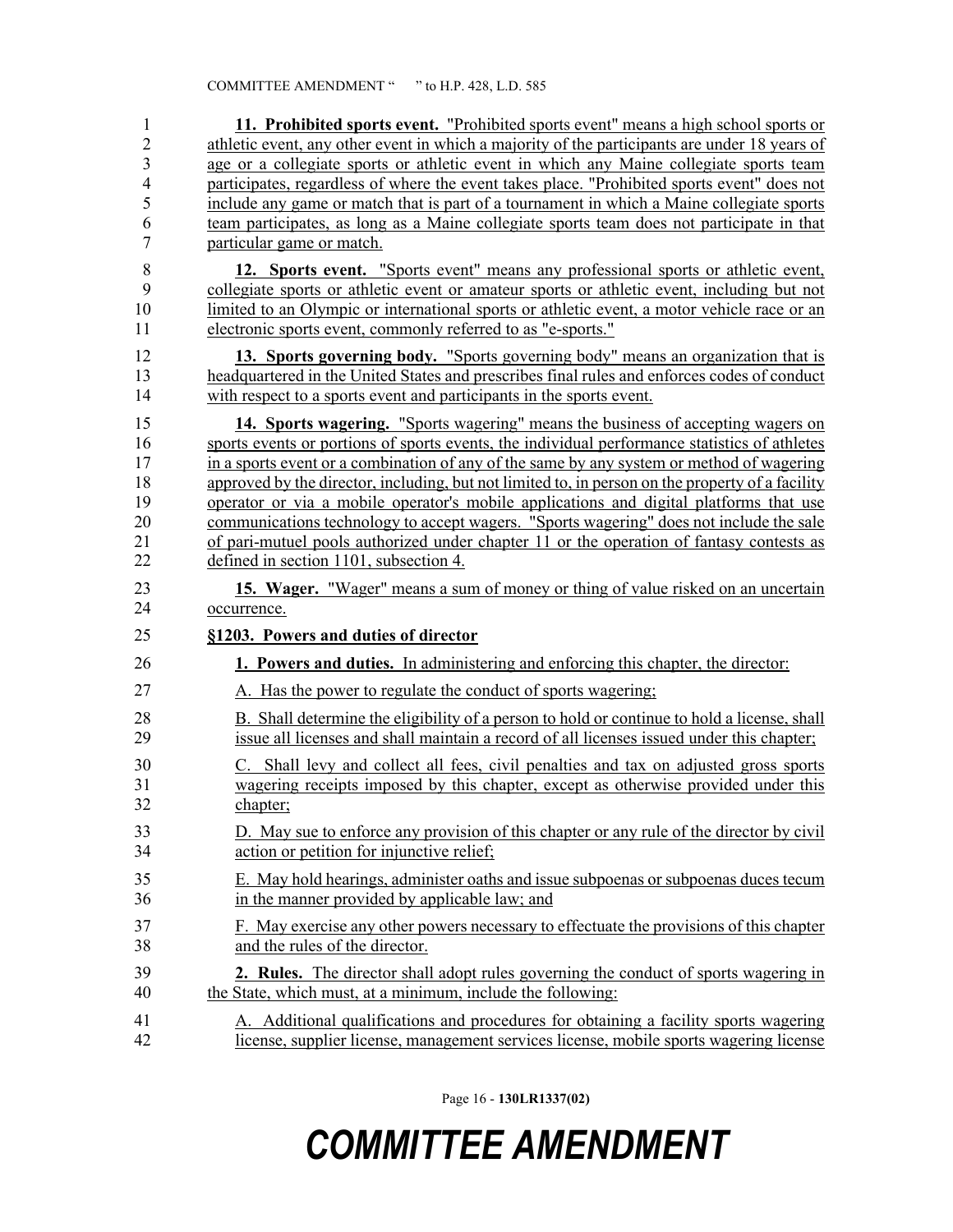| $\mathbf{1}$             | or occupational license, including the job classifications subject to the occupational     |
|--------------------------|--------------------------------------------------------------------------------------------|
| $\overline{2}$           | license requirement;                                                                       |
| $\mathfrak{Z}$           | B. Additional qualifications and procedures for obtaining a temporary facility sports      |
| $\overline{\mathcal{A}}$ | wagering license, temporary supplier license, temporary management services license        |
| 5                        | and temporary mobile sports wagering license;                                              |
| 6                        | C. The methods of operation of sports wagering, including but not limited to the           |
| $\overline{7}$           | permitted systems and methods of wagers; the use of credit and checks by persons           |
| 8                        | making wagers; the types of wagering receipts that may be used; the method of issuing      |
| 9                        | receipts; the prevention of sports wagering on prohibited sports events; the protection    |
| 10                       | of patrons placing wagers; and the promotion of social responsibility and responsible      |
| 11                       | gaming and display of information on resources for problem gambling at a facility          |
| 12                       | operator's premises or on any mobile application or digital platform used to place         |
| 13                       | wagers;                                                                                    |
| 14                       | D. If the director determines that establishment of a maximum wager is necessary for       |
| 15                       | the protection of public safety, the maximum wager that may be accepted from any one       |
| 16                       | person on a single sports event;                                                           |
| 17                       | E. Standards for the adoption of comprehensive house rules governing sports wagering       |
| 18                       | by operators and the approval of house rules by the director as required under section     |
| 19                       | 1211;                                                                                      |
| 20                       | F. Minimum design and security requirements for the physical premises of facility          |
| 21                       | operators in which sports wagering is conducted, including but not limited to minimum      |
| 22                       | requirements for the acceptance of wagers at a self-serve kiosk located on the premises    |
| 23                       | and minimum required methods for verifying the identity and age of a person who            |
| 24                       | places a wager with a facility operator, for verifying that the person making a wager is   |
| 25                       | not prohibited from making a wager under section 1213 and for requiring the refund of      |
| 26                       | any wager determined to have been placed by a person prohibited from making a wager        |
| 27                       | under section 1213;                                                                        |
| 28                       | G. Minimum design and security requirements for mobile applications and digital            |
| 29                       | platforms for the acceptance of wagers by mobile operators, including required             |
| 30                       | methods for verifying the age and identity of a person who places a wager with a mobile    |
| 31                       | operator, for verifying that the person making the wager is physically located in the      |
| 32                       | State and is not prohibited from making a wager under section 1213 and for requiring       |
| 33                       | the refund of any wager determined to have been placed by a person prohibited from         |
| 34                       | making a wager under section 1213;                                                         |
| 35                       | H. The types of interested parties, including sports team or league employees or           |
| 36                       | owners, from whom operators are prohibited from accepting wagers under section             |
| 37                       | 1213, subsection $4$ ;                                                                     |
| 38                       | I. Minimum design, security, testing and approval requirements for sports wagering         |
| 39                       | equipment, systems or services sold by suppliers licensed under section 1208;              |
| 40                       | J. Minimum requirements for a contract between a management services licensee              |
| 41                       | under section 1209 and an operator on whose behalf the management services licensee        |
| 42                       | conducts sports wagering, including but not limited to requirements that the person        |
| 43                       | providing management services be licensed prior to entering a contract; that the           |
| 44                       | contract be approved by the director prior to the conduct of sports wagering; that, if the |

Page 17 - **130LR1337(02)**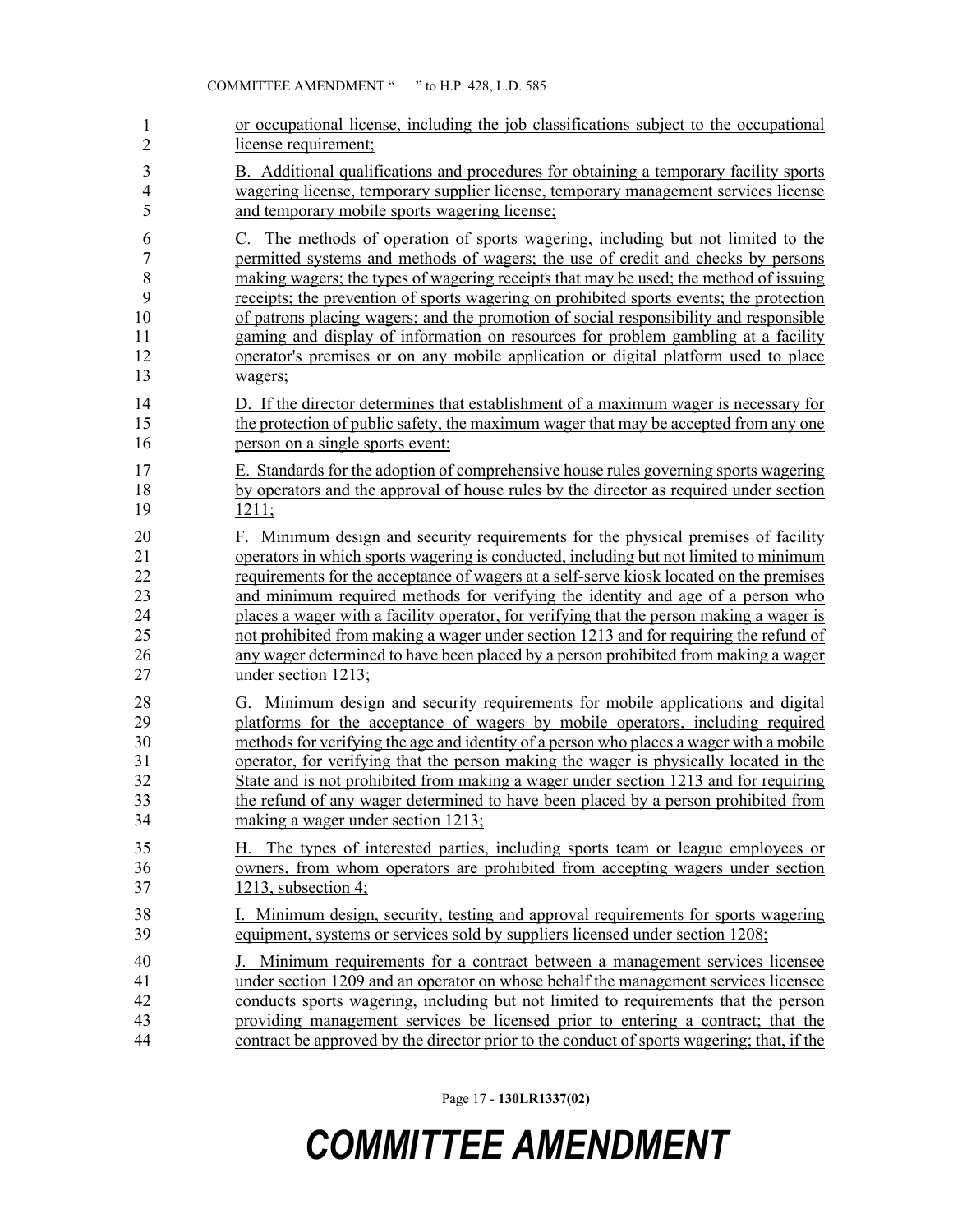| 1<br>$\overline{2}$<br>3<br>$\overline{4}$<br>5<br>6<br>$\overline{7}$<br>8<br>9<br>10<br>11 | management services licensee contracts with more than one operator, the contract<br>include a condition requiring the management services licensee to employ a method<br>approved by the director for separately accounting for each operator's gross receipts<br>from sports wagering and adjusted gross sports wagering receipts; and that the contract<br>not authorize the person providing management services to receive more than 30% of<br>the operator's adjusted gross sports wagering receipts, except that the director may<br>approve a contract authorizing the management services licensee to receive up to 40%<br>of the operator's adjusted gross sports wagering receipts if the director determines that<br>the management services licensee has demonstrated that the fee is commercially<br>reasonable given the management services licensee's capital investments and the<br>operator's projected adjusted gross sports wagering receipts; |
|----------------------------------------------------------------------------------------------|--------------------------------------------------------------------------------------------------------------------------------------------------------------------------------------------------------------------------------------------------------------------------------------------------------------------------------------------------------------------------------------------------------------------------------------------------------------------------------------------------------------------------------------------------------------------------------------------------------------------------------------------------------------------------------------------------------------------------------------------------------------------------------------------------------------------------------------------------------------------------------------------------------------------------------------------------------------------|
| 12                                                                                           | K. Establishment of a list of persons who are not authorized to place a wager on a                                                                                                                                                                                                                                                                                                                                                                                                                                                                                                                                                                                                                                                                                                                                                                                                                                                                                 |
| 13                                                                                           | sports event, including but not limited to those persons who voluntarily request that                                                                                                                                                                                                                                                                                                                                                                                                                                                                                                                                                                                                                                                                                                                                                                                                                                                                              |
| 14                                                                                           | their names be included on the list of unauthorized persons. The rules adopted under                                                                                                                                                                                                                                                                                                                                                                                                                                                                                                                                                                                                                                                                                                                                                                                                                                                                               |
| 15                                                                                           | this paragraph must define the standards for involuntary placement on the list and for                                                                                                                                                                                                                                                                                                                                                                                                                                                                                                                                                                                                                                                                                                                                                                                                                                                                             |
| 16                                                                                           | removal from the list;                                                                                                                                                                                                                                                                                                                                                                                                                                                                                                                                                                                                                                                                                                                                                                                                                                                                                                                                             |
| 17                                                                                           | Minimum internal control standards for operators and management services<br>L.                                                                                                                                                                                                                                                                                                                                                                                                                                                                                                                                                                                                                                                                                                                                                                                                                                                                                     |
| 18                                                                                           | licensees, including but not limited to procedures for safeguarding assets and revenues;                                                                                                                                                                                                                                                                                                                                                                                                                                                                                                                                                                                                                                                                                                                                                                                                                                                                           |
| 19                                                                                           | the recording of cash and evidence of indebtedness; the maintenance of reliable                                                                                                                                                                                                                                                                                                                                                                                                                                                                                                                                                                                                                                                                                                                                                                                                                                                                                    |
| 20<br>21                                                                                     | records, accounts and reports of transactions, operations and events; required audits;<br>and the content and frequency of reports of sports wagering activities and revenues that                                                                                                                                                                                                                                                                                                                                                                                                                                                                                                                                                                                                                                                                                                                                                                                 |
| 22                                                                                           | must be made to the director; and                                                                                                                                                                                                                                                                                                                                                                                                                                                                                                                                                                                                                                                                                                                                                                                                                                                                                                                                  |
|                                                                                              |                                                                                                                                                                                                                                                                                                                                                                                                                                                                                                                                                                                                                                                                                                                                                                                                                                                                                                                                                                    |
| 23<br>24                                                                                     | M. Restrictions on the advertisement and marketing of sports wagering, including but<br>not limited to prohibiting misleading, deceptive or false advertisements; requiring an                                                                                                                                                                                                                                                                                                                                                                                                                                                                                                                                                                                                                                                                                                                                                                                     |
| 25                                                                                           | operator to disclose its status as a commercial track, casino or off-track betting facility                                                                                                                                                                                                                                                                                                                                                                                                                                                                                                                                                                                                                                                                                                                                                                                                                                                                        |
| 26                                                                                           | licensed in the State or a federally recognized Indian tribe or a business entity wholly                                                                                                                                                                                                                                                                                                                                                                                                                                                                                                                                                                                                                                                                                                                                                                                                                                                                           |
| 27                                                                                           | owned by a federally recognized Indian tribe in the State; and restricting, to the extent                                                                                                                                                                                                                                                                                                                                                                                                                                                                                                                                                                                                                                                                                                                                                                                                                                                                          |
| 28                                                                                           | permissible, advertising that has a high probability of reaching persons under 21 years                                                                                                                                                                                                                                                                                                                                                                                                                                                                                                                                                                                                                                                                                                                                                                                                                                                                            |
| 29                                                                                           | of age or that is specifically designed to appeal particularly to persons under 21 years                                                                                                                                                                                                                                                                                                                                                                                                                                                                                                                                                                                                                                                                                                                                                                                                                                                                           |
| 30                                                                                           | of age.                                                                                                                                                                                                                                                                                                                                                                                                                                                                                                                                                                                                                                                                                                                                                                                                                                                                                                                                                            |
| 31                                                                                           | 3. Rulemaking. Rules adopted by the director pursuant to this chapter are routine                                                                                                                                                                                                                                                                                                                                                                                                                                                                                                                                                                                                                                                                                                                                                                                                                                                                                  |
| 32                                                                                           | technical rules as defined in Title 5, chapter 375, subchapter 2-A.                                                                                                                                                                                                                                                                                                                                                                                                                                                                                                                                                                                                                                                                                                                                                                                                                                                                                                |
| 33                                                                                           | §1204. Application; criminal history background check                                                                                                                                                                                                                                                                                                                                                                                                                                                                                                                                                                                                                                                                                                                                                                                                                                                                                                              |
| 34                                                                                           | <b>1. Application.</b> An application for a license or for renewal of a license required under                                                                                                                                                                                                                                                                                                                                                                                                                                                                                                                                                                                                                                                                                                                                                                                                                                                                     |
| 35                                                                                           | this chapter must be submitted on a form or in a format approved by the director. An                                                                                                                                                                                                                                                                                                                                                                                                                                                                                                                                                                                                                                                                                                                                                                                                                                                                               |
| 36                                                                                           | application submitted to the director must, at a minimum, include the following:                                                                                                                                                                                                                                                                                                                                                                                                                                                                                                                                                                                                                                                                                                                                                                                                                                                                                   |
| 37                                                                                           | A. The full name, current address and contact information of the applicant;                                                                                                                                                                                                                                                                                                                                                                                                                                                                                                                                                                                                                                                                                                                                                                                                                                                                                        |
| 38                                                                                           | B. Disclosure of each person that has control of the applicant as described in subsection                                                                                                                                                                                                                                                                                                                                                                                                                                                                                                                                                                                                                                                                                                                                                                                                                                                                          |
| 39                                                                                           | 2:                                                                                                                                                                                                                                                                                                                                                                                                                                                                                                                                                                                                                                                                                                                                                                                                                                                                                                                                                                 |
| 40                                                                                           | Consent to permit the director to conduct a criminal history record check in<br>C.                                                                                                                                                                                                                                                                                                                                                                                                                                                                                                                                                                                                                                                                                                                                                                                                                                                                                 |
| 41                                                                                           | accordance with subsection 3 of the applicant and each person disclosed under                                                                                                                                                                                                                                                                                                                                                                                                                                                                                                                                                                                                                                                                                                                                                                                                                                                                                      |
| 42                                                                                           | paragraph B in accordance with procedures established by the director;                                                                                                                                                                                                                                                                                                                                                                                                                                                                                                                                                                                                                                                                                                                                                                                                                                                                                             |
| 43                                                                                           | D. For the applicant and each person disclosed under paragraph B, a record of previous                                                                                                                                                                                                                                                                                                                                                                                                                                                                                                                                                                                                                                                                                                                                                                                                                                                                             |
| 44                                                                                           | issuances and denials of or any adverse action taken against a gambling-related license                                                                                                                                                                                                                                                                                                                                                                                                                                                                                                                                                                                                                                                                                                                                                                                                                                                                            |

Page 18 - **130LR1337(02)**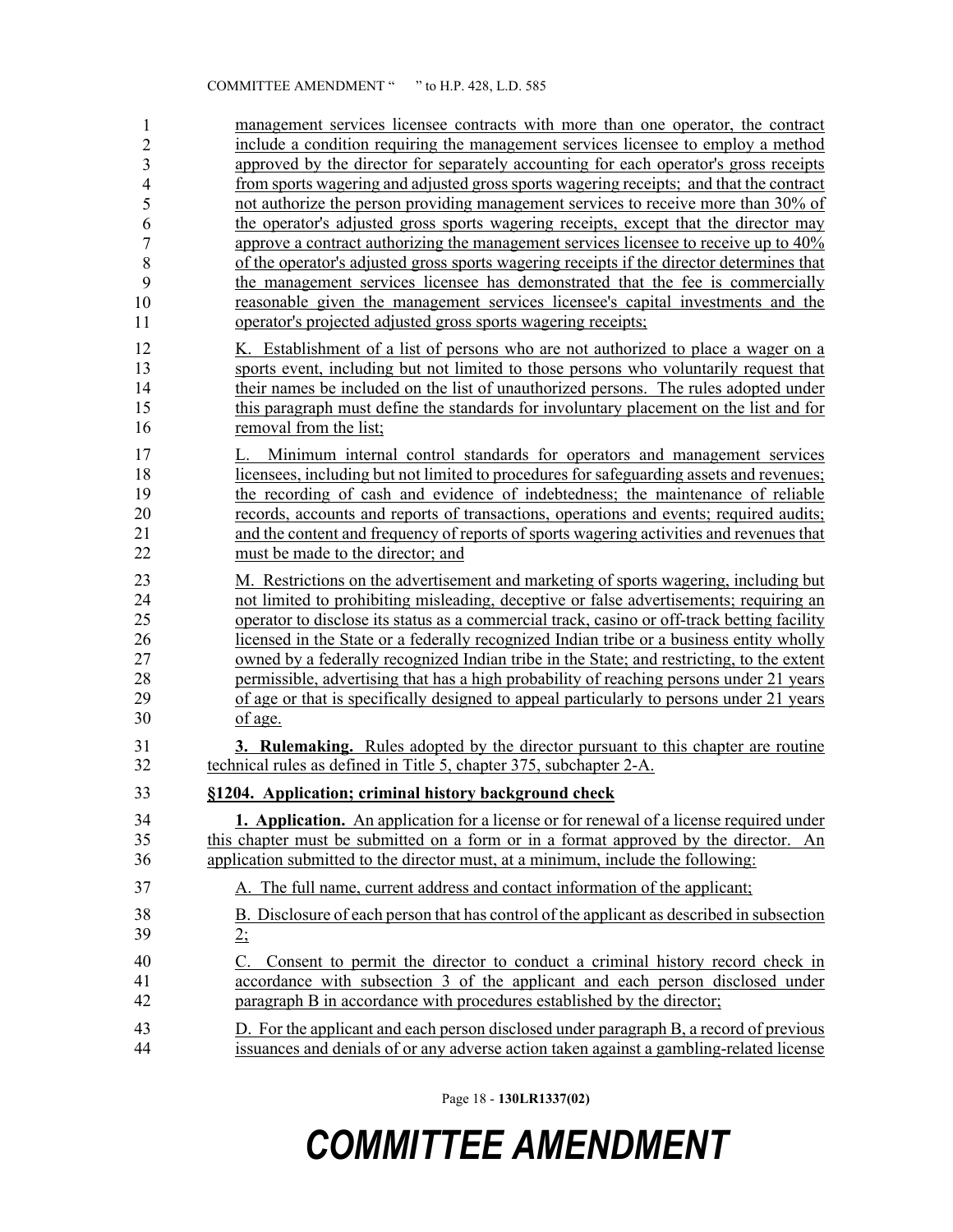| 1                       | or application under this Title or in any other jurisdiction. For purposes of this                                                                                                                       |
|-------------------------|----------------------------------------------------------------------------------------------------------------------------------------------------------------------------------------------------------|
| $\overline{c}$          | paragraph, "adverse action" includes, but is not limited to, a condition resulting from                                                                                                                  |
| $\overline{\mathbf{3}}$ | an administrative, civil or criminal violation, a suspension or revocation of a license or                                                                                                               |
| $\overline{4}$          | a voluntary surrender of a license to avoid or resolve a civil, criminal or disciplinary                                                                                                                 |
| 5                       | action; and                                                                                                                                                                                              |
| 6                       | E. Any additional information required by the director by rule.                                                                                                                                          |
| $\overline{7}$          | 2. Persons that have control. The following persons are considered to have control                                                                                                                       |
| 8                       | of an applicant or a licensee:                                                                                                                                                                           |
| 9                       | A. Each corporate holding company, parent company or subsidiary company of a                                                                                                                             |
| 10                      | corporate applicant or licensee and each person that owns 10% or more of the corporate                                                                                                                   |
| 11                      | applicant or licensee and that has the ability to control the activities of the corporate                                                                                                                |
| 12                      | applicant or licensee or elect a majority of the board of directors of that corporate                                                                                                                    |
| 13                      | applicant or licensee, except for a bank or other licensed lending institution that holds                                                                                                                |
| 14                      | a mortgage or other lien acquired in the ordinary course of business;                                                                                                                                    |
| 15                      | B. Each person associated with a noncorporate applicant or licensee that directly or                                                                                                                     |
| 16                      | indirectly holds a beneficial or proprietary interest in the noncorporate applicant's or                                                                                                                 |
| 17                      | licensee's business operation or that the director otherwise determines has the ability to                                                                                                               |
| 18                      | control the noncorporate applicant or licensee; and                                                                                                                                                      |
| 19                      | C. Key personnel of an applicant or licensee, including any executive, employee or                                                                                                                       |
| 20                      | agent, having the power to exercise significant influence over decisions concerning any                                                                                                                  |
| 21                      | part of the applicant's or licensee's relevant business operation.                                                                                                                                       |
| 22                      | 3. Criminal history record check. The director shall request a criminal history record                                                                                                                   |
| 23                      | check in accordance with this subsection for each applicant for initial licensure and each                                                                                                               |
| 24                      | person required to be disclosed by the applicant for initial licensure under subsection 1,                                                                                                               |
| 25                      | paragraph B. The director may require a criminal history record check in accordance with                                                                                                                 |
| 26                      | this subsection from a licensee seeking to renew a license, from any person the licensee is                                                                                                              |
| 27                      | required to disclose under subsection 1, paragraph B as part of the license renewal                                                                                                                      |
| 28                      | application and from any person identified by the licensee under subsection 4. A criminal                                                                                                                |
| 29                      | history record check conducted pursuant to this subsection must include criminal history                                                                                                                 |
| 30                      | record information obtained from the Maine Criminal Justice Information System                                                                                                                           |
| 31                      | established in Title 16, section 631 and the Federal Bureau of Investigation.                                                                                                                            |
| 32                      | A. Criminal history record information obtained from the Maine Criminal Justice                                                                                                                          |
| 33                      | Information System pursuant to this subsection must include a record of public criminal                                                                                                                  |
| 34                      | history record information as defined in Title 16, section 703, subsection 8.                                                                                                                            |
| 35<br>36<br>37          | Criminal history record information obtained from the Federal Bureau of<br>Β.<br>Investigation pursuant to this subsection must include other state and national criminal<br>history record information. |
| 38                      | C. An individual required to submit to a criminal history record check under this                                                                                                                        |
| 39                      | subsection shall submit to having the individual's fingerprints taken. The State Police,                                                                                                                 |
| 40                      | upon payment by the individual of the fee required under paragraph E, shall take or                                                                                                                      |
| 41                      | cause to be taken the individual's fingerprints and shall immediately forward the                                                                                                                        |
| 42                      | fingerprints to the Department of Public Safety, Bureau of State Police, State Bureau                                                                                                                    |
| 43                      | of Identification. Any person who fails to transmit criminal fingerprint records to the                                                                                                                  |

Page 19 - **130LR1337(02)**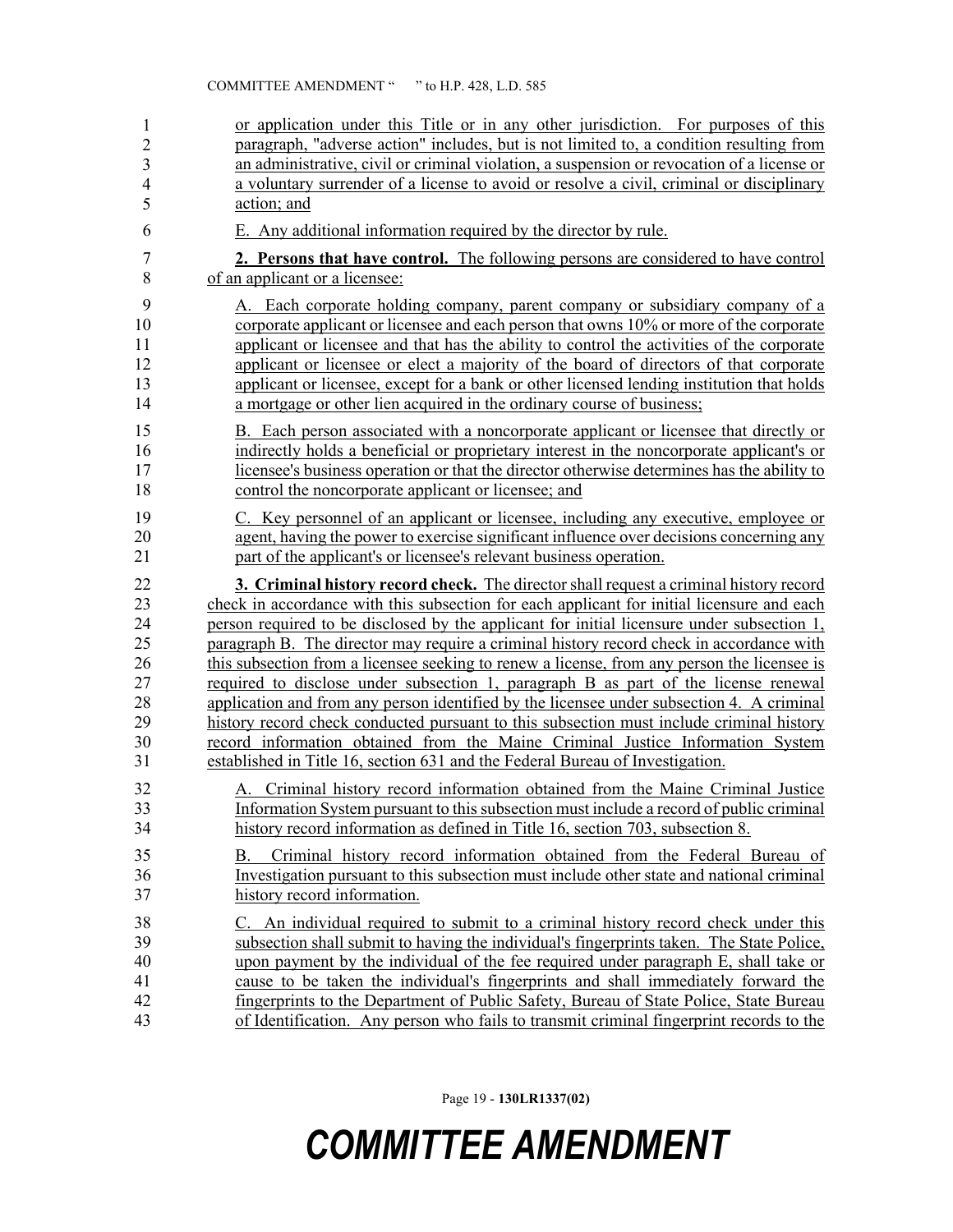| 1                                                                                  | State Bureau of Identification pursuant to this paragraph is subject to the provisions of                                                                                                                                                                                                                                                                                                                                                                                                                                                                                                                                                                                                                                                                                                     |
|------------------------------------------------------------------------------------|-----------------------------------------------------------------------------------------------------------------------------------------------------------------------------------------------------------------------------------------------------------------------------------------------------------------------------------------------------------------------------------------------------------------------------------------------------------------------------------------------------------------------------------------------------------------------------------------------------------------------------------------------------------------------------------------------------------------------------------------------------------------------------------------------|
| $\overline{2}$                                                                     | Title 25, section 1550.                                                                                                                                                                                                                                                                                                                                                                                                                                                                                                                                                                                                                                                                                                                                                                       |
| $\mathfrak{Z}$<br>$\overline{4}$<br>5<br>6<br>$\overline{7}$<br>8<br>9<br>10<br>11 | The Department of Public Safety, Bureau of State Police, State Bureau of<br>D.<br>Identification shall conduct the state and national criminal history record checks<br>required under this subsection. Except for the portion of a payment, if any, that<br>constitutes the processing fee for a criminal history record check charged by the Federal<br>Bureau of Investigation, all money received by the State Police under this subsection<br>must be paid to the Treasurer of State, who shall apply the money to the expenses<br>incurred by the Department of Public Safety in the administration of this subsection.<br>E. The director shall by rule set the amount of the fee to be paid for each criminal<br>history record check required to be performed under this subsection. |
| 12                                                                                 | F. The subject of a Federal Bureau of Investigation criminal history record check may                                                                                                                                                                                                                                                                                                                                                                                                                                                                                                                                                                                                                                                                                                         |
| 13                                                                                 | obtain a copy of the criminal history record check by following the procedures outlined                                                                                                                                                                                                                                                                                                                                                                                                                                                                                                                                                                                                                                                                                                       |
| 14                                                                                 | in 28 Code of Federal Regulations, Sections 16.32 and 16.33. The subject of a state                                                                                                                                                                                                                                                                                                                                                                                                                                                                                                                                                                                                                                                                                                           |
| 15                                                                                 | criminal history record check may inspect and review the criminal history record                                                                                                                                                                                                                                                                                                                                                                                                                                                                                                                                                                                                                                                                                                              |
| 16                                                                                 | information pursuant to Title 16, section 709.                                                                                                                                                                                                                                                                                                                                                                                                                                                                                                                                                                                                                                                                                                                                                |
| 17                                                                                 | G. State and national criminal history record information obtained by the director                                                                                                                                                                                                                                                                                                                                                                                                                                                                                                                                                                                                                                                                                                            |
| 18                                                                                 | under this subsection may be used only for the purpose of screening an applicant for a                                                                                                                                                                                                                                                                                                                                                                                                                                                                                                                                                                                                                                                                                                        |
| 19                                                                                 | license or a license renewal under this chapter.                                                                                                                                                                                                                                                                                                                                                                                                                                                                                                                                                                                                                                                                                                                                              |
| 20                                                                                 | H. All criminal history record information obtained by the director pursuant to this                                                                                                                                                                                                                                                                                                                                                                                                                                                                                                                                                                                                                                                                                                          |
| 21                                                                                 | subsection is confidential, is for the official use of the director only and may not be                                                                                                                                                                                                                                                                                                                                                                                                                                                                                                                                                                                                                                                                                                       |
| 22                                                                                 | disseminated by the director or disclosed to any other person or entity except as                                                                                                                                                                                                                                                                                                                                                                                                                                                                                                                                                                                                                                                                                                             |
| 23                                                                                 | provided in paragraph F.                                                                                                                                                                                                                                                                                                                                                                                                                                                                                                                                                                                                                                                                                                                                                                      |
| 24                                                                                 | I. The director, after consultation with the Department of Public Safety, Bureau of                                                                                                                                                                                                                                                                                                                                                                                                                                                                                                                                                                                                                                                                                                           |
| 25                                                                                 | State Police, State Bureau of Identification, shall adopt rules to implement this                                                                                                                                                                                                                                                                                                                                                                                                                                                                                                                                                                                                                                                                                                             |
| 26                                                                                 | subsection.                                                                                                                                                                                                                                                                                                                                                                                                                                                                                                                                                                                                                                                                                                                                                                                   |
| 27                                                                                 | <b>4. Material change to application.</b> A person licensed under this chapter shall give                                                                                                                                                                                                                                                                                                                                                                                                                                                                                                                                                                                                                                                                                                     |
| 28                                                                                 | the director written notice within 30 days of any material change to any information                                                                                                                                                                                                                                                                                                                                                                                                                                                                                                                                                                                                                                                                                                          |
| 29                                                                                 | provided in the licensee's application for a license or renewal, including any change in the                                                                                                                                                                                                                                                                                                                                                                                                                                                                                                                                                                                                                                                                                                  |
| 30                                                                                 | identity of persons considered to have control of the licensee as described in subsection 2.                                                                                                                                                                                                                                                                                                                                                                                                                                                                                                                                                                                                                                                                                                  |
| 31                                                                                 | <b>5. Gambling Control Unit employees prohibited.</b> An employee of the Gambling                                                                                                                                                                                                                                                                                                                                                                                                                                                                                                                                                                                                                                                                                                             |
| 32                                                                                 | Control Unit within the department may not be an applicant for a license issued under this                                                                                                                                                                                                                                                                                                                                                                                                                                                                                                                                                                                                                                                                                                    |
| 33                                                                                 | chapter.                                                                                                                                                                                                                                                                                                                                                                                                                                                                                                                                                                                                                                                                                                                                                                                      |
| 34                                                                                 | §1205. Denial of license; administrative sanctions                                                                                                                                                                                                                                                                                                                                                                                                                                                                                                                                                                                                                                                                                                                                            |
| 35                                                                                 | 1. Grounds for denial of license or imposition of administrative sanctions. The                                                                                                                                                                                                                                                                                                                                                                                                                                                                                                                                                                                                                                                                                                               |
| 36                                                                                 | following are grounds for the director to deny a license or license renewal or for the                                                                                                                                                                                                                                                                                                                                                                                                                                                                                                                                                                                                                                                                                                        |
| 37                                                                                 | imposition of administrative sanctions, in accordance with this section, on a person licensed                                                                                                                                                                                                                                                                                                                                                                                                                                                                                                                                                                                                                                                                                                 |
| 38                                                                                 | under this chapter:                                                                                                                                                                                                                                                                                                                                                                                                                                                                                                                                                                                                                                                                                                                                                                           |
| 39                                                                                 | A. If the applicant or licensee has knowingly made a false statement of material fact                                                                                                                                                                                                                                                                                                                                                                                                                                                                                                                                                                                                                                                                                                         |
| 40                                                                                 | to the director;                                                                                                                                                                                                                                                                                                                                                                                                                                                                                                                                                                                                                                                                                                                                                                              |
| 41                                                                                 | B. If the applicant or licensee has not disclosed the existence or identity of other                                                                                                                                                                                                                                                                                                                                                                                                                                                                                                                                                                                                                                                                                                          |
| 42                                                                                 | persons that have control of the applicant or licensee as required by section 1204,                                                                                                                                                                                                                                                                                                                                                                                                                                                                                                                                                                                                                                                                                                           |
| 43                                                                                 | subsections 1 and 4;                                                                                                                                                                                                                                                                                                                                                                                                                                                                                                                                                                                                                                                                                                                                                                          |

Page 20 - **130LR1337(02)**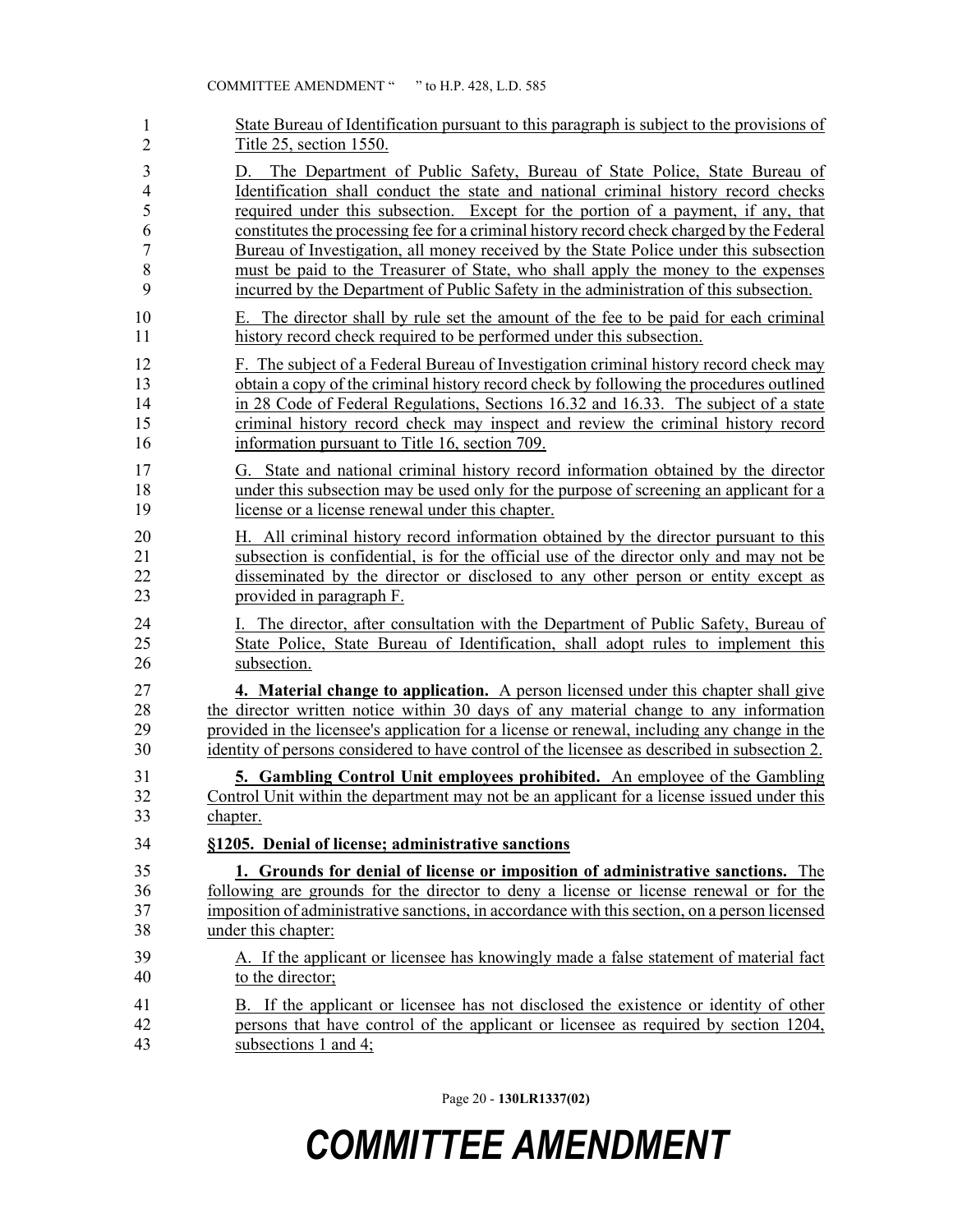| 1                                                        | C. If the applicant or licensee has had a license revoked by any government authority                                                                                                                                                                                                                                                                                                                                                                                                                                                                                                                                                                                                                                                                                                                                           |
|----------------------------------------------------------|---------------------------------------------------------------------------------------------------------------------------------------------------------------------------------------------------------------------------------------------------------------------------------------------------------------------------------------------------------------------------------------------------------------------------------------------------------------------------------------------------------------------------------------------------------------------------------------------------------------------------------------------------------------------------------------------------------------------------------------------------------------------------------------------------------------------------------|
| $\overline{2}$                                           | responsible for regulation of gaming activities;                                                                                                                                                                                                                                                                                                                                                                                                                                                                                                                                                                                                                                                                                                                                                                                |
| 3                                                        | D. If the applicant, the licensee or a person having control of the applicant or licensee                                                                                                                                                                                                                                                                                                                                                                                                                                                                                                                                                                                                                                                                                                                                       |
| $\overline{4}$                                           | under section 1204, subsection 2 is not of good moral character. In determining                                                                                                                                                                                                                                                                                                                                                                                                                                                                                                                                                                                                                                                                                                                                                 |
| 5                                                        | whether the applicant, licensee or person is of good moral character, the director shall                                                                                                                                                                                                                                                                                                                                                                                                                                                                                                                                                                                                                                                                                                                                        |
| 6                                                        | consider qualities that include but are not limited to honesty, candor, trustworthiness,                                                                                                                                                                                                                                                                                                                                                                                                                                                                                                                                                                                                                                                                                                                                        |
| $\tau$                                                   | diligence, reliability, observance of fiduciary and financial responsibility and respect                                                                                                                                                                                                                                                                                                                                                                                                                                                                                                                                                                                                                                                                                                                                        |
| 8                                                        | for the rights of others;                                                                                                                                                                                                                                                                                                                                                                                                                                                                                                                                                                                                                                                                                                                                                                                                       |
| 9                                                        | E. If the applicant, the licensee or a person having control of the applicant or licensee                                                                                                                                                                                                                                                                                                                                                                                                                                                                                                                                                                                                                                                                                                                                       |
| 10                                                       | under section 1204, subsection 2:                                                                                                                                                                                                                                                                                                                                                                                                                                                                                                                                                                                                                                                                                                                                                                                               |
| 11                                                       | (1) Has, in any jurisdiction, been convicted of or pled guilty or nolo contendere to                                                                                                                                                                                                                                                                                                                                                                                                                                                                                                                                                                                                                                                                                                                                            |
| 12                                                       | a crime punishable by one year or more of imprisonment;                                                                                                                                                                                                                                                                                                                                                                                                                                                                                                                                                                                                                                                                                                                                                                         |
| 13                                                       | (2) Has, in any jurisdiction, been adjudicated of committing a civil violation or                                                                                                                                                                                                                                                                                                                                                                                                                                                                                                                                                                                                                                                                                                                                               |
| 14                                                       | been convicted of a criminal violation involving dishonesty, deception,                                                                                                                                                                                                                                                                                                                                                                                                                                                                                                                                                                                                                                                                                                                                                         |
| 15                                                       | misappropriation or fraud;                                                                                                                                                                                                                                                                                                                                                                                                                                                                                                                                                                                                                                                                                                                                                                                                      |
| 16                                                       | (3) Has engaged in conduct in this State or any other jurisdiction that would                                                                                                                                                                                                                                                                                                                                                                                                                                                                                                                                                                                                                                                                                                                                                   |
| 17                                                       | constitute a violation of this chapter; chapter 11 involving gambling; chapter 31;                                                                                                                                                                                                                                                                                                                                                                                                                                                                                                                                                                                                                                                                                                                                              |
| 18                                                       | chapter 33; Title 17, chapter 13-A or 62; Title 17-A, chapter 39; or substantially                                                                                                                                                                                                                                                                                                                                                                                                                                                                                                                                                                                                                                                                                                                                              |
| 19                                                       | similar offenses in other jurisdictions;                                                                                                                                                                                                                                                                                                                                                                                                                                                                                                                                                                                                                                                                                                                                                                                        |
| 20                                                       | (4) Is a fugitive from justice, a drug user, a person with substance use disorder, an                                                                                                                                                                                                                                                                                                                                                                                                                                                                                                                                                                                                                                                                                                                                           |
| 21                                                       | illegal alien or a person who was dishonorably discharged from the Armed Forces                                                                                                                                                                                                                                                                                                                                                                                                                                                                                                                                                                                                                                                                                                                                                 |
| 22                                                       | of the United States; or                                                                                                                                                                                                                                                                                                                                                                                                                                                                                                                                                                                                                                                                                                                                                                                                        |
| 23                                                       | (5) Is not current in filing all applicable tax returns and in the payment of all taxes,                                                                                                                                                                                                                                                                                                                                                                                                                                                                                                                                                                                                                                                                                                                                        |
| 24                                                       | penalties and interest owed to this State, any other state or the United States                                                                                                                                                                                                                                                                                                                                                                                                                                                                                                                                                                                                                                                                                                                                                 |
| 25                                                       | Internal Revenue Service, excluding items under formal appeal;                                                                                                                                                                                                                                                                                                                                                                                                                                                                                                                                                                                                                                                                                                                                                                  |
| 26                                                       | F. If the applicant or licensee has not demonstrated to the satisfaction of the director                                                                                                                                                                                                                                                                                                                                                                                                                                                                                                                                                                                                                                                                                                                                        |
| 27                                                       | sufficient financial assets to meet the requirements of the licensed business or proposed                                                                                                                                                                                                                                                                                                                                                                                                                                                                                                                                                                                                                                                                                                                                       |
| 28                                                       | business and to meet any financial obligations imposed by this chapter;                                                                                                                                                                                                                                                                                                                                                                                                                                                                                                                                                                                                                                                                                                                                                         |
| 29<br>30<br>31<br>32<br>33<br>34<br>35<br>36<br>37<br>38 | G. If the applicant, the licensee or a person having control of the applicant or licensee<br>under section 1204, subsection 2 has not demonstrated financial responsibility. For the<br>purposes of this paragraph, "financial responsibility" means a demonstration of a<br>current and expected future condition of financial solvency sufficient to satisfy the<br>director that the applicant, the licensee or the person can successfully engage in<br>business without jeopardy to the public health, safety and welfare.<br>Financial<br>responsibility may be determined by an evaluation of the total history concerning the<br>applicant, the licensee or the person, including past, present and expected condition<br>and record of financial solvency, business record and accounting and managerial<br>practices; |
| 39                                                       | H. If the applicant or licensee has not met the requirements of this chapter; or                                                                                                                                                                                                                                                                                                                                                                                                                                                                                                                                                                                                                                                                                                                                                |
| 40                                                       | I. If the applicant or licensee has violated any provision of this chapter or of the rules                                                                                                                                                                                                                                                                                                                                                                                                                                                                                                                                                                                                                                                                                                                                      |
| 41                                                       | adopted under this chapter.                                                                                                                                                                                                                                                                                                                                                                                                                                                                                                                                                                                                                                                                                                                                                                                                     |
| 42                                                       | 2. Denial of initial license or renewed license; notice; hearing. The director may                                                                                                                                                                                                                                                                                                                                                                                                                                                                                                                                                                                                                                                                                                                                              |
| 43                                                       | deny an application for a license or for renewal of a license for the reasons set forth in                                                                                                                                                                                                                                                                                                                                                                                                                                                                                                                                                                                                                                                                                                                                      |

Page 21 - **130LR1337(02)**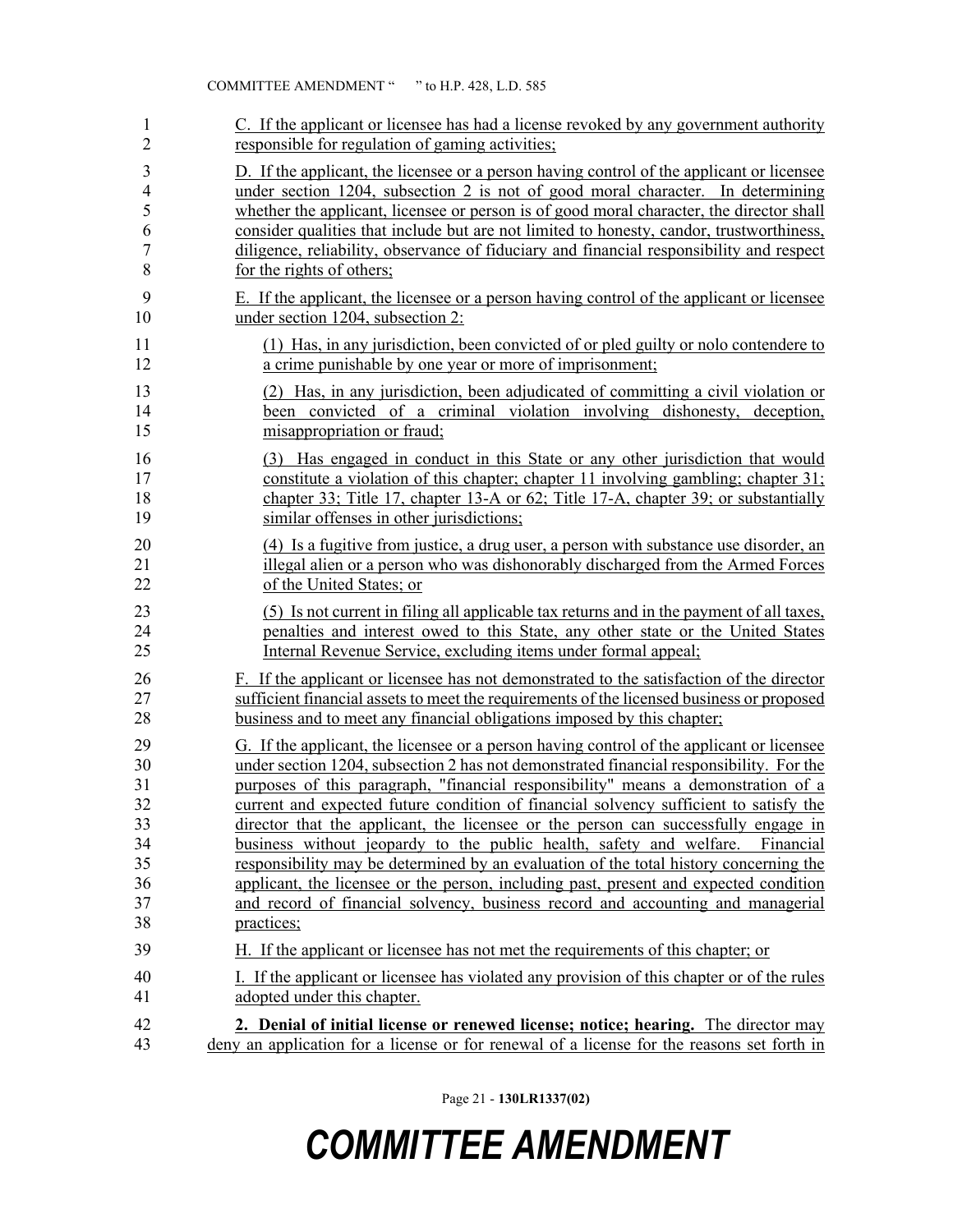| 1              | subsection 1. The director shall notify the applicant or the licensee in writing of the        |
|----------------|------------------------------------------------------------------------------------------------|
| $\overline{2}$ | decision and of the opportunity to request a hearing conducted by the commissioner.            |
| 3              | If the applicant or licensee fails to request a hearing within 30 days of the date that the    |
| $\overline{4}$ | notice was mailed under this subsection, the director may issue a final decision denying the   |
| 5              | application for a license or for renewal of a license. If the applicant or licensee makes a    |
| 6              | timely request for a hearing, the commissioner shall conduct an adjudicatory hearing in        |
| 7              | accordance with Title 5, chapter 375, subchapter 4. The director's decision to deny the        |
| 8              | license or license renewal stands until the commissioner issues a decision to uphold, modify   |
| 9              | or overrule the director's decision.                                                           |
| 10             | After hearing, if the commissioner finds grounds for denying a license or license renewal      |
| 11             | under subsection 1, the commissioner may deny the application for a license or for renewal     |
| 12             | of a license.                                                                                  |
| 13             | 3. Investigation of complaints; notice; hearing. The director or the director's                |
| 14             | designee shall investigate a complaint on the director's own motion or upon receipt of a       |
| 15             | written complaint regarding noncompliance with or violation of this chapter or of any rules    |
| 16             | adopted under this chapter. Following the investigation, the director may mail the licensee    |
| 17             | a notice of violation informing the licensee of the administrative sanction under subsection   |
| 18             | 4 the director proposes to impose and of the licensee's opportunity to request a hearing.      |
| 19             | If the licensee fails to request a hearing within 30 days of the date that a notice was mailed |
| 20             | under this subsection, the director may issue a final decision imposing the sanction           |
| 21             | proposed in the notice. If the licensee makes a timely request for a hearing, the              |
| 22             | commissioner shall conduct an adjudicatory hearing in accordance with Title 5, chapter         |
| 23             | 375, subchapter 4. If, after the hearing, the commissioner finds that the factual basis of the |
| 24             | complaint is true and is of sufficient gravity to warrant further action, the commissioner     |
| 25             | may impose an administrative sanction under subsection 4.                                      |
| 26             | 4. Administrative sanctions. The director or the commissioner may, pursuant to                 |
| 27             | subsection 3, impose the following administrative sanctions on a licensee:                     |
| 28             | A. A written reprimand;                                                                        |
| 29             | B. Conditions of probation of a license;                                                       |
| 30             | C. A license suspension;                                                                       |
| 31             | D. A license revocation; or                                                                    |
| 32             | E. A civil penalty of up to \$25,000 per violation of any provision of this chapter or         |
| 33             | rule adopted pursuant to this chapter.                                                         |
| 34             | <b>5.</b> Appeals. A person aggrieved by the final decision of the commissioner under          |
| 35             | subsection 2 or 3 may appeal the commissioner's decision to the Superior Court in              |
| 36             | accordance with Title 5, chapter 375, subchapter 7.                                            |
| 37             | §1206. Facility sports wagering license                                                        |
| 38             | 1. Issuance of license. The director shall issue a facility sports wagering license upon       |
| 39             | finding that the applicant meets all requirements of this section, sections 1204 and 1205      |
| 40             | and rules adopted under this chapter. The director may issue no more than 10 facility sports   |
| 41             | wagering licenses under this section.                                                          |

Page 22 - **130LR1337(02)**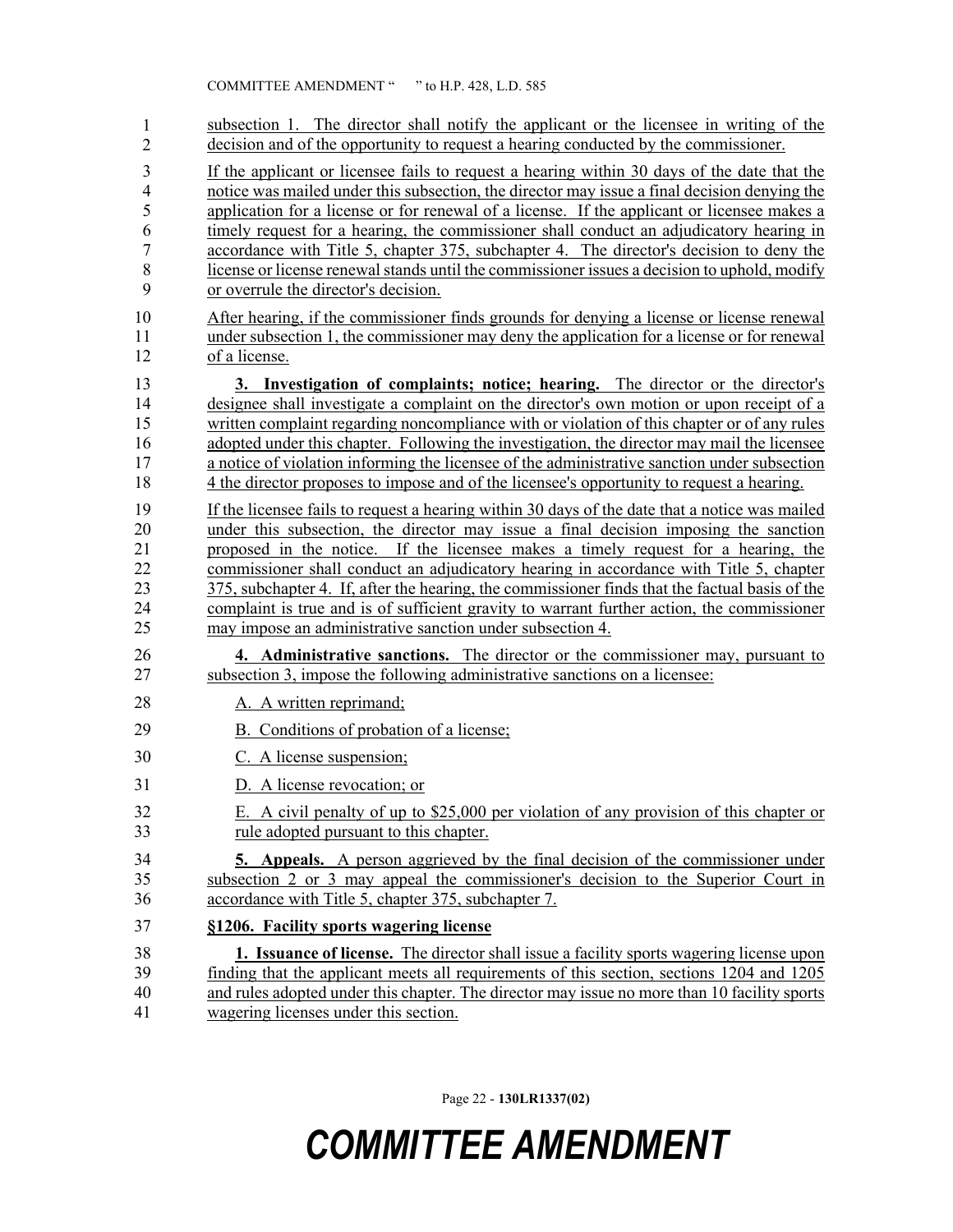| 1              | <b>2. Eligibility; transfer prohibited.</b> To be eligible to receive a facility sports wagering |
|----------------|--------------------------------------------------------------------------------------------------|
| $\overline{2}$ | license, an applicant must be:                                                                   |
| 3              | A. A commercial track as defined in section 275-A, subsection 1;                                 |
| $\overline{4}$ | B. A casino in Oxford County licensed under section 1011, subsection 2-A, paragraph              |
| 5              | <u>A; or</u>                                                                                     |
| 6              | C. An off-track betting facility licensed under section 275-D or Public Law 2019,                |
| 7              | chapter 626, section 16.                                                                         |
| $\,$ $\,$      | Each off-track betting facility may receive only one facility sports wagering license under      |
| 9              | this section. A facility sports wagering license may not be transferred or assigned.             |
| 10             | 3. Authority to conduct sports wagering; management services permitted. A                        |
| 11             | facility sports wagering license granted by the director pursuant to this section grants a       |
| 12             | licensee lawful authority to conduct sports wagering in which wagers are placed within a         |
| 13             | physical location controlled by the licensee in the State within the terms and conditions of     |
| 14             | the license and any rules adopted under this chapter. A facility sports wagering licensee        |
| 15             | may contract with a management services licensee under section 1209.                             |
| 16             | <b>4.</b> Fees. The fee for an initial or renewed facility sports wagering license is \$4,000    |
| 17             | and must be retained by the director for the costs of administering this chapter. In addition    |
| 18             | to the license fee, the director may charge a processing fee for an initial or renewed license   |
| 19             | in an amount equal to the projected cost of processing the application and performing any        |
| 20             | background investigations. If the actual cost exceeds the projected cost, an additional fee      |
| 21             | may be charged to meet the actual cost. If the projected cost exceeds the actual cost, the       |
| 22             | difference may be refunded to the applicant or licensee.                                         |
| 23             | <b>5. Term of license.</b> Except as provided in subsection 6, a license granted or renewed      |
| 24             | under this section is valid for 4 years unless sooner revoked by the director or the             |
| 25             | commissioner under section 1205. The failure of a facility sports wagering licensee to           |
| 26             | maintain its underlying off-track betting license voids the facility sports wagering license.    |
| 27             | <b>6. Temporary license.</b> An applicant for a facility sports wagering license may submit      |
| 28             | with the application a request for a temporary license. A request for a temporary license        |
| 29             | must include the initial license fee of \$4,000. If the director determines that the applicant   |
| 30             | is qualified under subsection 2, meets the requirements established by rule for a temporary      |
| 31             | license and has paid the initial license fee and the director is not aware of any reason the     |
| 32             | applicant is ineligible for a license under this section, the director may issue a temporary     |
| 33             | facility sports wagering license. A temporary license issued under this subsection is valid      |
| 34             | for one year or until a final determination on the facility sports wagering license application  |
| 35             | is made, whichever is sooner. If after investigation the director determines that the            |
| 36             | applicant is eligible for a facility sports wagering license under this chapter, the director    |
| 37             | shall issue the initial facility sports wagering license, at which time the temporary license    |
| 38             | terminates. The initial facility sports wagering license is valid for 4 years from the date      |
| 39             | that the temporary license was issued by the director. Sports wagering conducted under           |
| 40             | authority of a temporary license must comply with the facility operator's house rules            |
| 41             | adopted under section 1211.                                                                      |
| 42             | 7. Occupational license required. A facility sports wagering licensee, including a               |
| 43             | temporary licensee under subsection 6, may conduct sports wagering only through persons          |
| 44             | holding a valid occupational license under section 1210.                                         |

Page 23 - **130LR1337(02)**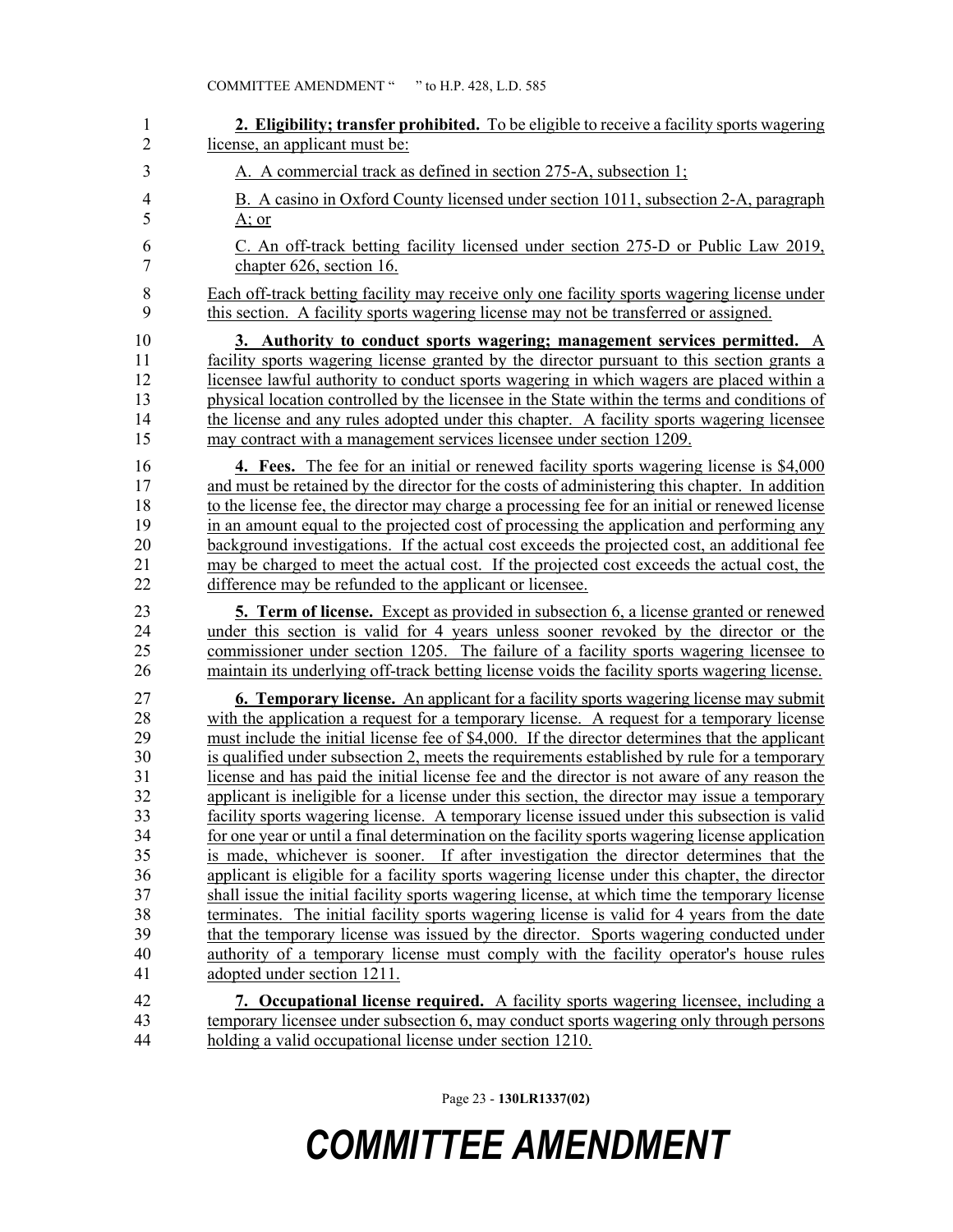| 1              | <b>8. Municipal control.</b> Nothing in this chapter may be construed to restrict the            |
|----------------|--------------------------------------------------------------------------------------------------|
| $\overline{2}$ | authority of municipalities under municipal home rule provisions of the Constitution of          |
| 3              | Maine, including zoning and public safety authority.                                             |
| $\overline{4}$ | §1207. Mobile sports wagering license                                                            |
| 5              | 1. Issuance of license. The director shall issue a mobile sports wagering license upon           |
| 6              | finding that the applicant meets all requirements of this section, sections 1204 and 1205        |
| $\tau$         | and rules adopted under this chapter.                                                            |
| 8              | 2. Eligibility; transfer to wholly owned entity. To be eligible to receive a mobile              |
| 9              | sports wagering license, an applicant must be a federally recognized Indian tribe in this        |
| 10             | State. Each federally recognized Indian tribe may receive only one mobile sports wagering        |
| 11             | license under this section. A mobile sports wagering license may not be transferred or           |
| 12             | assigned, except that a federally recognized Indian tribe may transfer its mobile sports         |
| 13             | wagering license to a business entity with a principal place of business in the State that is    |
| 14             | wholly owned by that federally recognized Indian tribe.                                          |
| 15             | 3. Authority to conduct sports wagering; management services permitted. A                        |
| 16             | mobile sports wagering license granted by the director pursuant to this section grants a         |
| 17             | licensee lawful authority to conduct sports wagering in which wagers are placed by persons       |
| 18             | who are physically located in the State through any mobile applications or digital platforms     |
| 19             | approved by the director within the terms and conditions of the license and any rules            |
| 20             | adopted under this chapter. A mobile sports wagering licensee may contract with no more          |
| 21             | than one management services licensee under section 1209.                                        |
| 22             | <b>4. Fees.</b> The fee for an initial or renewed mobile sports wagering license is \$200,000    |
| 23             | and must be retained by the director for the costs of administering this chapter. In addition    |
| 24             | to the license fee, the director may charge a processing fee for an initial or renewed license   |
| 25             | in an amount equal to the projected cost of processing the application and performing any        |
| 26             | background investigations. If the actual cost exceeds the projected cost, an additional fee      |
| 27             | may be charged to meet the actual cost. If the projected cost exceeds the actual cost, the       |
| 28             | difference may be refunded to the applicant or licensee.                                         |
| 29             | <b>5. Term of license.</b> Except as provided in subsection 6, a license granted or renewed      |
| 30             | under this section is valid for 4 years unless sooner revoked by the director or the             |
| 31             | commissioner under section 1205.                                                                 |
| 32             | 6. Temporary license. An applicant for a mobile sports wagering license may submit               |
| 33             | with the application a request for a temporary license. A request for a temporary license        |
| 34             | must include the initial license fee of \$200,000. If the director determines that the applicant |
| 35             | is qualified under subsection 2, meets the requirements established by rule for a temporary      |
| 36             | license and has paid the initial license fee and the director is not aware of any reason the     |
| 37             | applicant is ineligible for a license under this section, the director may issue a temporary     |
| 38             | mobile sports wagering license. A temporary license issued under this subsection is valid        |
| 39             | for one year or until a final determination on the mobile sports wagering license application    |
| 40             | is made, whichever is sooner. If after investigation the director determines that the            |
| 41             | applicant is eligible for a mobile sports wagering license under this chapter, the director      |
| 42             | shall issue the initial mobile sports wagering license, at which time the temporary license      |
| 43             | terminates. The initial mobile sports wagering license is valid for 4 years from the date        |
| 44             | that the temporary license was issued by the director. Sports wagering conducted under           |

Page 24 - **130LR1337(02)**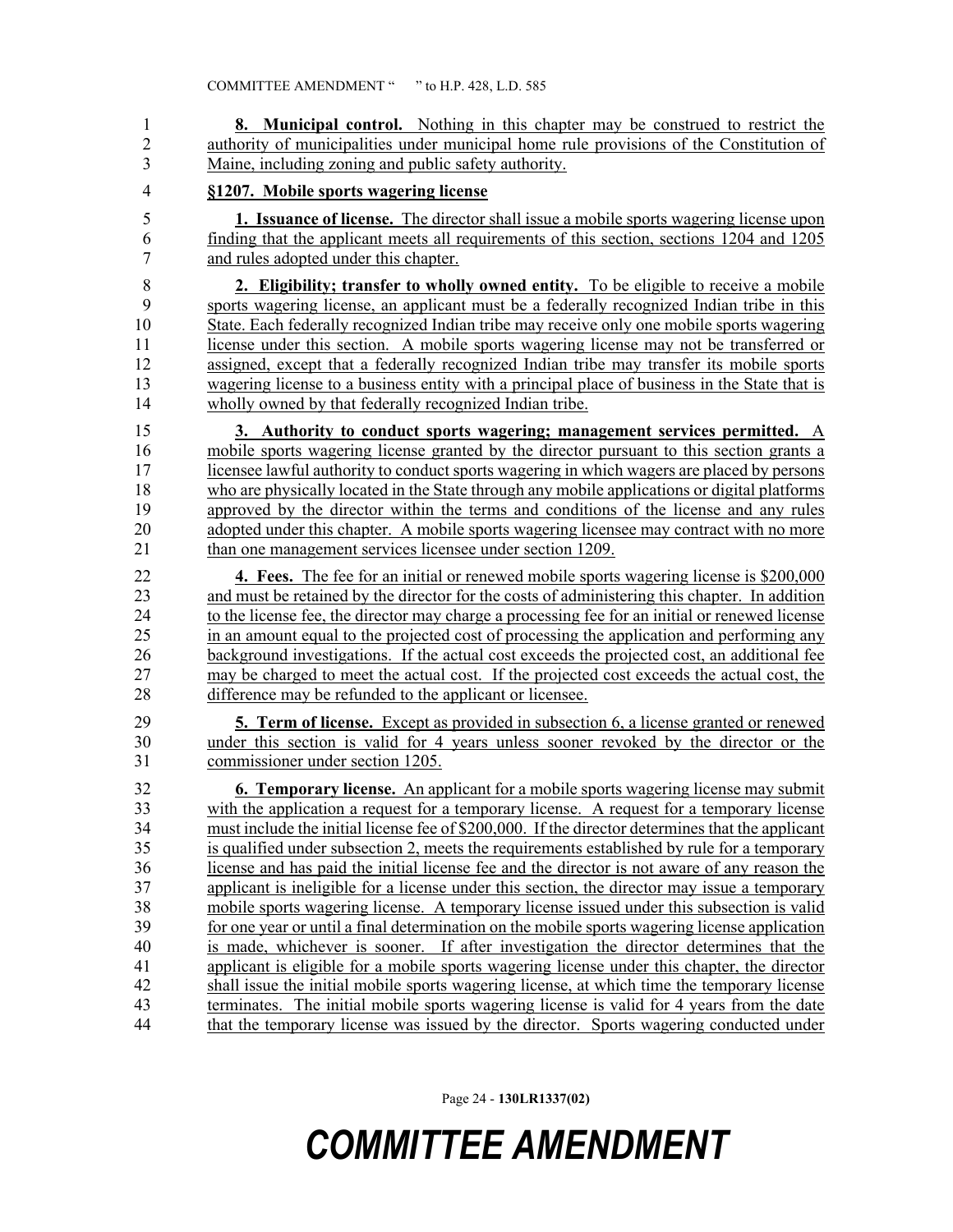authority of a temporary license must comply with the mobile operator's house rules adopted under section 1211. 3 **7. Occupational license required.** A mobile sports wagering licensee, including a 4 temporary licensee under subsection 6, may conduct sports wagering only through persons 5 holding a valid occupational license under section 1210. 6 **§1208. Supplier license** 7 **1. Issuance of license; eligibility.** The director shall issue a supplier license upon 8 finding that the applicant meets all requirements of this section, sections 1204 and 1205 9 and rules adopted under this chapter. 10 **2. Equipment.** An applicant for a supplier license shall demonstrate that the 11 equipment, systems or services that the applicant plans to offer to an operator conform to 12 standards established by rule by the director. The director may accept approval by another 13 jurisdiction that is specifically determined by the director to have similar equipment 14 standards as evidence the applicant meets the standards established by the director by rule. 15 **3. Authority to supply operators.** A supplier license granted by the director pursuant 16 to this section grants a licensee lawful authority to sell or to lease sports wagering 17 equipment, systems or services to operators in the State within the terms and conditions of 18 the license and any rules adopted under this chapter. 19 **4. Fees.** The fee for an initial or renewed supplier license is \$40,000 and must be 20 retained by the director for the costs of administering this chapter. In addition to the license 21 fee, the director may charge a processing fee for an initial or renewed license in an amount 22 equal to the projected cost of processing the application and performing any background 23 investigations. If the actual cost exceeds the projected cost, an additional fee may be 24 charged to meet the actual cost. If the projected cost exceeds the actual cost, the difference 25 may be refunded to the applicant or licensee. 26 **5. Term of license.** Except as provided in subsection 6, a license granted or renewed 27 under this section is valid for 4 years unless sooner revoked by the director or the 28 commissioner under section 1205. 29 **6. Temporary license.** An applicant for a supplier license may submit with the 30 application a request for a temporary license. A request for a temporary license must 31 include the initial license fee of \$40,000. If the director determines that the applicant is 32 qualified under subsection 2, meets the requirements established by rule for a temporary 33 license and has paid the initial license fee and the director is not aware of any reason the 34 applicant is ineligible for a license under this section, the director may issue a temporary 35 supplier license. A temporary license issued under this subsection is valid for one year or 36 until a final determination on the supplier license application is made, whichever is sooner. 37 If after investigation the director determines that the applicant is eligible for a supplier 38 license under this chapter, the director shall issue the initial supplier license, at which time 39 the temporary license terminates. The initial supplier license is valid for 4 years from the 40 date that the temporary license was issued by the director. 41 **7. Inventory.** A supplier licensee shall submit to the director a list of all sports 42 wagering equipment, systems and services sold or leased to, delivered to or offered to an 43 operator in this State as required by the director, all of which must be tested and approved 44 by an independent testing laboratory approved by the director. An operator may continue 1 2

Page 25 - **130LR1337(02)**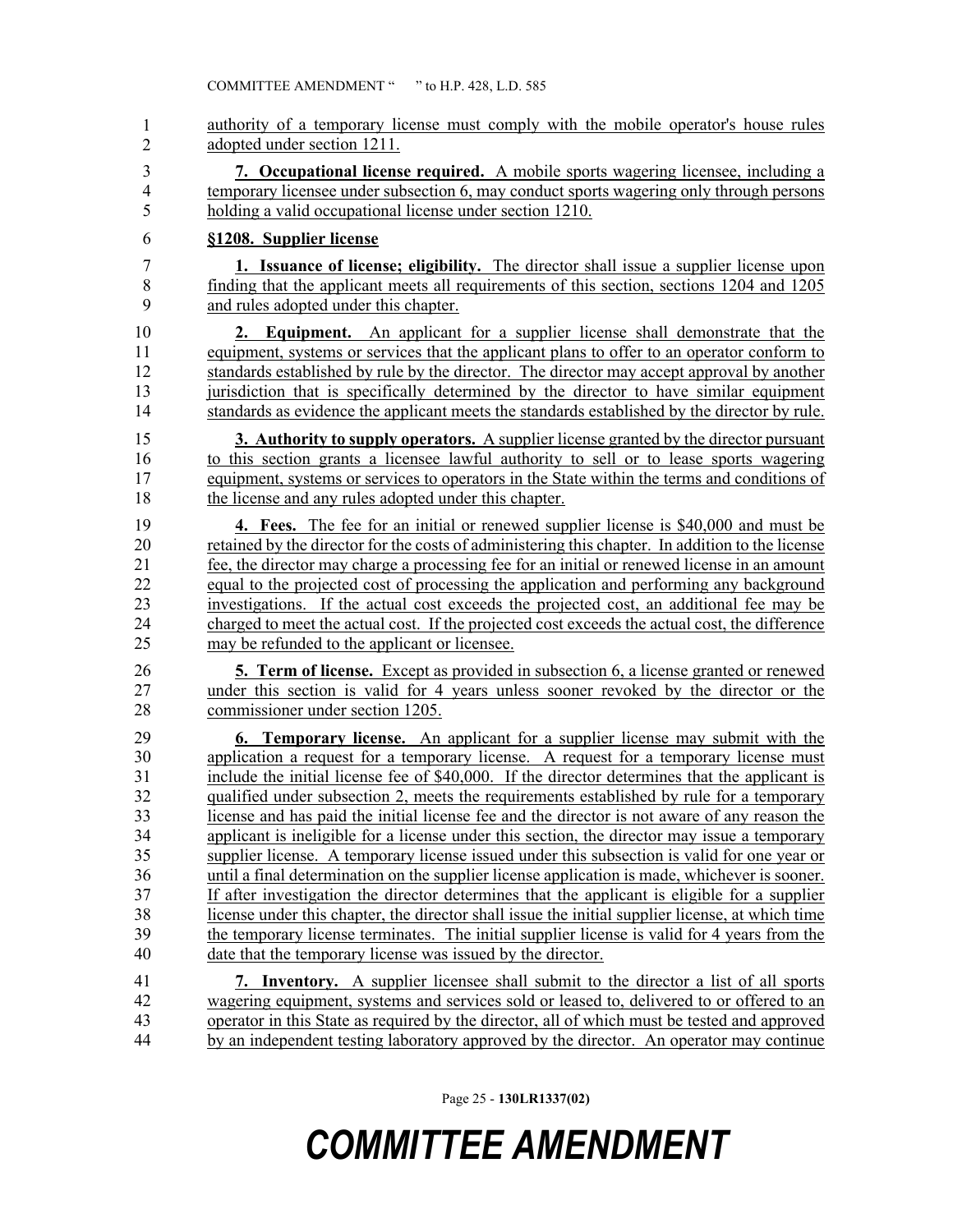to use supplies acquired from a licensed supplier if the supplier's license subsequently expires or is otherwise revoked, unless the director finds a defect in the supplies. 1 2

### 3 **§1209. Management services license**

4 **1. Issuance of license; eligibility.** The director shall issue a management services 5 license upon finding that the applicant meets all requirements of this section, sections 1204 6 and 1205 and rules adopted under this chapter and that the applicant has sufficient 7 knowledge and experience in the business of operating sports wagering to effectively 8 conduct sports wagering in accordance with this chapter and the rules adopted under this 9 chapter.

10 **2. Authority to enter contract with operator.** A management services licensee may 11 contract with an operator to manage sports wagering operations on behalf of the operator 12 in accordance with rules adopted under this chapter.

13 **3. Contract approval; material change in written contract.** A person may not 14 contract with an operator to conduct sports wagering on behalf of the operator unless the 15 person is licensed under this section and the director approves the written contract. A 16 management services licensee shall submit to the director any proposed material change to 17 the written contract that has been approved by the director under this subsection. A 18 management services licensee may not transfer, assign, delegate or subcontract any portion 19 of the management services licensee's responsibilities under the contract or any portion of 20 the management services licensee's right to compensation under the contract to any other 21 person who does not hold a management services license.

22 **4. Fees.** The fee for an initial or renewed management services license is \$40,000 and 23 must be retained by the director for the costs of administering this chapter. In addition to 24 the license fee, the director may charge a processing fee for an initial or renewed license in 25 an amount equal to the projected cost of processing the application and performing any 26 background investigations. If the actual cost exceeds the projected cost, an additional fee 27 may be charged to meet the actual cost. If the projected cost exceeds the actual cost, the 28 difference may be refunded to the applicant or licensee.

29 **5. Term of license.** Except as provided in subsection 6, a license granted or renewed 30 under this section is valid for 4 years unless sooner revoked by the director or the 31 commissioner under section 1205.

32 **6. Temporary license.** An applicant for a management services license may submit 33 with the application a request for a temporary license. A request for a temporary license 34 must include the initial license fee of \$40,000. If the director determines that the applicant 35 is qualified under subsection 1, meets the requirements established by rule for a temporary 36 license and has paid the initial license fee and the director is not aware of any reason the 37 applicant is ineligible for a license under this section, the director may issue a temporary 38 management services license. A temporary license issued under this subsection is valid for 39 one year or until a final determination on the management services license application is 40 made, whichever is sooner. If after investigation the director determines that the applicant 41 is eligible for a management services license under this chapter, the director shall issue the 42 initial management services license, at which time the temporary license terminates. The 43 initial management services license is valid for 4 years from the date that the temporary 44 license was issued by the director.

Page 26 - **130LR1337(02)**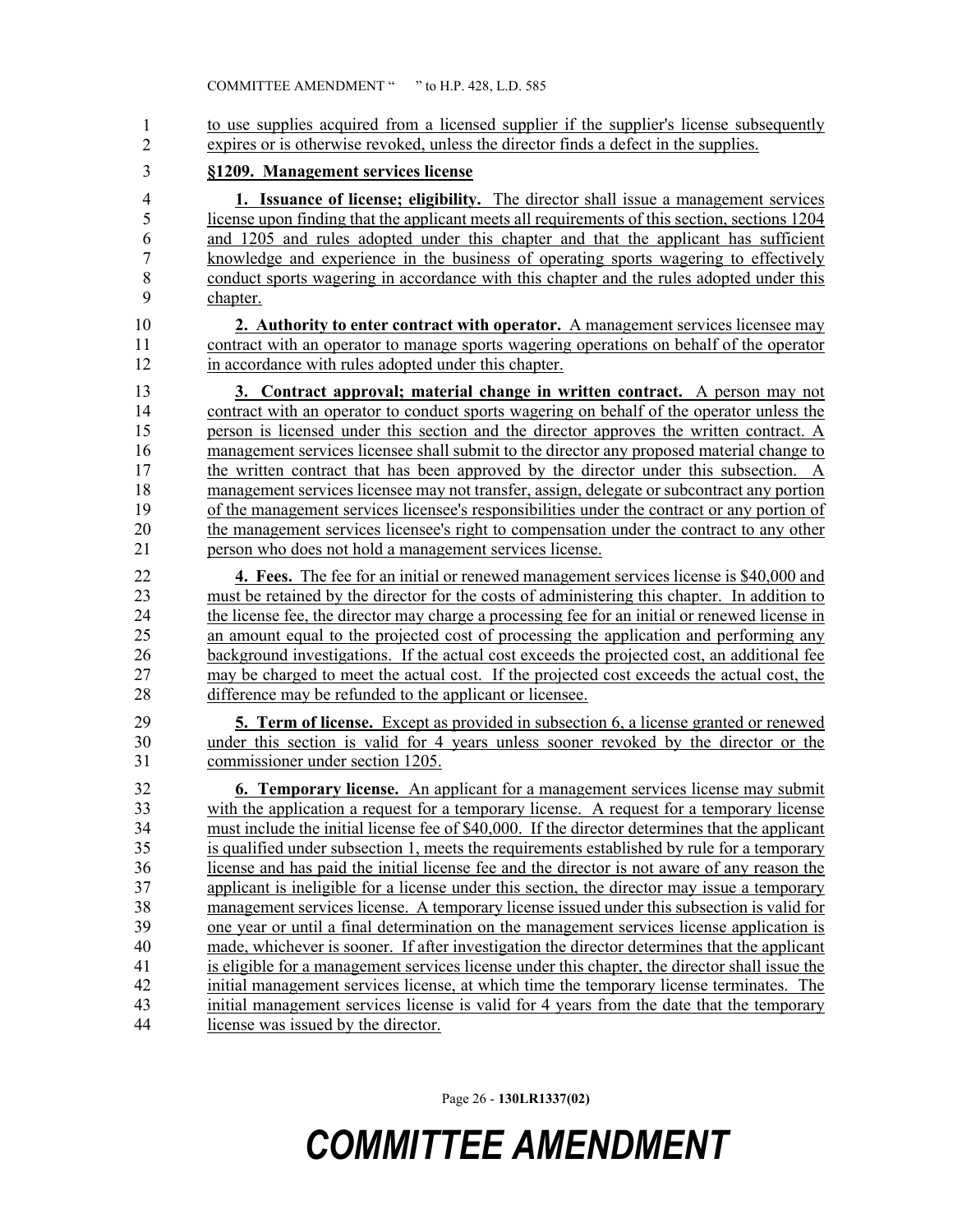#### 1 **§1210. Occupational license**

2 **1. License required.** A person may not be employed by an operator to be engaged 3 directly in sports wagering-related activities or otherwise to conduct or operate sports 4 wagering without a valid occupational license issued by the director under this section. The 5 director shall issue an occupational license to a person who meets the requirements of this 6 section, section 1204 and section 1205. The director shall by rule establish a process for 7 issuance of occupational licenses that is, as far as possible, identical to the process for 8 licensing employees of a casino under section 1015.

9 **2. Authority to be employed in sports wagering.** An occupational license authorizes 10 the licensee to be employed by an operator in the capacity designated by the director while 11 the license is active. The director may establish, by rule, job classifications with different 12 requirements to recognize the extent to which a particular job has the ability to affect the 13 proper operation of sports wagering.

14 **3. Application and fee.** Except as provided in subsection 5, an applicant shall submit 15 any required application forms established by the director and pay a nonrefundable 16 application fee of \$250. The fee may be paid on behalf of an applicant by the operator. Fees 17 paid under this subsection must be retained by the director for the costs of administering 18 this chapter.

19 **4. Renewal fee and form.** An occupational licensee must pay a fee of \$25 to renew 20 the license for a one-year term or a fee of \$50 to renew the license for a 3-year term. The 21 fee may be paid on behalf of the occupational licensee by the operator. In addition to a 22 renewal fee, an occupational licensee must annually submit a renewal application on a form 23 or in a format approved by the director. Fees paid under this subsection must be retained 24 by the director for the costs of administering this chapter.

25 **5. Exception.** An individual who is actively licensed under section 1015 as an 26 employee of a casino that has a facility sports wagering license may obtain or renew a 27 license under this section without paying an initial license fee or a renewal license fee under 28 this section.

#### 29 **§1211. Sports wagering house rules**

30 **1. Adoption of house rules.** An operator shall adopt comprehensive house rules for 31 game play governing sports wagering transactions with its patrons. House rules must be 32 approved by the director prior to implementation and meet the minimum standards 33 established by the director by rule, including, but not limited to, requiring that the house 34 rules specify the amounts to be paid on winning wagers and the effect of sports event 35 schedule changes, the circumstances under which the operator will void a wager and 36 treatment of errors, late wagers and related contingencies.

37 **2. Advertisement of house rules.** The house rules, together with any other 38 information the director determines to be appropriate, must be advertised as required by 39 the director by rule and must be made readily available to patrons.

### 40 **§1212. Access to premises and equipment**

41 A licensee under this chapter shall permit the director, the department or a designee of 42 the director unrestricted access, during regular business hours, including access to locked 43 or secured areas, to inspect any facility and any equipment, prizes, records or other items 44 to be used in the operation of sports wagering.

Page 27 - **130LR1337(02)**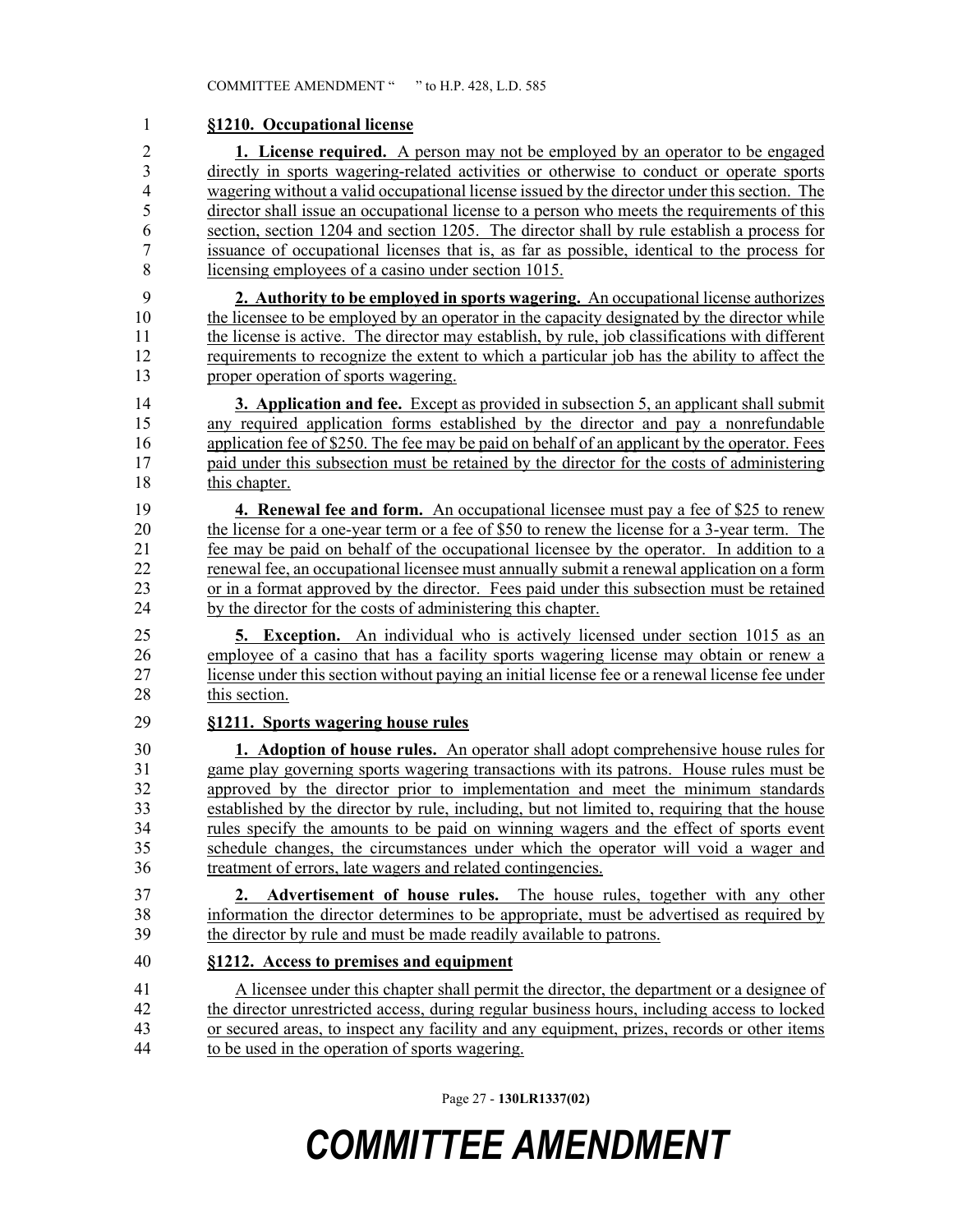| $\mathbf{1}$   | §1213. Persons prohibited from making wagers on sports events                                     |
|----------------|---------------------------------------------------------------------------------------------------|
| $\overline{2}$ | An operator and a management services licensee conducting sports wagering on behalf               |
| 3              | of an operator may not accept a wager on a sports event from the following persons:               |
| $\overline{4}$ | <b>1. Persons under 21 years of age.</b> A person who has not attained 21 years of age.           |
| 5              | 2. Sports event participants. An athlete or individual who participates or officiates             |
| 6              | in the sports event that is the subject of the wager;                                             |
| 7              | 3. Operators and employees. An operator or management services licensee;                          |
| 8              | directors, officers and employees of an operator or management services licensee; or a            |
| 9              | relative living in the same household as any of these persons. This subsection does not           |
| 10             | prohibit a relative living in the same household as a director, officer or employee of an         |
| 11             | operator or management services licensee from making a sports wager with an unaffiliated          |
| 12             | operator or management services licensee;                                                         |
| 13             | 4. Interested parties. A person with an interest in the outcome of the sports event               |
| 14             | identified by the director by rule. The interested parties identified by the director by rule     |
| 15             | under this subsection may include, but are not limited to, legal or beneficial owners of or       |
| 16             | employees of a sports team participating in the event or another sports team in the same          |
| 17             | league as a sports team participating in the event as well as directors, owners or employees      |
| 18             | of the sports league conducting the event;                                                        |
| 19             | <b>5. Unauthorized persons.</b> A person on a list established by rule by the director under      |
| 20             | section 1203, subsection 2, paragraph K of persons who are not authorized to make wagers          |
| 21             | on sports events;                                                                                 |
| 22             | <b>6. Third parties.</b> A person making a wager on behalf of or as the agent or custodian        |
| 23             | of another person; and                                                                            |
| 24             | 7. Regulatory staff. An employee of the Gambling Control Unit within the                          |
| 25             | department.                                                                                       |
| 26             | §1214. Certain sports wagers prohibited                                                           |
| 27             | 1. Prohibited wagers. An operator may not, with respect to a sports event of a sport              |
| 28             | governing body headquartered in the United States, offer or accept wagers on the                  |
| 29             | occurrence of injuries or penalties, the outcome of player disciplinary rulings or replay         |
| 30             | reviews.                                                                                          |
| 31             | 2. Request from sports governing body. A sports governing body may submit to the                  |
| 32             | director in writing a request to restrict, limit or exclude a certain type, form or category of   |
| 33             | sports wagering with respect to sports events of that sports governing body if the sports         |
| 34             | governing body believes that that type, form or category of sports wagering with respect to       |
| 35             | sports events of that sports governing body may undermine the integrity or perceived              |
| 36             | integrity of that sports governing body or sports events of that sports governing body. The       |
| 37             | director shall request comment from operators on all requests under this subsection. After        |
| 38             | giving due consideration to all comments received, the director shall, upon a demonstration       |
| 39             | of good cause from the sports governing body that the type, form or category of sports            |
| 40             | wagering is likely to undermine the integrity or perceived integrity of that sports governing     |
| 41             | body or sports events of that sports governing body, grant the request. The director shall        |
| 42             | respond to a request concerning a particular event before the start of the event or, if it is not |
| 43             | feasible to respond before the start of the event, no later than 7 days after the request is      |

Page 28 - **130LR1337(02)**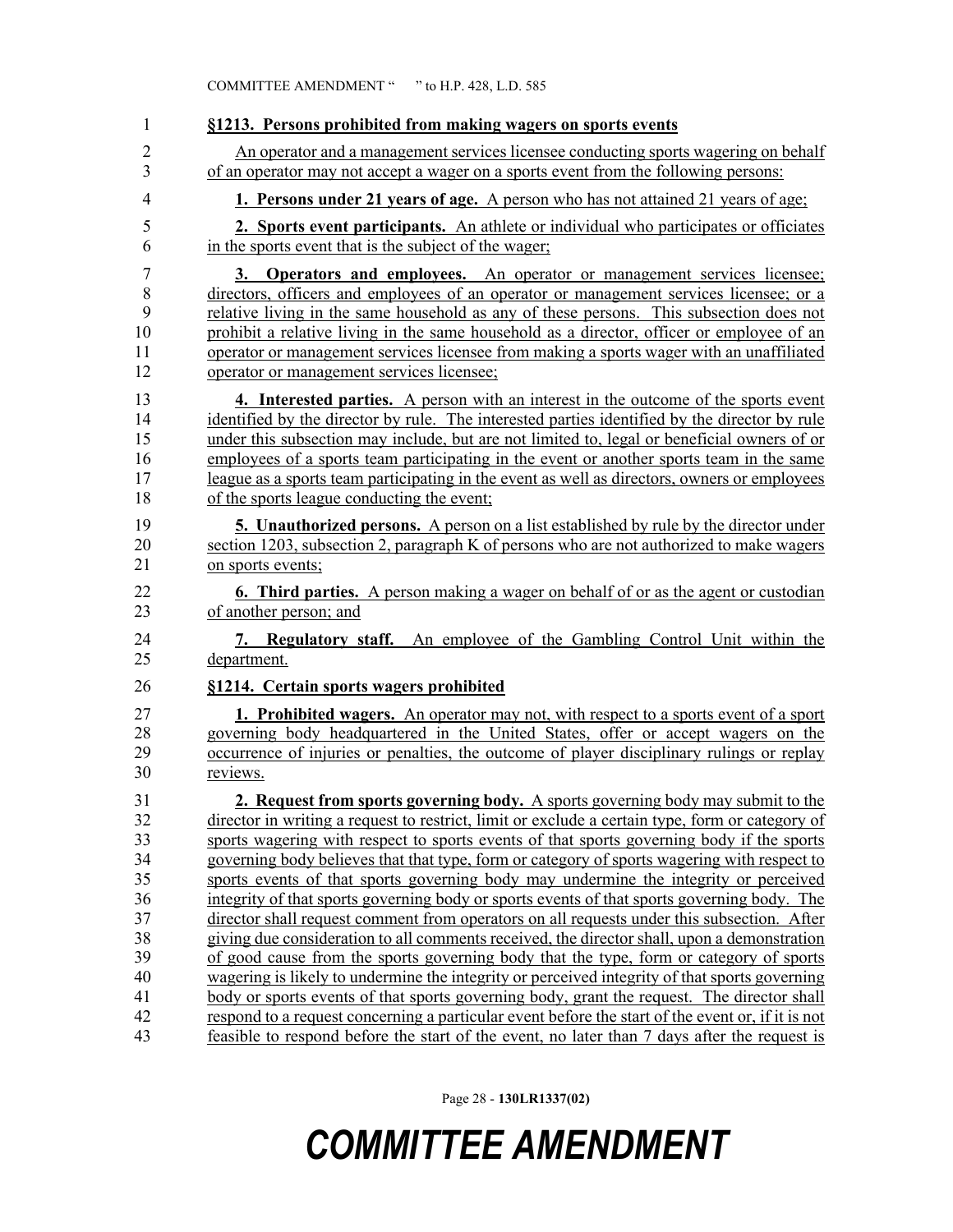made. If the director determines that the sports governing body is more likely than not to 45 prevail in successfully demonstrating good cause for its request, the director may 46 provisionally grant the request of the sports governing body until the director makes a final determination as to whether the sports governing body has demonstrated good cause. Absent such a provisional grant by the director, an operator may continue to offer sports wagering on sports events that are the subject of that request during the pendency of the director's consideration of the request. 1 2 3 4 5 6 7

#### 8 **§1215. Abnormal wagering activity**

9 **1. Duty to report.** An operator shall, as soon as practicable, report to the director any 10 information relating to abnormal wagering activity or patterns that may indicate a concern 11 with the integrity of a sports event or any other conduct that corrupts a wagering outcome 12 of a sports event for purposes of financial gain, including match fixing. An operator shall 13 concurrently report that information to the relevant sports governing body.

14 **2. Cooperation efforts.** An operator shall use commercially reasonable efforts to 15 cooperate with investigations conducted by sports governing bodies or law enforcement 16 agencies, including but not limited to using commercially reasonable efforts to provide or 17 facilitate the provision of wagering information.

18 **3. Information confidentiality.** The director and operators shall maintain the 19 confidentiality of information provided by a sports governing body for purposes of 20 investigating or preventing the conduct described in this section, unless disclosure is 21 otherwise required by the director or by law or unless the sports governing body consents 22 to disclosure.

- 23 **4. Information use and disclosure.** With respect to any information provided by an 24 operator to a sports governing body relating to conduct described in this section, a sports 25 governing body:
- 26 A. May use such information only for integrity-monitoring purposes and may not use 27 the information for any commercial or other purpose; and
- 28 B. Shall maintain the confidentiality of the information, unless disclosure is otherwise 29 required by the director or by law or unless the operator consents to disclosure, except 30 that the sports governing body may make disclosures necessary to conduct and resolve 31 integrity-related investigations and may publicly disclose such information if required 32 by the sports governing body's integrity policies or if determined by the sports 33 governing body in its reasonable judgment to be necessary to maintain the actual or 34 perceived integrity of its sports events. Prior to any public disclosure that would 35 identify the operator by name, the sports governing body shall provide that operator 36 with notice of the disclosure and an opportunity to object to the disclosure.
- 37 **§1216. Security, maintenance and sharing of wagering records**
- 38 **1. Records maintenance.** An operator shall maintain for 3 years after a sports event 39 occurs at least the following records of all wagers placed with respect to that sports event:
- 40 A. Personally identifiable information of each person placing a wager;
- 41 B. The amount and type of each wager;
- 42 C. The time each wager was placed;

Page 29 - **130LR1337(02)**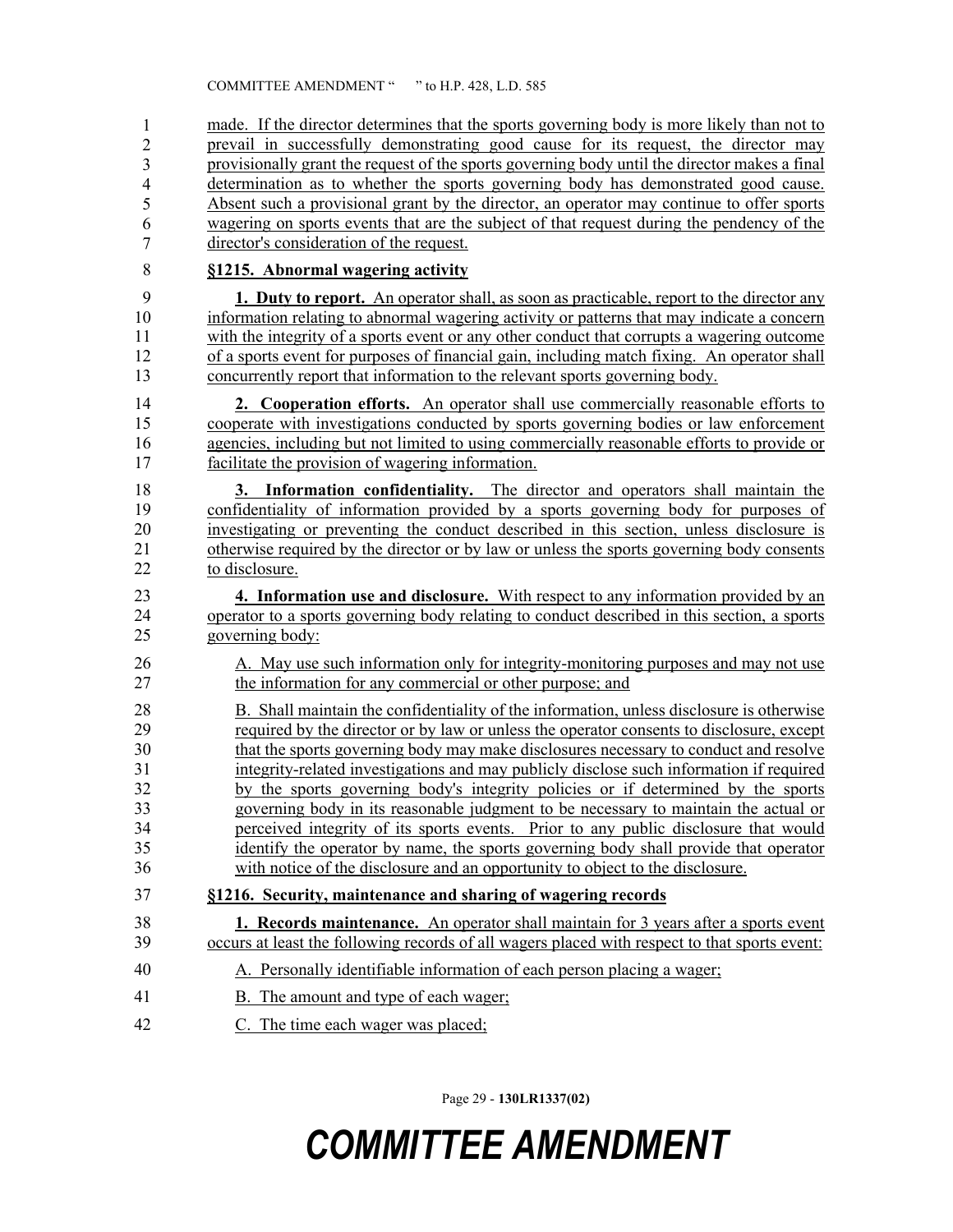| 1                                                        | D. The location of each wager, including the Internet protocol address if applicable;                                                                                                                                                                                                                                                                                                                                                                                                                                                                                                                                                                                                                                                                                   |
|----------------------------------------------------------|-------------------------------------------------------------------------------------------------------------------------------------------------------------------------------------------------------------------------------------------------------------------------------------------------------------------------------------------------------------------------------------------------------------------------------------------------------------------------------------------------------------------------------------------------------------------------------------------------------------------------------------------------------------------------------------------------------------------------------------------------------------------------|
| $\overline{2}$                                           | E. The outcome of each wager; and                                                                                                                                                                                                                                                                                                                                                                                                                                                                                                                                                                                                                                                                                                                                       |
| 3                                                        | F. Instances of abnormal wagering activity.                                                                                                                                                                                                                                                                                                                                                                                                                                                                                                                                                                                                                                                                                                                             |
| 4<br>5<br>6<br>7                                         | In addition, an operator shall maintain video recordings in the case of in-person wagers for<br>at least one year after the sports event occurs. An operator shall make the records required<br>to be maintained under this subsection available for inspection upon request of the director<br>or as required by court order.                                                                                                                                                                                                                                                                                                                                                                                                                                          |
| $\,$ $\,$<br>9<br>10<br>11<br>12<br>13<br>14<br>15<br>16 | 2. Anonymized information. An operator shall use commercially reasonable efforts<br>to maintain, in real time and at the account level, anonymized information regarding a<br>person who places a wager and the amount and type of the wager, the time the wager was<br>placed, the location of the wager, including the Internet protocol address if applicable, the<br>outcome of the wager and records of abnormal wagering activity. The director may request<br>that information in the form and manner required by rule. Nothing in this subsection<br>requires an operator to provide any information that is prohibited by federal or state law,<br>including without limitation laws and rules relating to privacy and personally identifiable<br>information. |
| 17                                                       | 3. Records monitoring. If a sports governing body has notified the director that                                                                                                                                                                                                                                                                                                                                                                                                                                                                                                                                                                                                                                                                                        |
| 18                                                       | access to the information described in subsection 2 for wagers placed on sports events of                                                                                                                                                                                                                                                                                                                                                                                                                                                                                                                                                                                                                                                                               |
| 19<br>20                                                 | that sports governing body is necessary to monitor the integrity of that sports governing<br>body's sports events, and the sports governing body represents to the director that it                                                                                                                                                                                                                                                                                                                                                                                                                                                                                                                                                                                     |
| 21                                                       | specifically uses that data for the purpose of monitoring the integrity of sports events of                                                                                                                                                                                                                                                                                                                                                                                                                                                                                                                                                                                                                                                                             |
| 22                                                       | that sports governing body, then an operator shall share, in a commercially reasonable                                                                                                                                                                                                                                                                                                                                                                                                                                                                                                                                                                                                                                                                                  |
| 23                                                       | frequency, form and manner, with the sports governing body or its designee the same                                                                                                                                                                                                                                                                                                                                                                                                                                                                                                                                                                                                                                                                                     |
| 24                                                       | information the operator is required to maintain under subsection 2 with respect to sports                                                                                                                                                                                                                                                                                                                                                                                                                                                                                                                                                                                                                                                                              |
| 25                                                       | wagers on sports events of that sports governing body. A sports governing body and its                                                                                                                                                                                                                                                                                                                                                                                                                                                                                                                                                                                                                                                                                  |
| 26                                                       | designee may use information received under this subsection only for integrity-monitoring                                                                                                                                                                                                                                                                                                                                                                                                                                                                                                                                                                                                                                                                               |
| 27                                                       | purposes and may not use information received under this subsection for any commercial                                                                                                                                                                                                                                                                                                                                                                                                                                                                                                                                                                                                                                                                                  |
| 28                                                       | or other purpose. Nothing in this subsection requires an operator to provide any                                                                                                                                                                                                                                                                                                                                                                                                                                                                                                                                                                                                                                                                                        |
| 29                                                       | information if prohibited by federal or state law, including without limitation laws and rules                                                                                                                                                                                                                                                                                                                                                                                                                                                                                                                                                                                                                                                                          |
| 30                                                       | relating to privacy and personally identifiable information.                                                                                                                                                                                                                                                                                                                                                                                                                                                                                                                                                                                                                                                                                                            |
| 31<br>32<br>33<br>34<br>35                               | 4. Security. An operator shall use commercially reasonable methods to maintain the<br>security of wagering data, customer data and other confidential information from<br>unauthorized access and dissemination. Nothing in this chapter precludes the use of<br>Internet-based or so-called cloud-based hosting of that data and information or disclosure<br>as required by law.                                                                                                                                                                                                                                                                                                                                                                                      |
| 36                                                       | §1217. Interception of sports wagering winnings to pay child support debt                                                                                                                                                                                                                                                                                                                                                                                                                                                                                                                                                                                                                                                                                               |
| 37<br>38                                                 | 1. Definitions. As used in this section, unless the context otherwise indicates, the<br>following terms have the following meanings.                                                                                                                                                                                                                                                                                                                                                                                                                                                                                                                                                                                                                                    |
| 39<br>40                                                 | A. "Child support debt" means child support debt that has been liquidated by judicial<br>or administrative action.                                                                                                                                                                                                                                                                                                                                                                                                                                                                                                                                                                                                                                                      |
| 41                                                       | B. "Department" means the Department of Health and Human Services.                                                                                                                                                                                                                                                                                                                                                                                                                                                                                                                                                                                                                                                                                                      |
| 42<br>43                                                 | C. "Licensee" means a facility operator, a mobile operator or a management services<br>licensee under section 1209.                                                                                                                                                                                                                                                                                                                                                                                                                                                                                                                                                                                                                                                     |

Page 30 - **130LR1337(02)**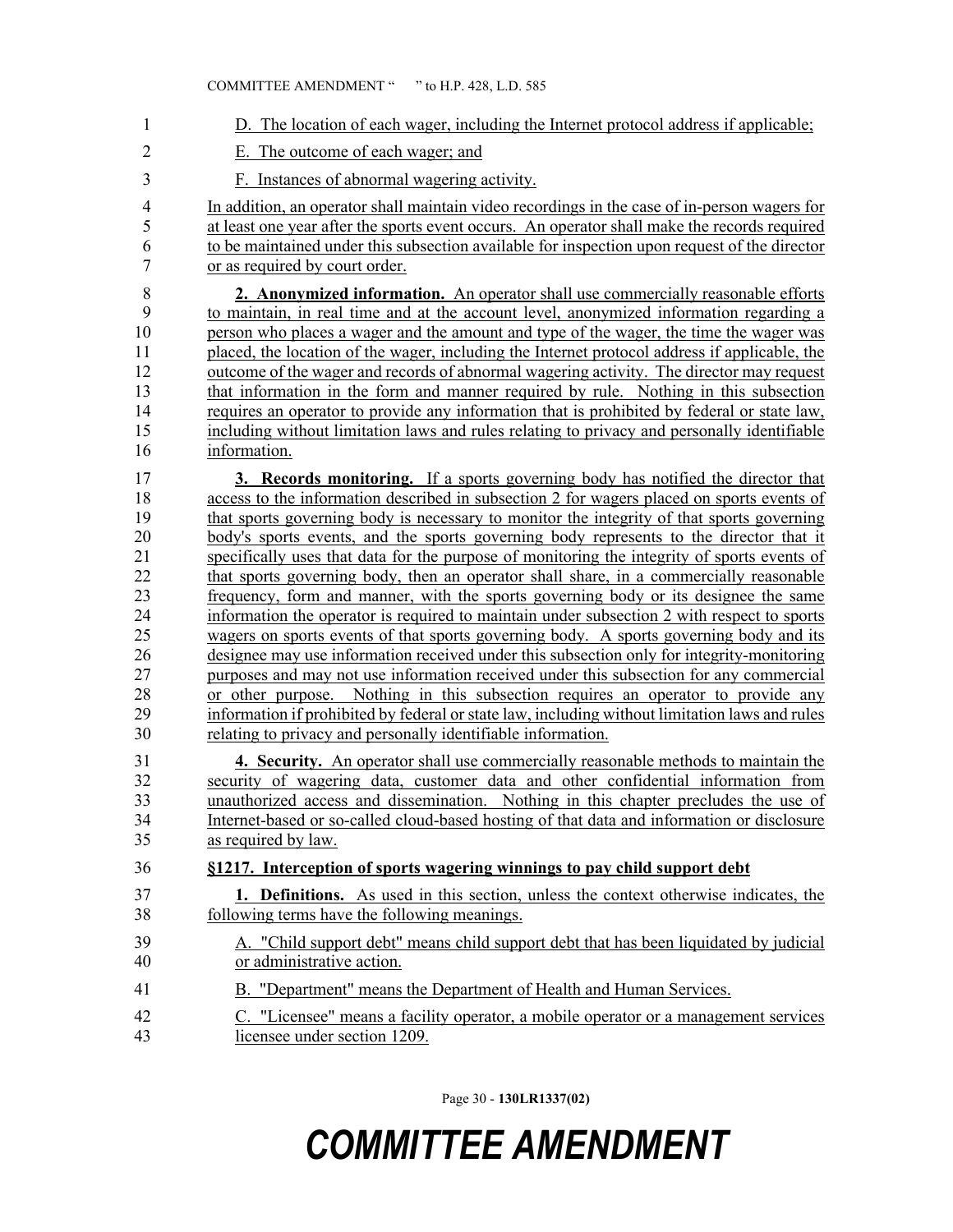| 1              | D. "Registry operator" means the department or an entity with which the department              |
|----------------|-------------------------------------------------------------------------------------------------|
| 2              | enters into a contract to maintain the registry pursuant to subsection 3.                       |
| 3              | E. "Winner" means a sports wagering patron to whom cash is returned as winnings for             |
| $\overline{4}$ | placement of a sports wager.                                                                    |
| 5              | <b>2.</b> Interception. A licensee shall intercept sports wagering winnings to pay child        |
| 6              | support debt in accordance with this section.                                                   |
| $\overline{7}$ | <b>3. Registry.</b> The department shall create and maintain, or shall contract with a private  |
| 8              | entity to create and maintain, a secure, electronically accessible registry containing          |
| 9              | information regarding individuals with outstanding child support debt. The department           |
| 10             | shall regularly enter into the registry information including:                                  |
| 11             | A. The name and social security number of each individual with outstanding child                |
| 12             | support debt;                                                                                   |
| 13             | B. The account number or identifier assigned by the department to the outstanding               |
| 14             | child support debt;                                                                             |
| 15             | C. The amount of the outstanding child support debt; and                                        |
| 16             | D. Any other information necessary to effectuate the purposes of this section.                  |
| 17             | 4. Electronic access to information; procedures. A licensee shall electronically                |
| 18             | access the registry in accordance with this subsection.                                         |
| 19             | A. Before making a payout of winnings of an amount equal to or greater than the                 |
| 20             | amount for which the licensee is required to file a Form W-2G or substantially                  |
| 21             | equivalent form with the United States Internal Revenue Service, the licensee shall             |
| 22             | obtain the name, address, date of birth and social security number of the winner and            |
| 23             | shall electronically submit this information to the registry operator.                          |
| 24             | B. Upon receipt of information pursuant to paragraph A, the registry operator shall             |
| 25             | electronically inform the licensee whether the winner is listed in the registry. If the         |
| 26             | winner is listed in the registry, the registry operator shall inform the licensee of the        |
| 27             | amount of the winner's outstanding child support debt and the account number or                 |
| 28             | identifier assigned to the outstanding child support debt and shall provide the licensee        |
| 29             | with a notice of withholding that informs the winner of the right to an administrative          |
| 30             | hearing.                                                                                        |
| 31             | C. If the registry operator informs the licensee that the winner is not listed in the           |
| 32             | registry or if the licensee is unable to obtain information from the registry operator on       |
| 33             | a real-time basis after attempting in good faith to do so, the licensee may make payment        |
| 34             | to the winner.                                                                                  |
| 35             | D. If the registry operator informs the licensee that the winner is listed in the registry,     |
| 36             | the licensee may not make payment to the winner unless the amount of the payout                 |
| 37             | exceeds the amount of outstanding child support debt, in which case the licensee may            |
| 38             | make payment to the winner of the amount of winnings that is in excess of the amount            |
| 39             | of the winner's outstanding child support debt.                                                 |
| 40             | <b>5. Lien against winnings.</b> If the registry operator informs a licensee pursuant to this   |
| 41             | section that a winner is listed in the registry, the department has a valid lien upon and claim |
| 42             | of lien against the winnings in the amount of the winner's outstanding child support debt.      |

Page 31 - **130LR1337(02)**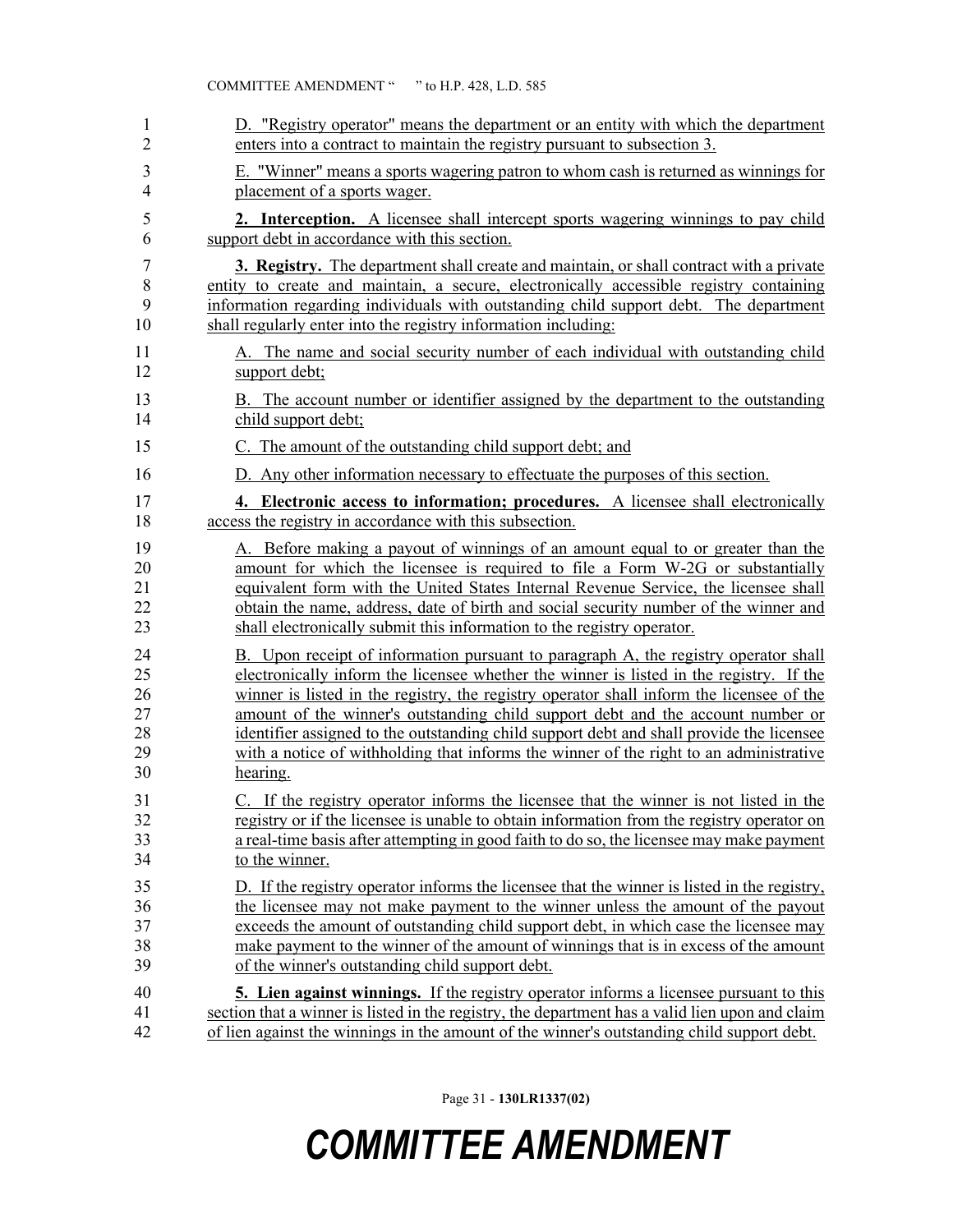| $\mathbf{1}$   | <b>6. Withholding of winnings.</b> The licensee shall withhold from any winnings an               |
|----------------|---------------------------------------------------------------------------------------------------|
| $\overline{c}$ | amount equal to the amount of the lien created under subsection 5 and shall provide a notice      |
| 3              | of withholding to the winner. Within 7 days after withholding an amount pursuant to this          |
| $\overline{4}$ | subsection, the licensee shall transmit the amount withheld to the department together with       |
| 5              | a report of the name, address and social security number of the winner, the account number        |
| 6              | or identifier assigned to the debt, the amount withheld, the date of withholding and the          |
| $\overline{7}$ | name and location of the licensee.                                                                |
| $\,$ $\,$      | 7. Licensee costs. Notwithstanding subsection 6, the licensee may retain \$10 from an             |
| 9              | amount withheld pursuant to this section to cover the cost of the licensee's compliance with      |
| 10             | this section.                                                                                     |
| 11             | 8. Administrative hearing. A winner from whom an amount was withheld pursuant                     |
| 12             | to this section has the right, within 15 days of receipt of the notice of withholding, to request |
| 13             | from the department an administrative hearing. The hearing is limited to questions of             |
| 14             | whether the debt is liquidated and whether any post-liquidation events have affected the          |
| 15             | winner's liability. The administrative hearing decision constitutes final agency action.          |
| 16             | <b>9. Authorization to provide information.</b> Notwithstanding any provision of law to           |
| 17             | the contrary, the licensee may provide to the department or registry operator any                 |
| 18             | information necessary to effectuate the intent of this section. The department or registry        |
| 19             | operator may provide to the licensee any information necessary to effectuate the intent of        |
| 20             | this section.                                                                                     |
| 21             | 10. Confidentiality of information. The information obtained by the department or                 |
| 22             | registry operator from a licensee pursuant to this section and the information obtained by        |
| 23             | the licensee from the department or registry operator pursuant to this section are                |
| 24             | confidential and may be used only for the purposes set forth in this section. An employee         |
| 25             | or prior employee of the department, the registry operator or a licensee who knowingly or         |
| 26             | intentionally discloses any such information commits a civil violation for which a fine not       |
| 27             | to exceed \$1,000 may be adjudged.                                                                |
| 28             | 11. Effect of compliance; noncompliance. A licensee, the department and the                       |
| 29             | registry operator are not liable for any action taken in good faith to comply with this section.  |
| 30             | A licensee who fails to make a good faith effort to obtain information from the registry          |
| 31             | operator or who fails to withhold and transmit the amount of the lien created under               |
| 32             | subsection 5 is liable to the department for the greater of \$500 and the amount the person       |
| 33             | was required to withhold and transmit to the department under this section, together with         |
| 34             | costs, interest and reasonable attorney's fees.                                                   |
| 35             | 12. Biennial review. The department shall include in its report to the Legislature                |
| 36             | under section 1066 the following information:                                                     |
| 37             | A. The number of names of winners submitted by licensees to the registry operator                 |
| 38             | pursuant to this section in each of the preceding 2 calendar years;                               |
| 39             | B. The number of winners who were found to be listed in the registry in each of the               |
| 40             | preceding 2 calendar years;                                                                       |
| 41             | C. The amount of winnings withheld by licensees pursuant to this section in each of               |
| 42             | the preceding 2 calendar years; and                                                               |
|                |                                                                                                   |

Page 32 - **130LR1337(02)**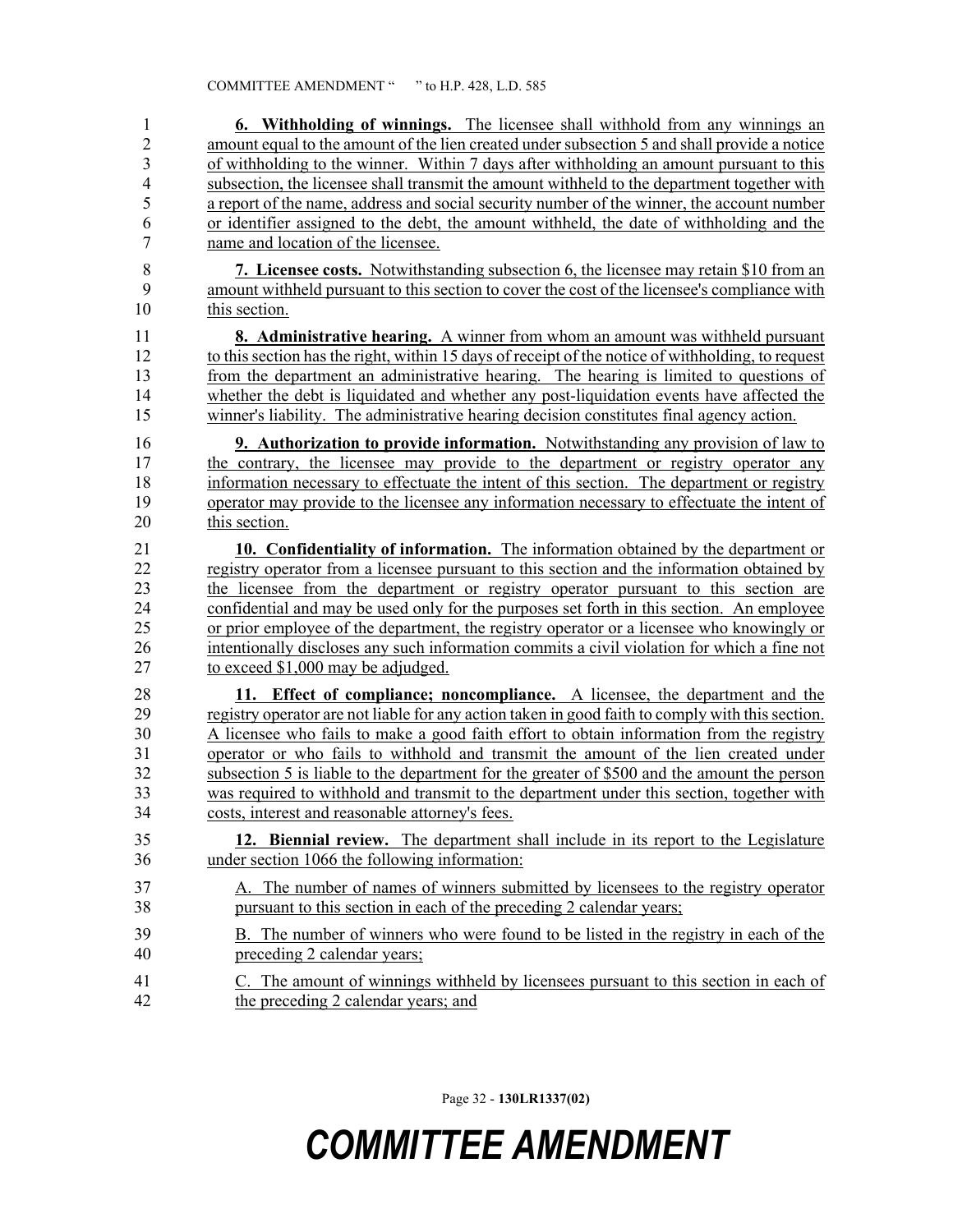| 1<br>$\overline{2}$<br>3 | The amount of withheld winnings refunded to winners as the result of<br>D.<br>administrative hearings requested pursuant to this section in each of the preceding 2<br>calendar years. |
|--------------------------|----------------------------------------------------------------------------------------------------------------------------------------------------------------------------------------|
| 4                        | §1218. Allocation of funds                                                                                                                                                             |
| 5                        | <b>1. Tax imposed; allocation of funds.</b> An operator shall collect and distribute 10% of                                                                                            |
| 6                        | adjusted gross sports wagering receipts to the director to be forwarded by the director to                                                                                             |
| $\tau$                   | the Treasurer of State for distribution as follows:                                                                                                                                    |
| 8                        | A. One percent of the adjusted gross sports wagering receipts must be deposited in the                                                                                                 |
| 9                        | General Fund for the administrative expenses of the Gambling Control Unit within the                                                                                                   |
| 10                       | department;                                                                                                                                                                            |
| 11                       | B. One percent of the adjusted gross sports wagering receipts must be deposited in the                                                                                                 |
| 12                       | Gambling Addiction Prevention and Treatment Fund established by Title 5, section                                                                                                       |
| 13                       | $20006-B;$                                                                                                                                                                             |
| 14                       | C. Fifty-five hundredths of 1% of the adjusted gross sports wagering receipts must be                                                                                                  |
| 15                       | paid to the State Harness Racing Commission for distribution as described in section                                                                                                   |
| 16                       | 290, subsection 2;                                                                                                                                                                     |
| 17                       | D. Fifty-five hundredths of 1% of the adjusted gross sports wagering receipts must be                                                                                                  |
| 18                       | deposited in the Sire Stakes Fund established in section 281;                                                                                                                          |
| 19                       | E. Four-tenths of 1% of the adjusted gross sports wagering receipts must be deposited                                                                                                  |
| 20                       | in the Agricultural Fair Promotion Fund established pursuant to Title 7, section 103;                                                                                                  |
| 21                       | and                                                                                                                                                                                    |
| 22                       | F. Six and one-half percent of the adjusted gross sports wagering receipts must be                                                                                                     |
| 23                       | deposited in the General Fund.                                                                                                                                                         |
| 24                       | 2. Due dates; late payments. The director may adopt rules establishing the dates on                                                                                                    |
| 25                       | which payments required by this section are due. All payments not remitted when due must                                                                                               |
| 26                       | be paid together with interest on the unpaid balance at a rate of 1.5% per month.                                                                                                      |
| 27                       | §1219. Applicability of other laws                                                                                                                                                     |
| 28                       | <b>1. Authorized conduct.</b> The provisions of Title 17, chapter 62 and Title 17-A, chapter                                                                                           |
| 29                       | 39 do not apply to sports wagering conducted in accordance with this chapter and the rules                                                                                             |
| 30                       | adopted under this chapter.                                                                                                                                                            |
| 31                       | 2. Unlicensed conduct. A person who engages in an activity for which a license is                                                                                                      |
| 32                       | required under this chapter and who does not possess the required license to engage in that                                                                                            |
| 33                       | activity is subject to any criminal or civil penalties that may be imposed pursuant to Title                                                                                           |
| 34                       | 17-A, chapter 39.                                                                                                                                                                      |
| 35                       | 3. Unauthorized conduct by licenses. In addition to any penalties that may be                                                                                                          |
| 36                       | imposed pursuant to section 1205, a licensee who conducts sports wagering in violation of                                                                                              |
| 37                       | this chapter or the rules adopted under this chapter is subject to any criminal or civil                                                                                               |
| 38                       | penalties that may be imposed pursuant to Title 17-A, chapter 39.                                                                                                                      |
| 39                       | Sec. J-7. 17-A MRSA §951, as amended by PL 2017, c. 284, Pt. KKKKK, §32, is                                                                                                            |
| 40                       | further amended to read:                                                                                                                                                               |
| 41                       | §951. Inapplicability of chapter                                                                                                                                                       |
|                          |                                                                                                                                                                                        |

Page 33 - **130LR1337(02)**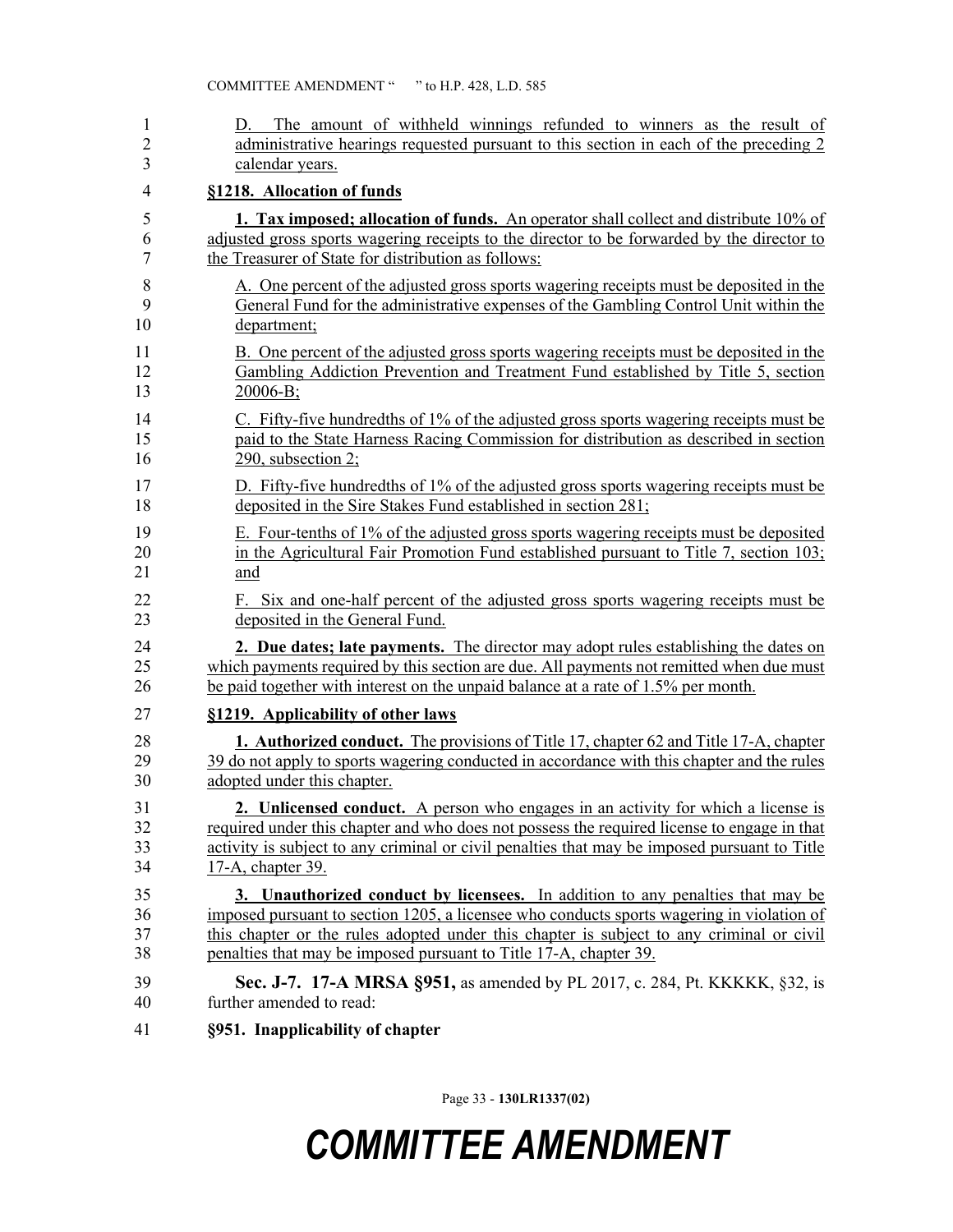| 1<br>$\overline{2}$<br>3<br>4<br>5 | Any person licensed or registered by the Gambling Control Unit as provided in Title<br>17, chapter 13-A or chapter 62, or authorized to operate or conduct a raffle pursuant to Title<br>17, section 1837-A <sub>7</sub> or licensed to operate sports wagering pursuant to Title 8, chapter 35<br>is exempt from the application of the provisions of this chapter insofar as that person's<br>conduct is within the scope of the license or registration.                                                                                                       |
|------------------------------------|-------------------------------------------------------------------------------------------------------------------------------------------------------------------------------------------------------------------------------------------------------------------------------------------------------------------------------------------------------------------------------------------------------------------------------------------------------------------------------------------------------------------------------------------------------------------|
| 6                                  | Sec. J-8. 25 MRSA §1542-A, sub-§1, $\P$ Z is enacted to read:                                                                                                                                                                                                                                                                                                                                                                                                                                                                                                     |
| 7                                  | Z. Who is required to have a criminal history record check under Title 8, section 1204.                                                                                                                                                                                                                                                                                                                                                                                                                                                                           |
| 8                                  | Sec. J-9. 25 MRSA §1542-A, sub-§3, ¶Y is enacted to read:                                                                                                                                                                                                                                                                                                                                                                                                                                                                                                         |
| 9<br>10<br>11<br>12<br>13          | Y. The State Police shall take or cause to be taken the fingerprints of the person named<br>in subsection 1, paragraph Z at the request of that person or the director of the Gambling<br>Control Unit within the Department of Public Safety and upon payment of the fee<br>established by the director of the Gambling Control Unit pursuant to Title 8, section<br>1204, subsection 3.                                                                                                                                                                         |
| 14                                 | Sec. J-10. 30 MRSA Pt. 5 is enacted to read:                                                                                                                                                                                                                                                                                                                                                                                                                                                                                                                      |
| 15                                 | PART <sub>5</sub>                                                                                                                                                                                                                                                                                                                                                                                                                                                                                                                                                 |
| 16                                 | FEDERALLY RECOGNIZED INDIAN TRIBES                                                                                                                                                                                                                                                                                                                                                                                                                                                                                                                                |
| 17                                 | <b>CHAPTER 701</b>                                                                                                                                                                                                                                                                                                                                                                                                                                                                                                                                                |
| 18                                 | RIGHTS OF FEDERALLY RECOGNIZED INDIAN TRIBES                                                                                                                                                                                                                                                                                                                                                                                                                                                                                                                      |
| 19                                 | §8001. Mobile gaming                                                                                                                                                                                                                                                                                                                                                                                                                                                                                                                                              |
| 20<br>21<br>22<br>23<br>24<br>25   | <b>1. Legislative purpose.</b> The Legislature finds and declares that the conduct of mobile<br>gaming will, if conducted by federally recognized Indian tribes in the State, serve as an<br>effective economic development tool for tribal governments and provide economic<br>stimulus to rural areas of the State. The purpose of this section is to ensure that each<br>federally recognized Indian tribe in this State has the right to conduct all forms of mobile<br>gaming newly authorized in this State on or after the effective date of this section. |
| 26<br>27                           | 2. Definitions. As used in this section, unless the context otherwise indicates, the<br>following terms have the following meanings.                                                                                                                                                                                                                                                                                                                                                                                                                              |
| 28                                 | A. "Gambling" has the same meaning as in Title 17-A, section 952, subsection 4.                                                                                                                                                                                                                                                                                                                                                                                                                                                                                   |
| 29<br>30                           |                                                                                                                                                                                                                                                                                                                                                                                                                                                                                                                                                                   |
| 31                                 | B. "Lawful gambling activity" means any type of gambling authorized under the laws<br>of this State, including, but not limited to, the gambling activities described in Title 8,<br>section 1001, subsection 15.                                                                                                                                                                                                                                                                                                                                                 |
| 32<br>33<br>34                     | C. "Mobile gaming" means lawful gambling activity conducted through mobile<br>applications or other digital platforms that involve, at least in part, the use of the<br>Internet.                                                                                                                                                                                                                                                                                                                                                                                 |

Page 34 - **130LR1337(02)**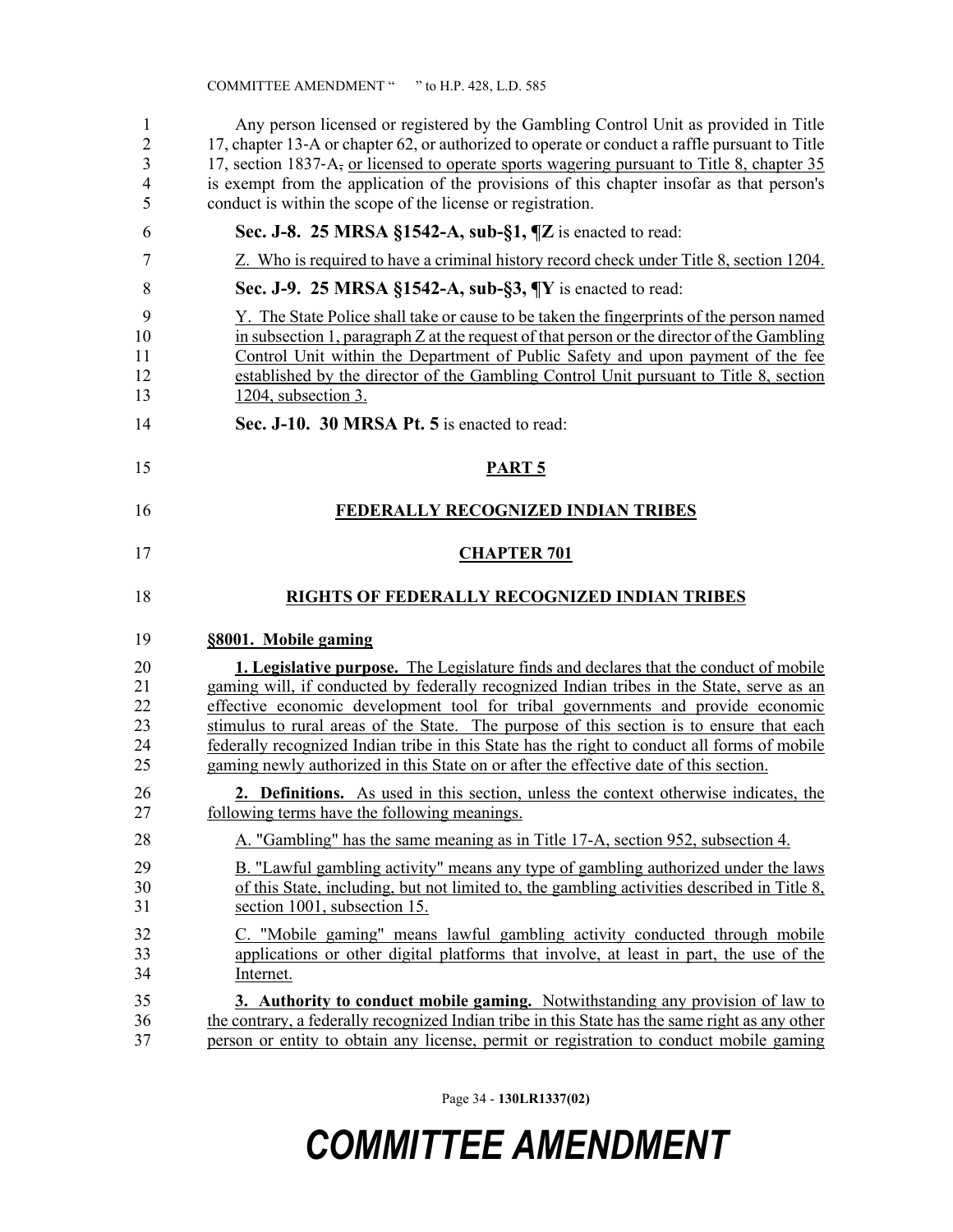| 1<br>$\overline{2}$<br>$\overline{\mathbf{3}}$<br>4 | under a law of this State enacted on or after the effective date of this section as long as the<br>federally recognized Indian tribe meets all of the qualifications for the license, permit or<br>registration, except that the federally recognized Indian tribe is not required to meet any<br>requirement:                                                                            |                                       |                                                        |  |  |
|-----------------------------------------------------|-------------------------------------------------------------------------------------------------------------------------------------------------------------------------------------------------------------------------------------------------------------------------------------------------------------------------------------------------------------------------------------------|---------------------------------------|--------------------------------------------------------|--|--|
| 5<br>6                                              | A. That the federally recognized Indian tribe is unable to meet due to its status as a<br>federally recognized Indian tribe; or                                                                                                                                                                                                                                                           |                                       |                                                        |  |  |
| $\boldsymbol{7}$<br>8                               | B. That an applicant possess another type of gambling or wagering license, registration<br>or permit.                                                                                                                                                                                                                                                                                     |                                       |                                                        |  |  |
| 9<br>10<br>11<br>12<br>13                           | Sec. J-11. Emergency rules. The director of the Gambling Control Unit within the<br>Department of Public Safety may adopt emergency rules under the Maine Revised Statutes,<br>Title 5, section 8054 as necessary to implement this Part without the necessity of<br>demonstrating that immediate adoption is necessary to avoid a threat to public health, safety<br>or general welfare. |                                       |                                                        |  |  |
| 14                                                  | <b>PART K</b>                                                                                                                                                                                                                                                                                                                                                                             |                                       |                                                        |  |  |
| 15<br>16                                            | Sec. K-1. Appropriations and allocations. The following appropriations and<br>allocations are made.                                                                                                                                                                                                                                                                                       |                                       |                                                        |  |  |
| 17                                                  | PUBLIC SAFETY, DEPARTMENT OF                                                                                                                                                                                                                                                                                                                                                              |                                       |                                                        |  |  |
| 18                                                  | <b>Gambling Control Board Z002</b>                                                                                                                                                                                                                                                                                                                                                        |                                       |                                                        |  |  |
| 19<br>20                                            | Initiative: Provides funding for one Public Safety Manager II position, one Public Safety<br>Inspector I position and associated All Other costs.                                                                                                                                                                                                                                         |                                       |                                                        |  |  |
| 21<br>22<br>23<br>24<br>25<br>26                    | <b>GENERAL FUND</b><br>POSITIONS - LEGISLATIVE COUNT<br><b>Personal Services</b><br>All Other<br><b>GENERAL FUND TOTAL</b>                                                                                                                                                                                                                                                                | 2021-22<br>0.000<br>\$0<br>\$0<br>\$0 | 2022-23<br>2.000<br>\$194,445<br>\$12,578<br>\$207,023 |  |  |
| 27                                                  |                                                                                                                                                                                                                                                                                                                                                                                           |                                       |                                                        |  |  |
| 28<br>29<br>30                                      | PUBLIC SAFETY, DEPARTMENT OF<br><b>DEPARTMENT TOTALS</b>                                                                                                                                                                                                                                                                                                                                  | 2021-22                               | 2022-23                                                |  |  |
| 31<br>32                                            | <b>GENERAL FUND</b>                                                                                                                                                                                                                                                                                                                                                                       | \$0                                   | \$207,023                                              |  |  |
| 33                                                  | DEPARTMENT TOTAL - ALL FUNDS                                                                                                                                                                                                                                                                                                                                                              | \$0                                   | \$207,023                                              |  |  |
| 34                                                  | <b>TREASURER OF STATE, OFFICE OF</b>                                                                                                                                                                                                                                                                                                                                                      |                                       |                                                        |  |  |
| 35                                                  | <b>Maliseet Sales Tax Fund N952</b>                                                                                                                                                                                                                                                                                                                                                       |                                       |                                                        |  |  |
| 36<br>37                                            | Initiative: Establishes the Maliseet Sales Tax Fund to collect and remit sales tax collected<br>on Houlton Band Trust Land.                                                                                                                                                                                                                                                               |                                       |                                                        |  |  |
| 38<br>39<br>40                                      | <b>OTHER SPECIAL REVENUE FUNDS</b><br>All Other                                                                                                                                                                                                                                                                                                                                           | 2021-22<br>\$0                        | 2022-23<br>\$500                                       |  |  |
| 41                                                  | OTHER SPECIAL REVENUE FUNDS TOTAL                                                                                                                                                                                                                                                                                                                                                         | \$0                                   | \$500                                                  |  |  |

Page 35 - **130LR1337(02)**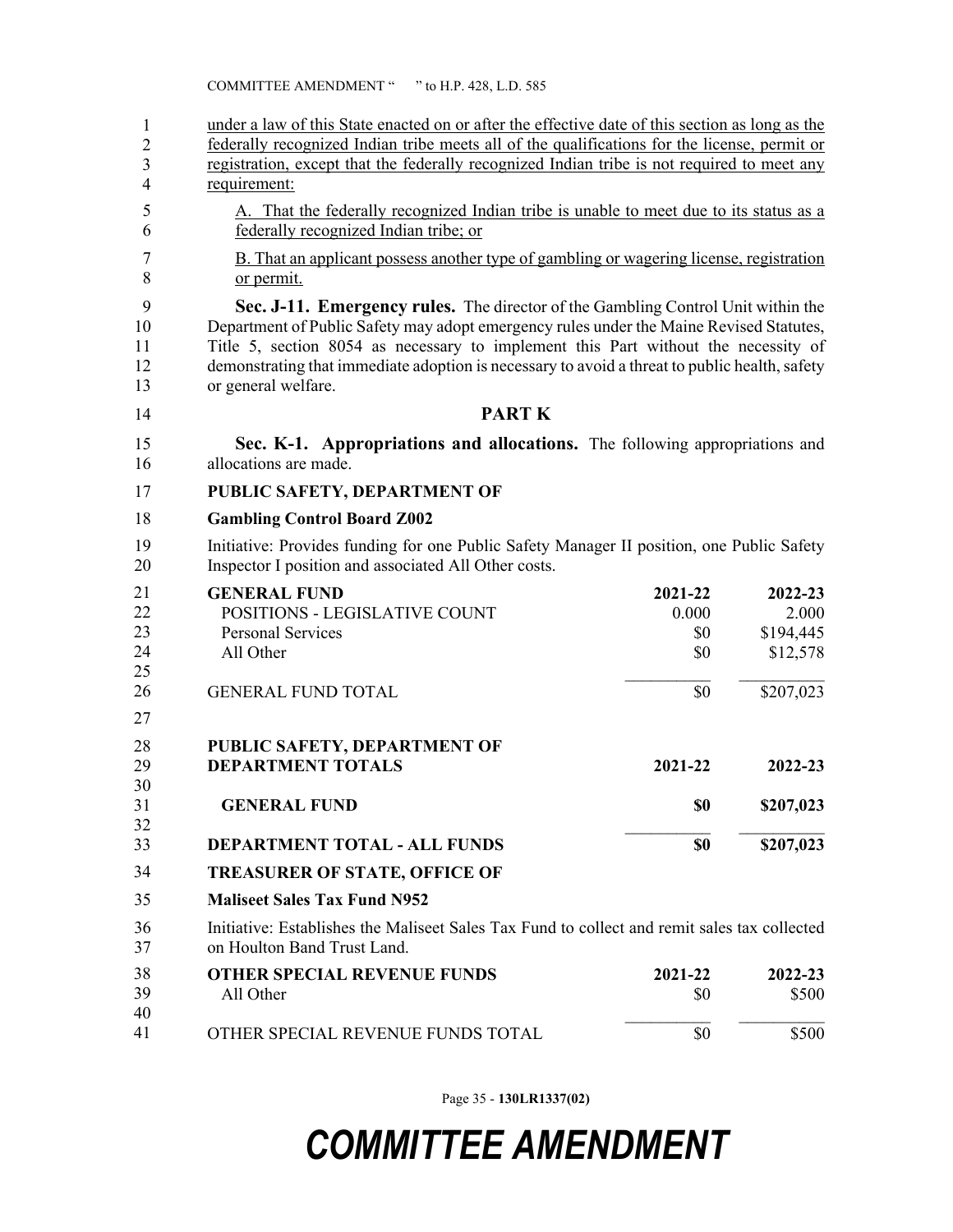COMMITTEE AMENDMENT " " to H.P. 428, L.D. 585

#### 1 **Penobscot Sales Tax Fund N951** 1

2 Initiative: Establishes the Penobscot Sales Tax Fund to collect and remit sales tax collected 3 on Penobscot Indian territory.

| <b>OTHER SPECIAL REVENUE FUNDS</b>   | 2021-22 | 2022-23   |
|--------------------------------------|---------|-----------|
| All Other                            | \$0     | \$500     |
| OTHER SPECIAL REVENUE FUNDS TOTAL    | \$0     | \$500     |
|                                      |         |           |
| <b>TREASURER OF STATE, OFFICE OF</b> |         |           |
| <b>DEPARTMENT TOTALS</b>             | 2021-22 | 2022-23   |
|                                      |         |           |
| <b>OTHER SPECIAL REVENUE FUNDS</b>   | \$0     | \$1,000   |
|                                      |         |           |
| <b>DEPARTMENT TOTAL - ALL FUNDS</b>  | \$0     | \$1,000   |
|                                      |         |           |
| <b>SECTION TOTALS</b>                | 2021-22 | 2022-23   |
|                                      |         |           |
| <b>GENERAL FUND</b>                  | \$0     | \$207,023 |
| <b>OTHER SPECIAL REVENUE FUNDS</b>   | \$0     | \$1,000   |
|                                      |         |           |
| <b>SECTION TOTAL - ALL FUNDS</b>     | \$0     | \$208,023 |
|                                      |         |           |
|                                      |         |           |

23 Amend the bill by relettering or renumbering any nonconsecutive Part letter or section 24 number to read consecutively.

26

25 **SUMMARY**

This amendment, which is the majority report of the committee, replaces the bill.

27 Part A of the amendment enacts the Tribal-State Collaboration Act, which requires the 28 Department of Agriculture, Conservation and Forestry, the Department of Corrections, the 29 Department of Economic and Community Development, the Department of Education, the 30 Department of Environmental Protection, the Department of Health and Human Services, 31 the Department of Inland Fisheries and Wildlife, the Department of Labor, the Department 32 of Public Safety, the Department of Administrative and Financial Services, the Department 33 of Professional and Financial Regulation, the Department of Defense, Veterans and 34 Emergency Management, the Department of Marine Resources, the Department of 35 Transportation, the Office of the Public Advocate and the Public Utilities Commission each 36 to designate a tribal liaison and to develop and implement a policy that promotes positive 37 government-to-government relations between the State and federally recognized Indian 38 tribes within the State, promotes cultural competency in the agency's interactions with 39 Indian tribes and tribal members and establishes a process for collaboration between the 40 agency and Indian tribes regarding the agency's programs, rules and services that 41 substantially and uniquely affect the Indian tribes or tribal members. The Act also directs 42 the Governor to meet at least annually with the leaders of the Indian tribes in a Tribal-State 43 Summit to address issues of mutual concern, including implementation of the Tribal-State

Page 36 - **130LR1337(02)**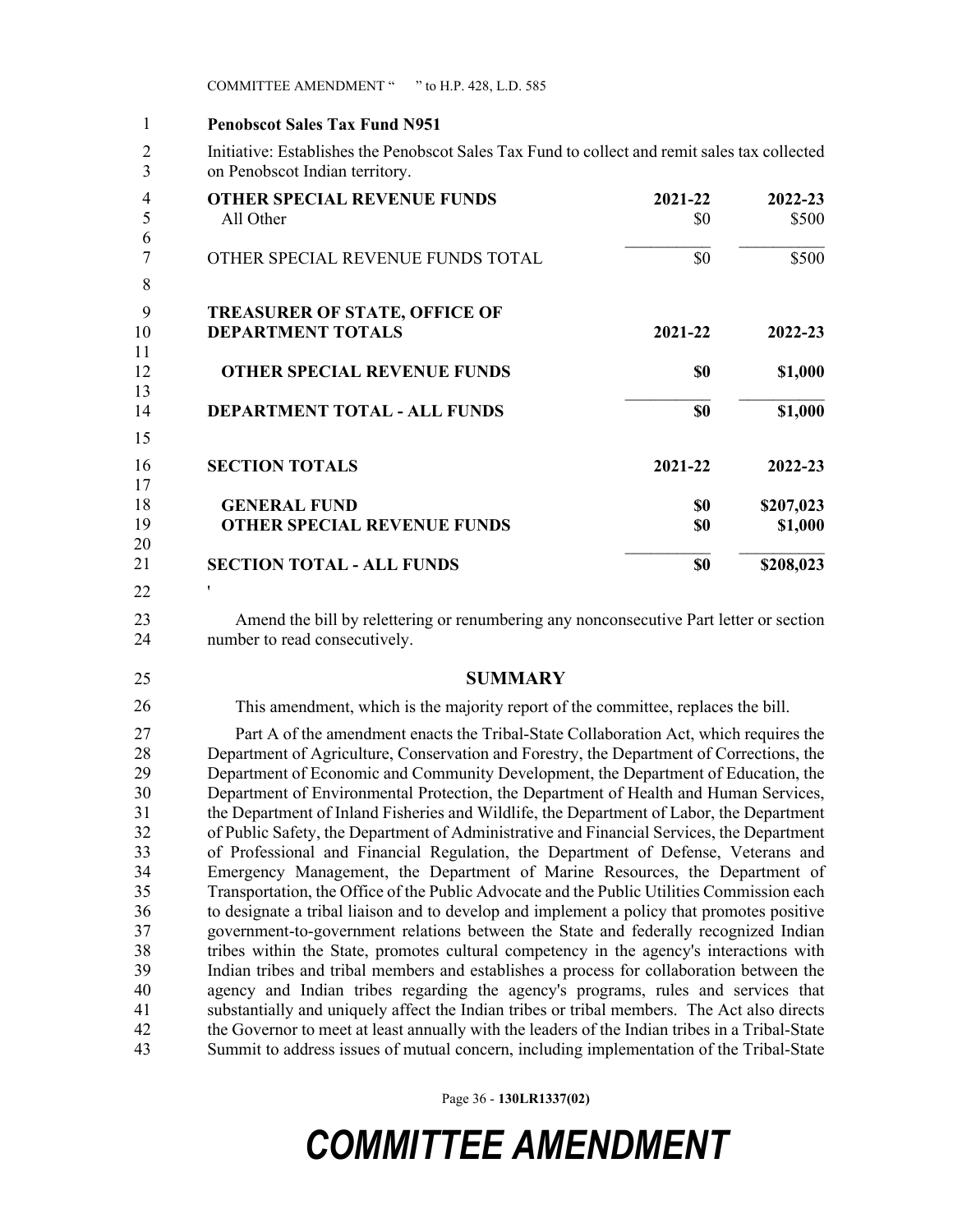44 Collaboration Act, improving communication between the State and the Indian tribes and implementation of the requirement to include Maine Native American studies in the Department of Education's system of learning results. 1 2 3

4 Part A of the amendment also includes the Houlton Band of Maliseet Indians within 5 the list of parties that may join an interlocal cooperation agreement under the Maine 6 Revised Statutes, Title 30-A, chapter 115.

7 Part B of the amendment establishes that the legislative purposes of Parts C to H of this 8 amendment, which amend the State's tax laws, are to improve the economic opportunities 9 available to and welfare of the Penobscot Nation, the Passamaquoddy Tribe and the 10 Houlton Band of Maliseet Indians and their tribal members; to encourage economic 11 development within the tribal lands of the Penobscot Nation, the Passamaquoddy Tribe and 12 the Houlton Band of Maliseet Indians, the benefits of which will accrue not only to the 13 tribes and their tribal members but also to surrounding communities and the State; and to 14 clarify and simplify the application of the State's tax laws to the Penobscot Nation, the 15 Passamaquoddy Tribe and the Houlton Band of Maliseet Indians as well as to their tribal 16 lands and tribal members, in order to reduce the costs of tax compliance to the tribes and 17 their members and to reduce the cost to the State of administering its tax laws.

18 Part C of the amendment defines several terms, including "Houlton Band Trust Land," 19 "Passamaquoddy Indian territory," "Penobscot Indian territory," "tribal entity," "tribal 20 land" and "tribal member," for purposes of implementing the amendments to the State's tax 21 laws set forth in Parts D to H of the amendment. It also provides that the Passamaquoddy 22 Tribe, the Penobscot Nation and the Houlton Band of Maliseet Indians are deemed to act 23 in a governmental capacity and not in a business capacity for purposes of applying the 24 State's sales tax and income tax laws and are therefore exempt from these taxes.

25 Part D of the amendment:

26 1. Creates an exemption to the State's sales tax for sales to the Houlton Band of Maliseet 27 Indians, the Passamaquoddy Tribe or the Penobscot Nation for sales occurring on or after 28 January 1, 2023; and

29 2. Creates an exemption to the State's sales tax for sales to tribal members or tribal 30 entities that are sourced to tribal lands for sales occurring on or after January 1, 2023, but 31 provides that the use tax applies to such sales if the exempt property or service is used 32 primarily outside of tribal land during the first year after purchase.

33 Under current law, the amount of sales tax revenue collected by the State attributable 34 to sales occurring on the Passamaquoddy reservations at Pleasant Point and Indian 35 Township is returned by the Treasurer of State to the Passamaquoddy Tribe on a monthly 36 basis. Part E expands this provision to provide for the return to the Passamaquoddy Tribe 37 of sales tax revenue collected by the State attributable to sales occurring on all of the 38 Passamaquoddy Indian territory and provides for a similar return to the Houlton Band of 39 Maliseet Indians and to the Penobscot Nation of sales tax revenue collected by the State 40 attributable to sales occurring on Houlton Band Trust Land or Penobscot Indian territory, 41 respectively.

42 Part F of the amendment exempts tribal land from the commercial forestry excise tax; 43 exempts wild blueberries grown on tribal land from the wild blueberry tax; and exempts 44 potatoes grown on tribal land from the potato tax, all effective January 1, 2023.

Page 37 - **130LR1337(02)**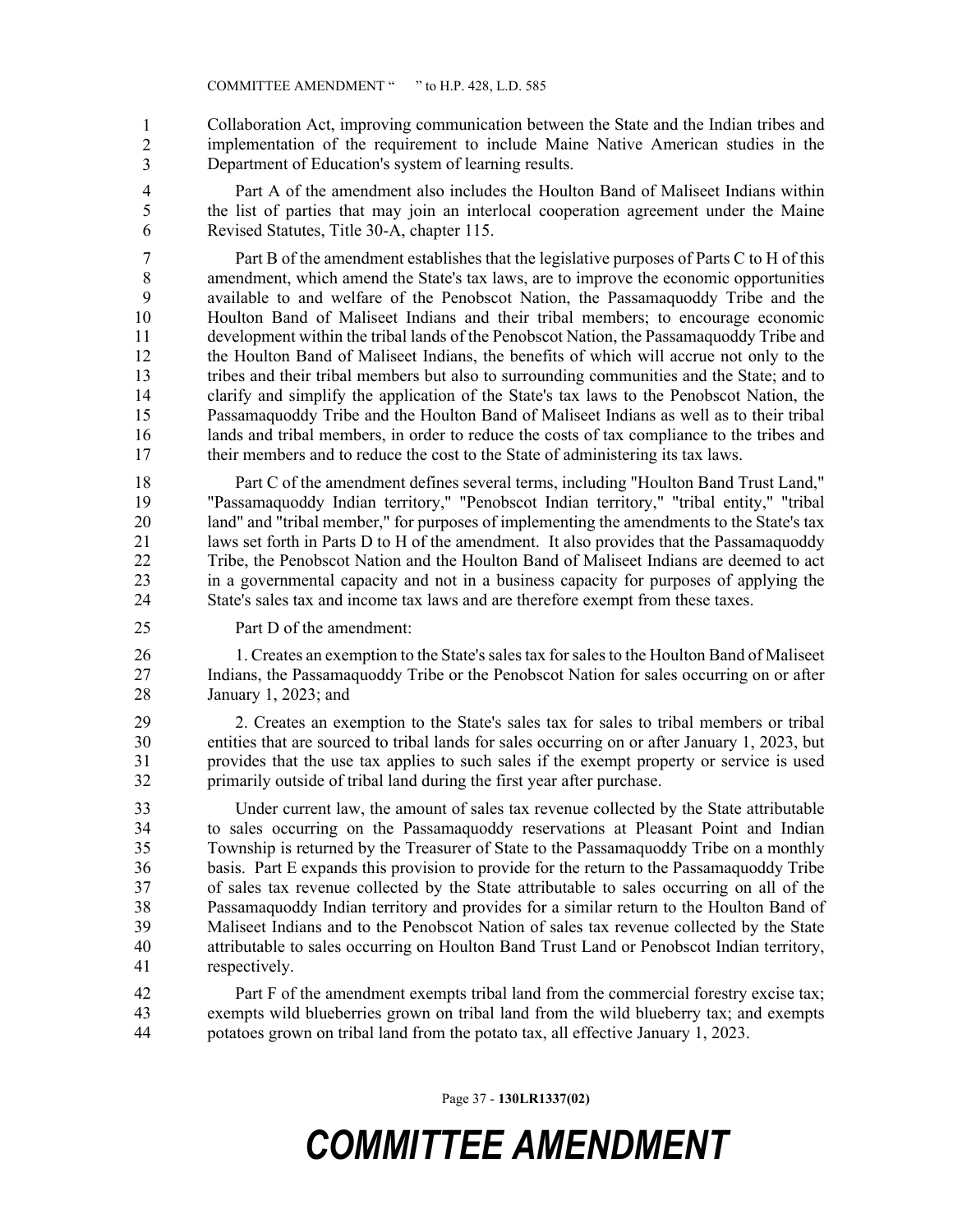1 Part G of the amendment provides that the Passamaquoddy Tribe, the Penobscot 2 Nation, the Houlton Band of Maliseet Indians and a tribal corporation organized by the<br>2 Passamaguoddy Tribe, the Penobscot Nation or the Houlton Band of Maliseet Indians Passamaquoddy Tribe, the Penobscot Nation or the Houlton Band of Maliseet Indians 4 under Section 17 of the federal Indian Reorganization Act are not subject to the Maine 5 corporate income tax. It also creates income tax modifications for tribal members residing 6 on tribal land and for the estates of a decedent who was a tribal member residing on tribal 7 land for the amount of income or loss derived from or connected with sources on tribal 8 land. The provisions of Part G apply to tax years beginning on or after January 1, 2023.

9 Part H of the amendment authorizes the Department of Administrative and Financial 10 Services, Bureau of Revenue Services to adopt routine technical rules to implement the 11 provisions of Parts C to G of the amendment.

12 Part I of the amendment sets forth the legislative findings and purposes underlying Part 13 J of the amendment, which legalizes and establishes a regulatory framework for sports 14 wagering in the State. With respect to mobile sports wagering, the Legislature finds that, 15 if conducted by federally recognized Indian tribes in the State, mobile sports wagering will 16 serve as an effective economic development tool for tribal governments and tribal members 17 and will provide economic stimulus to rural areas of the State; that authorizing the federally 18 recognized Indian tribes in the State to conduct mobile sports wagering is fair and equitable 19 because those Indian tribes previously have been excluded from conducting most forms of 20 gaming in the State; that the conduct of facility-based sports wagering by licensed 21 commercial tracks, the Oxford Casino and off-track betting facilities will support the 22 harness racing industry and agricultural interests that support the harness racing industry; 23 and that off-track betting facilities are well suited to conduct facility-based sports wagering 24 because of their infrastructure and experience with similar forms of wagering in the State.

25 Part J of the amendment allows a licensed fantasy contest operator to offer a fantasy 26 contest based on the performances of participants in collegiate athletic events and 27 authorizes the Department of Public Safety, Gambling Control Unit to regulate sports 28 wagering in the State.

29 Up to 10 total facility sports wagering licenses to conduct in-person sports wagering in 30 the State may be awarded to licensed off-track betting facilities, commercial tracks, 31 including the Bangor Raceway, and the Oxford Casino, each of which may apply for a 32 single facility license. Each of the State's 4 federally recognized Indian tribes is eligible to 33 apply for a single mobile sports wagering license to conduct sports wagering through which 34 individuals physically located within the State make wagers using mobile applications or 35 digital platforms. Facility sports wagering licenses and mobile sports wagering licenses are 36 nontransferable, except that a federally recognized Indian tribe may transfer its mobile 37 sports wagering license to a business entity that is wholly owned by that federally 38 recognized Indian tribe. The 4-year initial and renewal fee for a facility sports wagering 39 license is \$4,000 and the 4-year initial and renewal fee for a mobile sports wagering license 40 is \$200,000.

41 Facility sports wagering licensees and mobile sports wagering licensees, referred to in 42 the amendment as operators, may purchase or lease equipment, systems or services for 43 sports wagering from entities with a supplier license, whose equipment, systems or services 44 must meet standards established by rule. Operators may also enter into written contracts, 45 approved by the director of the Gambling Control Unit within the Department of Public 46 Safety, with management services licensees that have sufficient knowledge and experience

Page 38 - **130LR1337(02)**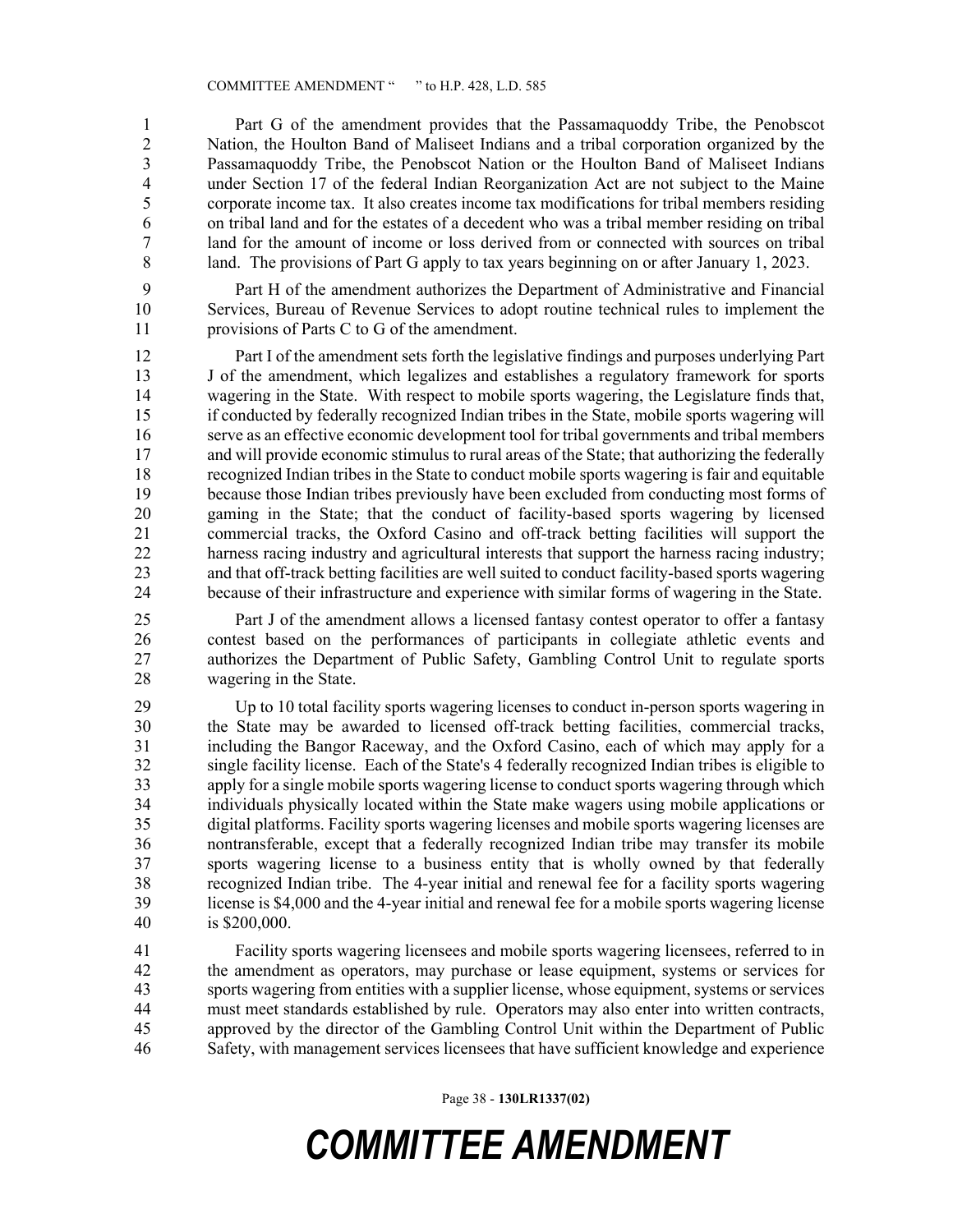in the business of operating sports wagering to effectively conduct sports wagering on behalf of operators. Each mobile operator may enter into a contract with no more than one management services licensee. If a management services licensee enters into a contract with more than one operator, its method for separately accounting for each operator's gross 51 receipts and adjusted gross sports wagering receipts from each operator must be approved by the director. The fee paid by an operator to a management services licensee may not 53 exceed 30% of the operator's adjusted gross sports wagering receipts, except that the 54 director may approve a contract authorizing the management services licensee to receive 55 up to 40% of the operator's adjusted gross sports wagering receipts if the director 56 determines that the management services licensee has demonstrated that the fee is commercially reasonable given the management services licensee's capital investments and the operator's projected revenues. A person employed by an operator to be engaged directly 59 in sports wagering-related activities must be licensed by the Gambling Control Unit. 1 2 3 4 5 6 7 8 9 10 11 12 13

14 Operators may accept wagers on professional, collegiate and amateur sports events, 15 including international events, as well as on the individual performances of athletes, on 16 motor vehicle races and on electronic sports. Sports wagers are prohibited on high school 17 events, other events where a majority of participants are under 18 years of age and events 18 involving Maine-based colleges and universities, except that a wager may be placed on a 19 game or match that is part of a tournament in which a Maine collegiate sports team 20 participates, as long as a Maine collegiate sports team does not participate in that particular 21 game or match. Operators also may not accept wagers on the occurrence of injuries or 22 penalties, the outcome of player disciplinary rulings or replay reviews and additional 23 categories of sports wagers that, upon the request of the relevant sports governing body, 24 the director determines will undermine the integrity or perceived integrity of the sports 25 governing body or its sports events.

26 Operators may not accept sports wagers from individuals under 21 years of age; 27 participants in the sports event, including athletes and officials; persons with an interest in 28 the outcome of the sports event identified by the director by rule; the operator's own 29 directors or employees or persons living in their households; persons voluntarily or 30 involuntarily placed on a list maintained by the Gambling Control Unit of persons not 31 authorized to make sports wagers; persons making wagers on behalf of another person; and 32 Gambling Control Unit employees. Mobile sports wagering licensees are also prohibited 33 from accepting sports wagers from persons who are not physically located within the State.

34 The amendment also requires that the director adopt rules governing the marketing or 35 advertising of sports wagering requiring that an operator disclose that it is a licensed 36 commercial track, licensed casino, licensed off-track betting facility, federally recognized 37 Indian tribe in the State or business entity wholly owned by a federally recognized Indian 38 tribe in the State; prohibiting the use of misleading, deceptive or false sports wagering 39 advertising; and restricting, to the extent permissible, the marketing or advertising of sports 40 wagering that is designed to reach or to appeal to persons under 21 years of age. Operators 41 are also required to report abnormal wagering activity to the director and to the relevant 42 sports governing body.

43 Operators must remit 10% of their adjusted gross sports wagering receipts to the State. 44 One percent of adjusted gross sports wagering receipts must be deposited in the General 45 Fund for the administrative expenses of the Gambling Control Unit; 1% of the adjusted 46 gross sports wagering receipts must be deposited in the Gambling Addiction Prevention

Page 39 - **130LR1337(02)**